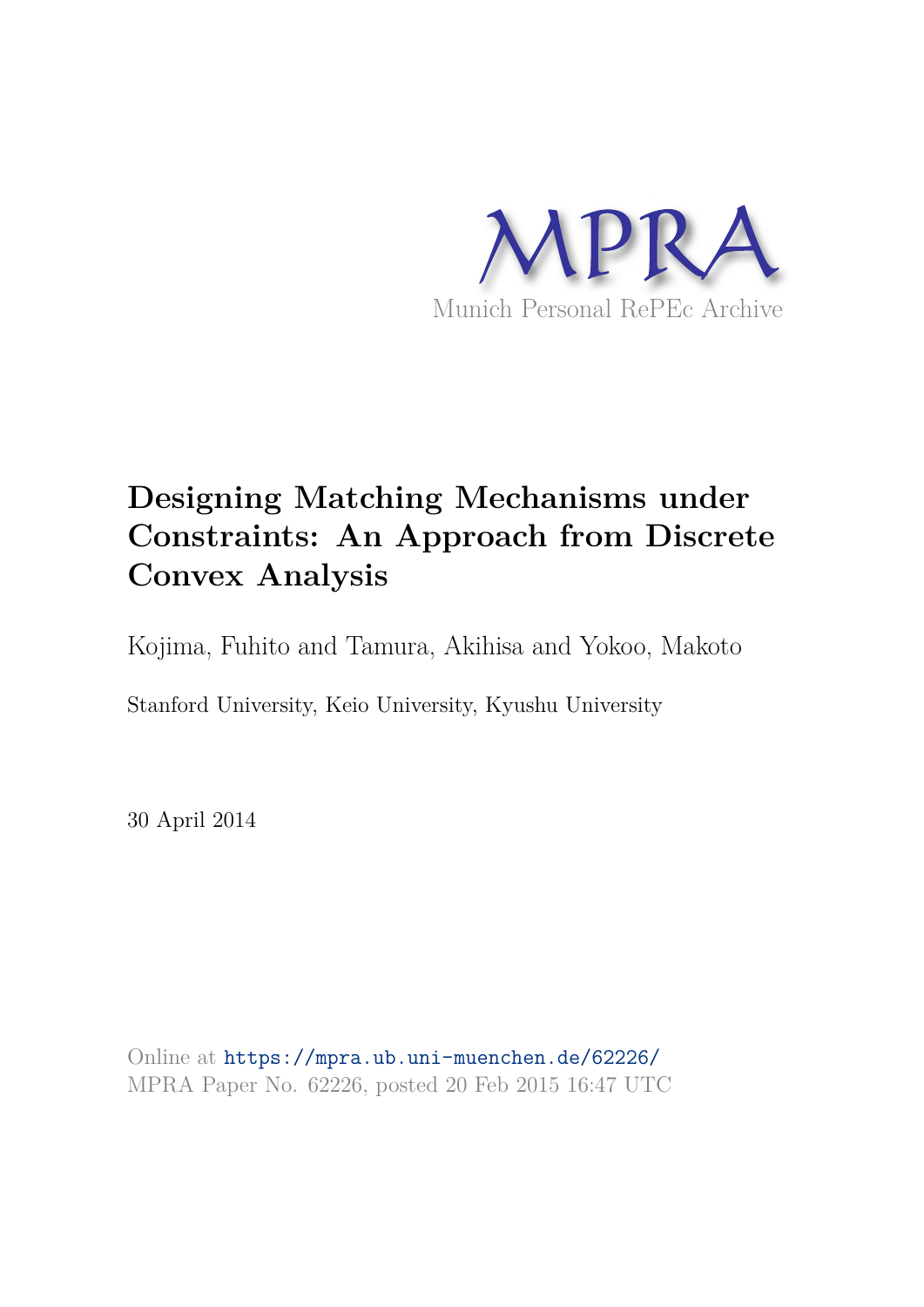## Designing Matching Mechanisms under Constraints: An Approach from Discrete Convex Analysis

Fuhito Kojima Akihisa Tamura Makoto Yokoo<sup>∗</sup>

First version: April 22, 2014 This version: February 17, 2015

#### Abstract

We consider two-sided matching problems where agents on one side of the market (hospitals) are required to satisfy certain distributional constraints. We show that when the preferences and constraints of the hospitals can be represented by an  $M^{\sharp}$ -concave function, (i) the generalized Deferred Acceptance mechanism is strategyproof for doctors, (ii) it produces the doctor-optimal stable matching, and (iii) its time complexity is proportional to the square of the number of possible contracts. Furthermore, we provide sufficient conditions for representation by an  $M^{\natural}$ -concave function. These conditions are applicable to various existing works and enable new applications as well, thereby providing a recipe for developing desirable mechanisms in practice. JEL Classification: C78, D61, D63

Keywords: two-sided matching, many-to-one matching, market design, matching with contracts, matching with constraints,  $M^{\natural}$ -concavity, strategyproofness, deferred acceptance.

<sup>∗</sup>Kojima: Department of Economics, Stanford University, Stanford, CA, 94305, United States. Tamura: Department of Mathematics, Keio University, Yokohama 223- 8522, Japan. Yokoo: Department of Electrical Engineering and Computer Science, Kyushu University, Fukuoka 819-0395, Japan. Emails: fkojima@stanford.edu, akitamura@math.keio.ac.jp, yokoo@inf.kyushu-u.ac.jp. We are grateful to Peter Biro, Paul Milgrom, Herve Moulin, Muriel Niederle, Al Roth, Alex Teytelboym, Yuichi Yamamoto, and seminar participants at Iowa, Simon Fraser, Stanford, Tokyo, UC Berkeley, SWET 2014, The Second International Workshop on Market Design Technologies for Sustainable Development, SAET 2014, and SAGT 2014 for comments. Christina Chiu, Masahiro Goto, Atsushi Iwasaki, Yujiro Kawasaki, Stephen Nei, Jinjae Park, and Fanqi Shi provided excellent research assistance. Kojima acknowledges the financial support from the National Research Foundation through its Global Research Network Grant (NRF-2013S1A2A2035408) and from Sloan Foundation. Tamura and Yokoo acknowledge the financial support from JSPS Kakenhi Grant Number 24220003.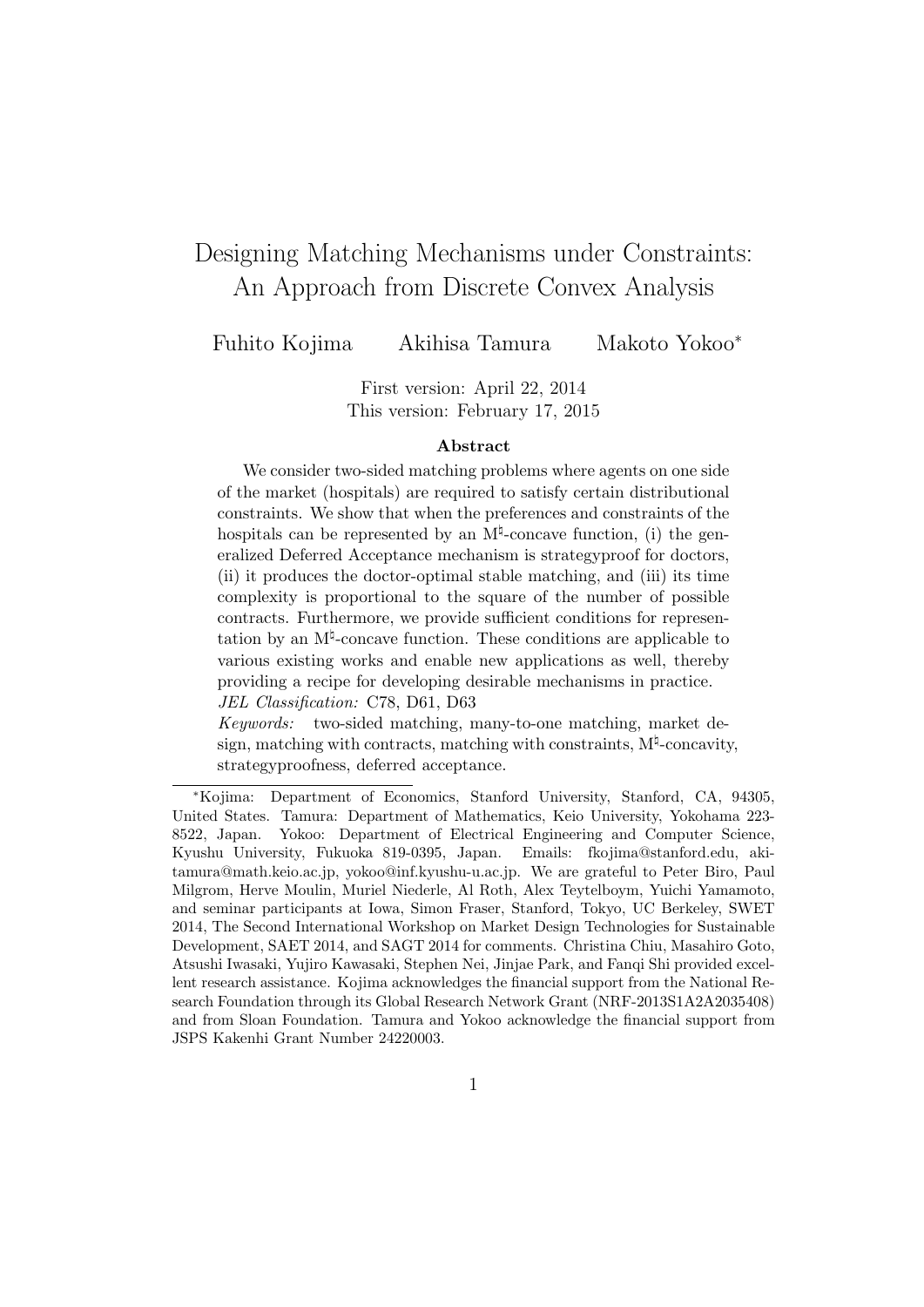## 1 Introduction

The theory of two-sided matching has been extensively developed, and it has been applied to design clearinghouse mechanisms in various markets in practice.<sup>1</sup> As the theory has been applied to increasingly diverse types of environments, however, researchers and practitioners have encountered various forms of distributional constraints. As these features have been precluded from consideration until recently, they pose new challenges for market designers.

The regional maximum quotas provide an example of distributional constraints. Under the regional maximum quotas, each agent on one side of the market (who we call a hospital) belongs to a region, and there is an upper bound on the number of agents on the other side (who we call doctors) who can be matched in each region. Regional maximum quotas exist in many markets in practice. A case in point is medical residency matching in Japan. Although the match organizers initially employed the standard Deferred Acceptance (DA) mechanism (Gale and Shapley, 1962), it was criticized as placing too many doctors in urban areas and causing doctor shortage in rural areas. To address this criticism, the Japanese government now imposes a regional maximum quota to each region of the country. Regulations that are mathematically isomorphic to regional maximum quotas are utilized in various contexts, such as Chinese graduate admission, Ukrainian college admission, Scottish probationary teacher matching, among others (Kamada and Kojima, 2012, 2015).

Furthermore, there are many matching problems in which *minimum quo*tas are imposed. School districts may need at least a certain number of students in each school in order for the school to operate, as in college admissions in Hungary (Biro, Fleiner, Irving, and Manlove, 2010). The cadetbranch matching program organized by United States Military Academy imposes minimum quotas on the number of cadets who can be assigned to each branch (Sönmez and Switzer, 2013). Yet another type of constraints takes the form of *diversity constraints*. Public schools are often required to satisfy balance on the composition of students, typically in terms of socioeconomic status (Ehlers, Hafalir, Yenmez, and Yildirim, 2014). Several mechanisms have been proposed for each of these various constraints, but previous stud-

<sup>&</sup>lt;sup>1</sup>See Roth and Sotomayor (1990) for a comprehensive survey of many results in this literature.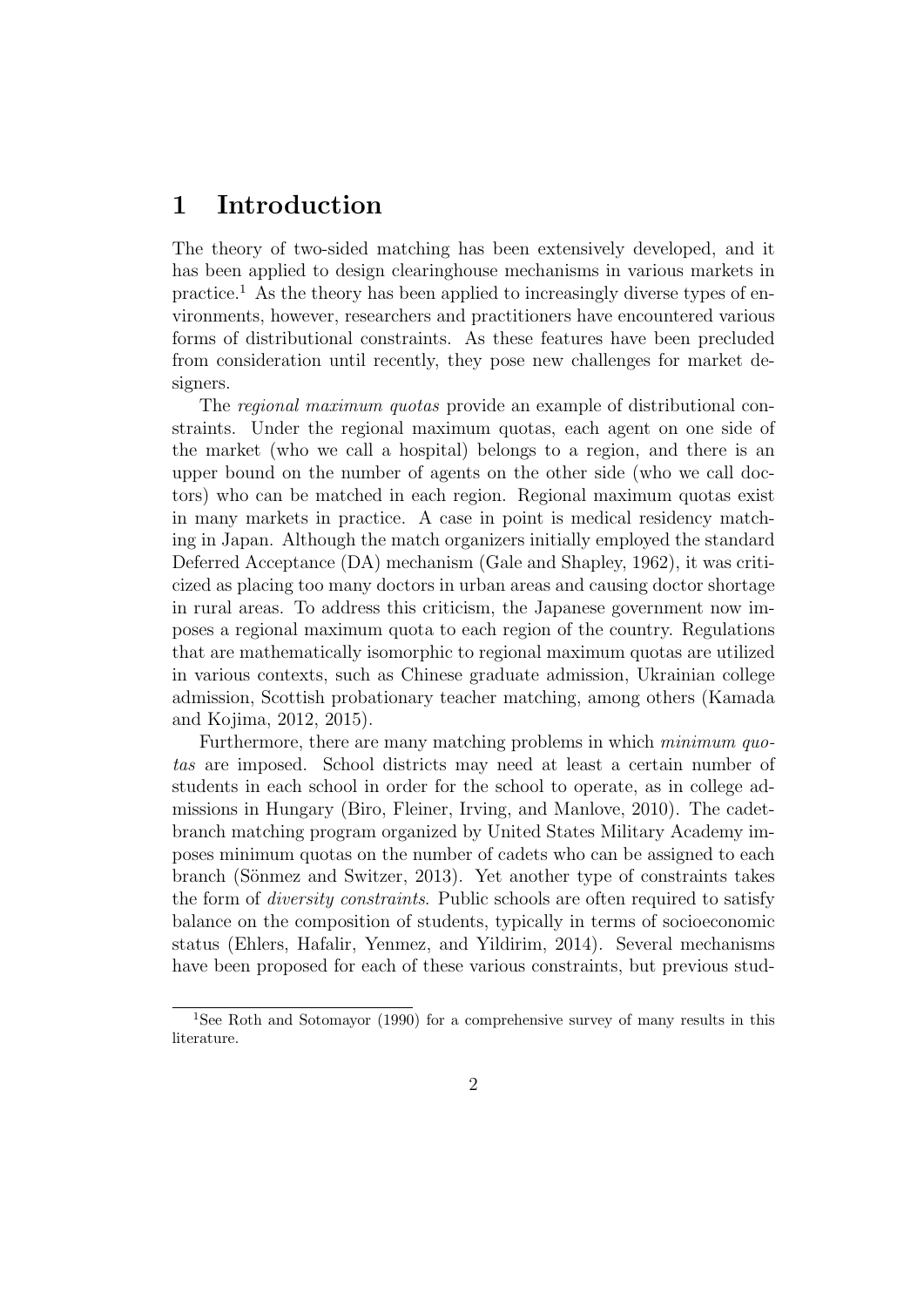ies have focused on tailoring mechanisms to specific settings, rather than providing a general framework.<sup>2</sup>

This paper develops a general framework for handling various distributional constraints, in the setting of matching with contracts (Hatfield and Milgrom, 2005). We begin with a simple model in which, on one side of the market, there exists just one hypothetical representative agent, the hospitals. Although extremely simple, this model proves useful. More specifically, we offer methods to aggregate the preferences of individual hospitals and distributional constraints into a preference of this representative agent and, as detailed later, use this aggregation to help analyze matching with constraints.<sup>3</sup>

For this model with the hospitals, the key of our analysis is to associate the preference of the hospitals to a mathematical concept called M<sup>t</sup>concavity (Murota, 2003).<sup>4</sup> M<sup> $\sharp$ </sup>-concavity is an adaptation of concavity to functions on discrete domains, and has been studied extensively in discrete convex analysis, which is a branch of discrete mathematics. We show that if the hospitals' aggregated preference can be represented by an M♮ -concave function, then the following key properties in two-sided matching hold: (i) the generalized Deferred Acceptance (DA) mechanism (Hatfield and Milgrom, 2005) is strategyproof for doctors, (ii) the resulting matching is stable (in the sense of Hatfield and Milgrom (2005)), (iii) the obtained matching is optimal for each doctor among all stable matchings, and (iv) the time complexity of the generalized DA mechanism is proportional to the square of the

<sup>2</sup>Examples of papers that accommodate specific constraints include Ehlers, Hafalir, Yenmez, and Yildirim (2014); Fragiadakis, Iwasaki, Troyan, Ueda, and Yokoo (2015); Goto, Hashimoto, Iwasaki, Kawasaki, Ueda, Yasuda, and Yokoo (2014); Goto, Iwasaki, Kawasaki, Yasuda, and Yokoo (2014); Kamada and Kojima (2015). Needless to say, we do not claim to subsume all the results in the existing studies. For instance, Kamada and Kojima (2014a) allow for general choice functions that satisfy substitutability, while our study focuses on choice functions that satisfy  $M^{\sharp}$ -concavity, which is a stronger requirement. Another notable example is the study of matching with minimum quotas by Fragiadakis and Troyan (2014). Their mechanisms are different from ours, and whether there is any way to reduce their problem to our framework, or even any matching framework with substitutability, is an open question.

<sup>&</sup>lt;sup>3</sup>In fact, our results readily generalize for cases with multiple, separate hospitals. The assumption of exactly one agent on the hospital side is made for simplicity only and, as stated above, that model proves sufficient for our purposes. A similar technique has been used by Kamada and Kojima (2014a).

<sup>&</sup>lt;sup>4</sup>The letter M in  $M^{\natural}$ -concavity comes from "matroid," a mathematical structure that plays an important role in this paper. The symbol ♮ is read "natural."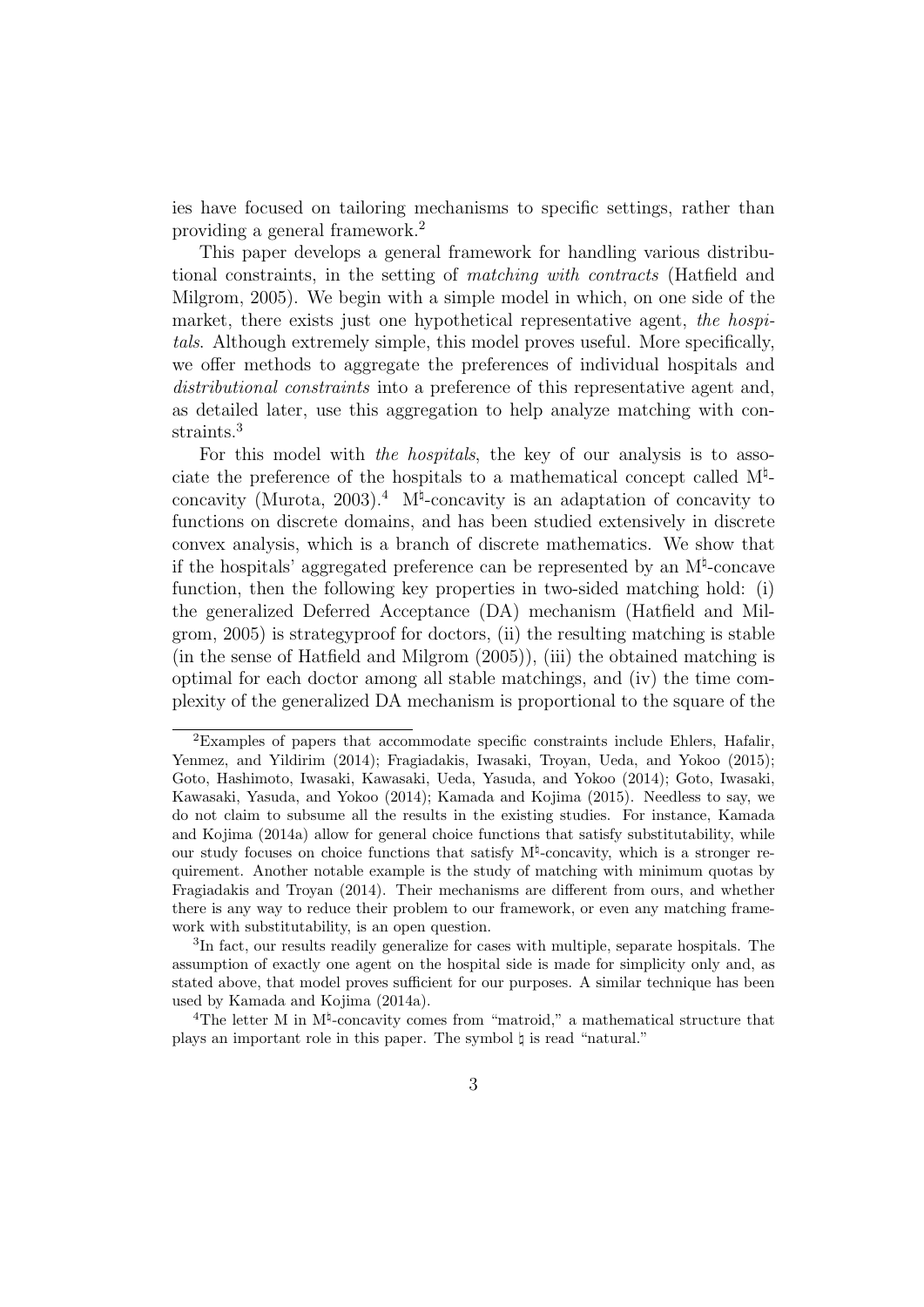number of possible contracts.

Equipped with this general result, we study conditions under which the hospitals' preference can be represented by an M<sup>‡</sup>-concave function. We start by separating the preference of the hospitals into two parts. More specifically, we divide the preference of the hospitals into hard distributional constraints for the contracts to be feasible, and soft preferences over a family of feasible contracts. Drawing upon techniques from discrete convex analysis, we first show that if the hospitals' preference is represented by an  $M^{\natural}$ -concave function, then a family of the sets of contracts that satisfy hard distributional constraints (which we call hospital-feasible contracts) must constitute a matroid. Next, we show that if the hard distributional constraints constitute a matroid and the soft preferences satisfy certain easy-to-verify conditions (e.g., they can be represented as a sum of values associated with individual contracts), then the hospitals' preference can be represented by an  $M^{\natural}$ -concave function.

One of the main motivations of our work is to provide an easy-to-use recipe, or a toolkit, for organizing matching mechanisms under constraints. Although our general result is stated in terms of the abstract  $M^{\natural}$ -concavity condition, market designers do not need advanced knowledge on discrete convex analysis or matching theory. On the contrary, our sufficient conditions in the preceding sections suffice for most practical applications. To use our tool, all one needs to show is that the given hard distributional constraints produce a matroid (note that requirements over soft preferences are elementary, e.g., a sum of the values of the contracts). Fortunately, there exists a vast literature on matroid theory, and what kinds of constraints produce a matroid is well-understood. Therefore, it usually suffices to show that the hard distributional constraints can be mapped into existing results in matroid theory. We confirm this fact by demonstrating that most distributional constraints can be represented using our method. The list of applications includes matching markets with regional maximum quotas (Goto, Iwasaki, Kawasaki, Yasuda, and Yokoo, 2014; Kamada and Kojima, 2014a,b, 2015), individual minimum quotas (Fragiadakis, Iwasaki, Troyan, Ueda, and Yokoo, 2015), regional minimum quotas (Goto, Hashimoto, Iwasaki, Kawasaki, Ueda, Yasuda, and Yokoo, 2014), diversity requirements in school choice (Ehlers, Hafalir, Yenmez, and Yildirim,  $2014$ ), and the cadet-branch matching program (Sönmez and Switzer, 2013). We also utilize the same toolkit to obtain new results such as the existence of a stable matching under new types of constraints. As such, we believe that this study contributes to the advance of practical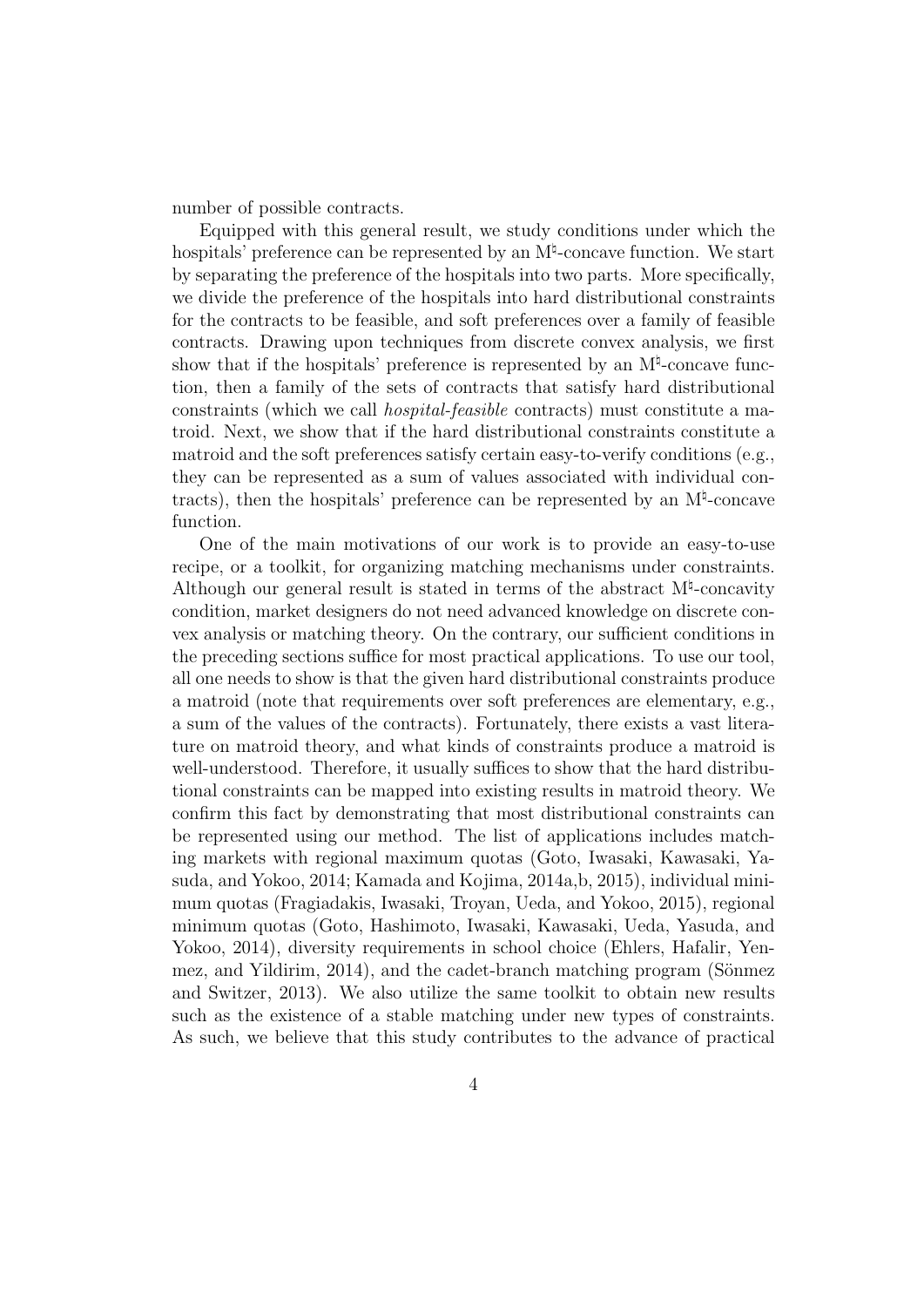market design (or "economic engineering") as emphasized in the recent literature (see Roth (2002) and Milgrom (2009) for instance), by providing tools for organizing matching clearinghouses in practice.

The rest of this paper is organized as follows. First, in the rest of this section, we discuss related literature. In Section 2, we introduce our model. In Section 3, we prove that when the hospitals' preference is represented as an M<sup><sup>†</sup>-concave function, the above-mentioned key properties hold. In</sup> Section 4, we present several sufficient conditions under which a function becomes  $M^{\natural}$ -concave. Then, in Section 5, we examine existing works on two-sided, many-to-one matching problems and show that the sufficient conditions described in the previous section hold in these cases. In Section 6, we discuss the relations between applications presented in Section 5, as well as new applications that combine different types of distributional constraints. Finally, Section 7 concludes this paper. Proofs are deferred to Appendix unless noted otherwise.

### Related literature

Although matching with constraints is a fairly new research topic, questions related to this issue have been studied in the literature in various specific contexts. In the U.K. medical match in the 20th century, some hospitals preferred to hire at most one female doctor (Roth, 1991). In school choice, schools are subject to diversity constraints in terms of socioeconomic status and academic performance (Abdulkadiroğlu, 2005; Abdulkadiroğlu and Sönmez, 2003; Ehlers, Hafalir, Yenmez, and Yildirim, 2014; Hafalir, Yenmez, and Yildirim, 2013; Kojima, 2012). Constraints placed over sets of agents have been studied in the context of student-project allocations (Abraham, Irving, and Manlove, 2007), college admission (Biro, Fleiner, Irving, and Manlove, 2010), and medical residency matching (Goto, Hashimoto, Iwasaki, Kawasaki, Ueda, Yasuda, and Yokoo, 2014; Goto, Iwasaki, Kawasaki, Yasuda, and Yokoo, 2014; Kamada and Kojima, 2014a,b, 2015). Our marginal contribution over these existing studies is to present a unified framework and analyze these specific markets as well as others using a single technique: as will be seen below, our theory can be applied to a wide variety of existing models (Section 5) as well as new ones (Section 6).

Our paper is at the intersection of discrete mathematics and economics. In the former research field, there is a vast literature on discrete optimization. Their insight has been used in a broad range of applications such as schedul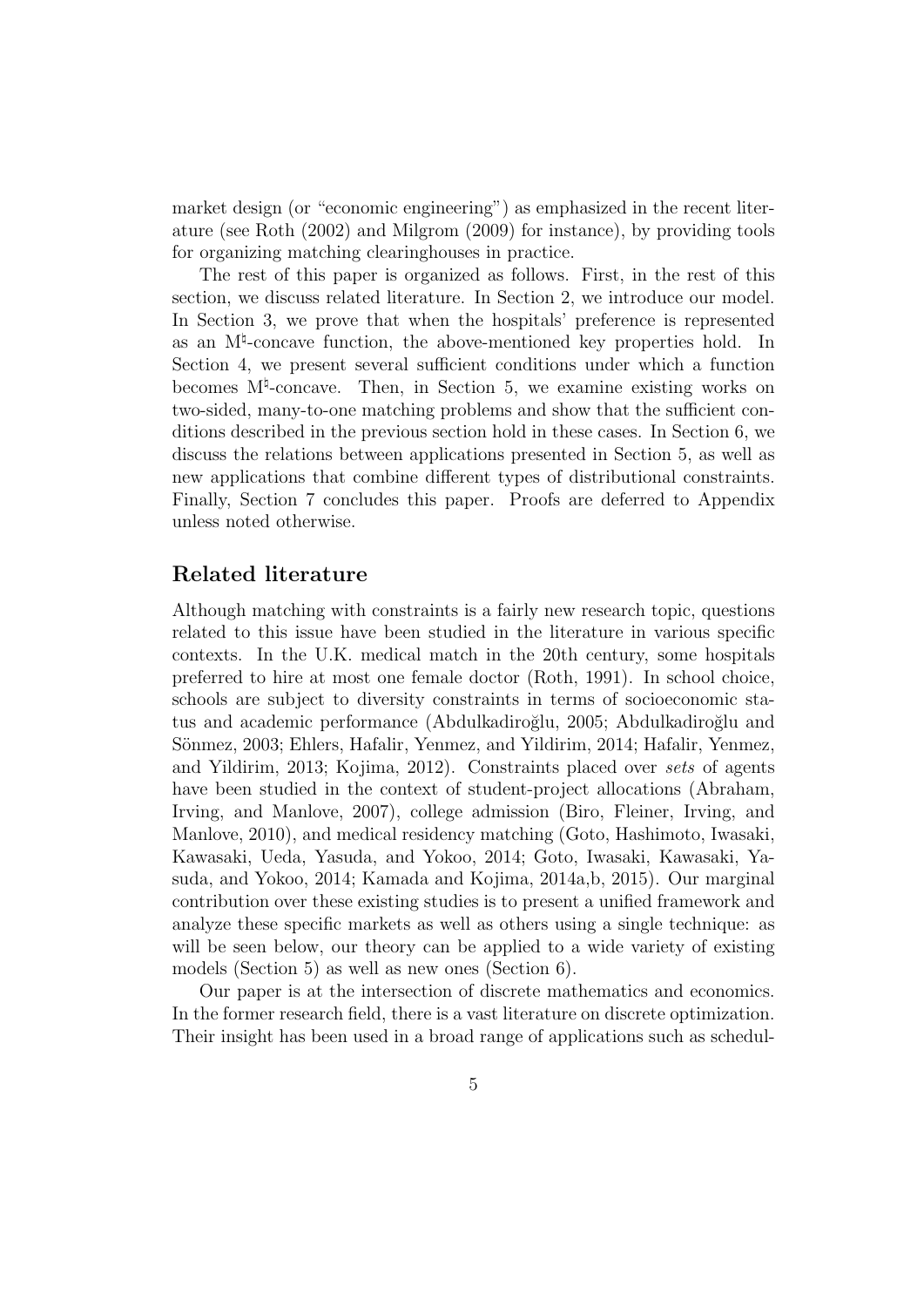ing, facility location, and structural analysis of engineering systems among others: see Murota (1991) or Schrijver (2003) or Korte and Vygen (2012), for instance. Recent advance in discrete convex analysis has found applications in exchange economy with indivisible goods (Murota, 2003; Murota and Tamura, 2003; Sun and Yang, 2006), systems analysis (Murota, 2003), inventory management (Huh and Janakiraman, 2010; Zipkin, 2008) and auction (Murota, Shioura, and Yang, 2013). As this long, and yet partial, list suggests, techniques from this literature can be applied to a wide variety of problems. We add matching problems to this list. As suggested by our analysis, results from discrete convex analysis may provide useful tools for studying matching in particular and economics in general.

This paper is not the first to apply discrete convex analysis to matching problems. Fujishige and Tamura (2006, 2007) and Murota and Yokoi (2013) apply discrete convex analysis to study matching problems, and some of our analysis draws upon their results.<sup>5</sup> Our marginal contributions are twofold. First, unlike these existing studies, we analyze incentives, i.e., we apply our technique to show that the generalized DA mechanism is strategyproof for doctors. Such a strategic question is a natural issue to study in economics, but it is rarely studied in the optimization literature. In this sense, we provide new economic questions to the discrete optimization literature. Second, we are the first to establish that various constraints found in practice can be addressed by the technique of discrete convex analysis.

This paper uses the framework of matching with contracts due to Hatfield and Milgrom  $(2005)$ .<sup>6</sup> They identify a set of conditions for key results in matching with contracts. More specifically, if the choice function of every hospital satisfies substitutability, the law of aggregate demand, and the irrelevance of rejected contracts, then a generalized DA mechanism finds a stable allocation, and the mechanism is strategyproof for doctors.<sup>7</sup> Hatfield and Kojima (2009, 2010) further show that the generalized DA mechanism

<sup>&</sup>lt;sup>5</sup>See also an earlier contribution by Fleiner (2001) who applies matroid theory to matching. His analysis is a special case of a more recent contribution by Fujishige and Tamura (2007).

 ${}^{6}$ Fleiner (2003) obtains some of the results including the existence of a stable allocation in a framework that is more general than the model of Hatfield and Milgrom (2005). On the other hand, he does not show results regarding incentives, which are important for our purposes.

<sup>7</sup>Hatfield and Milgrom (2005) implicitly assume the irrelevance of rejected contracts in their analysis. Aygün and Sönmez  $(2013)$  point this out and show that this condition is important for the conclusions of Hatfield and Milgrom (2005).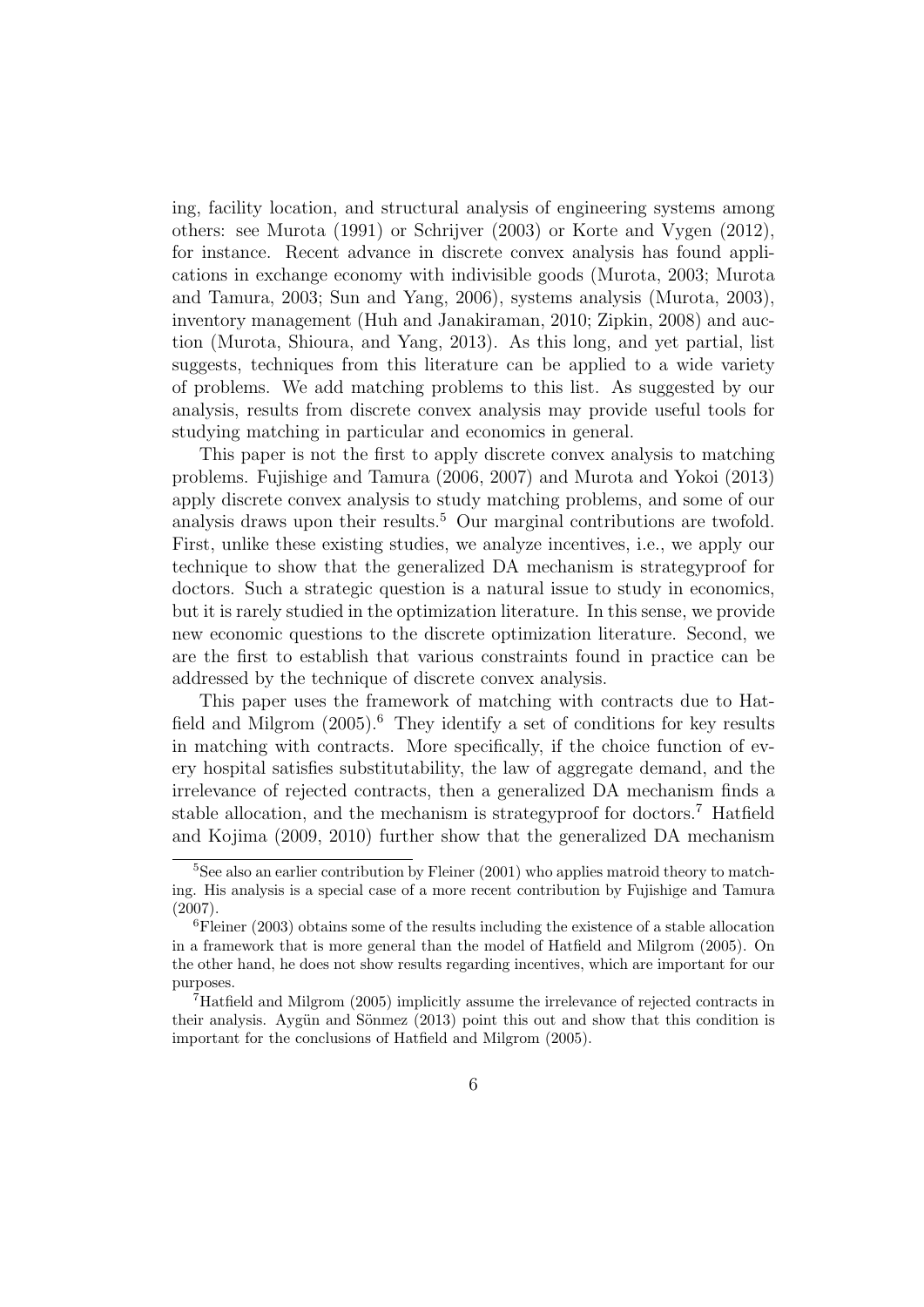is group strategyproof for doctors.<sup>8</sup> Our analysis draws upon those studies, but makes at least four marginal contributions over them. First, we show that  $M^{\natural}$ -concavity provides a single sufficient condition for these key results to hold, so mechanism designers can check just this condition instead of the existing conditions separately. Second, a large number of sufficient conditions are known for M♮ -concavity, so practitioners can often implement desirable mechanisms simply off the shelf. Third, the literature has developed various ways to construct  $M^{\natural}$ -concave functions from other functions, so even if off-the-shelf solutions are not available, it is often easy to combine existing results to find a solution. Lastly, the time complexity of the generalized DA mechanism is polynomial under M<sup>†</sup>-concavity while this property is not guaranteed under general substitutable preferences. This property is very important in practical application.

As stated above, one of the main goals of our paper is to provide a class of payoff functions that are useful and easy to use in practice. Although this research program is still in its infancy, there are notable contributions. Hatfield and Milgrom (2005) set the agenda by introducing a family of payoff functions called endowed assignment valuations. A variant of this class of functions is proposed by Milgrom (2009) and further studied by Budish, Che, Kojima, and Milgrom (2013), while Ostrovsky and Leme (2014) propose a new class of payoff functions. We contribute to this line of research in several ways. First, we identify a more general class of payoff functions, M<sup>\plert</sup>-concave functions, as the key to our approach.<sup>9</sup> Second, in addition to various sufficient conditions, we identify a necessary condition for our class of payoff functions in terms of the matroid structure.

This paper is part of the literature on practical market design, both in terms of content and in terms of approach. As advocated by Roth (2002), recent market design theory has focused on solving practical problems by providing detailed and concrete solutions.<sup>10</sup> Real problems often share common basic features, but differ substantially in details. For instance, different

<sup>8</sup>Other contributions in matching with contracts include Hatfield and Kojima (2008), Hatfield and Kominers (2009, 2012), Hatfield, Kominers, Nichifor, Ostrovsky, and Westkamp (2013), Echenique (2012), Sönmez (2013), Sönmez and Switzer (2013), and Kominers and Sönmez  $(2014)$ .

<sup>9</sup>Ostrovsky and Leme (2014) demonstrate that the class of endowed assignment valuations is a strict subset of the set of all  $M^{\natural}$ -concave functions.

<sup>10</sup>Auction market design emphasizes the importance of addressing practical problems as well (see Milgrom (2000, 2004) for instance).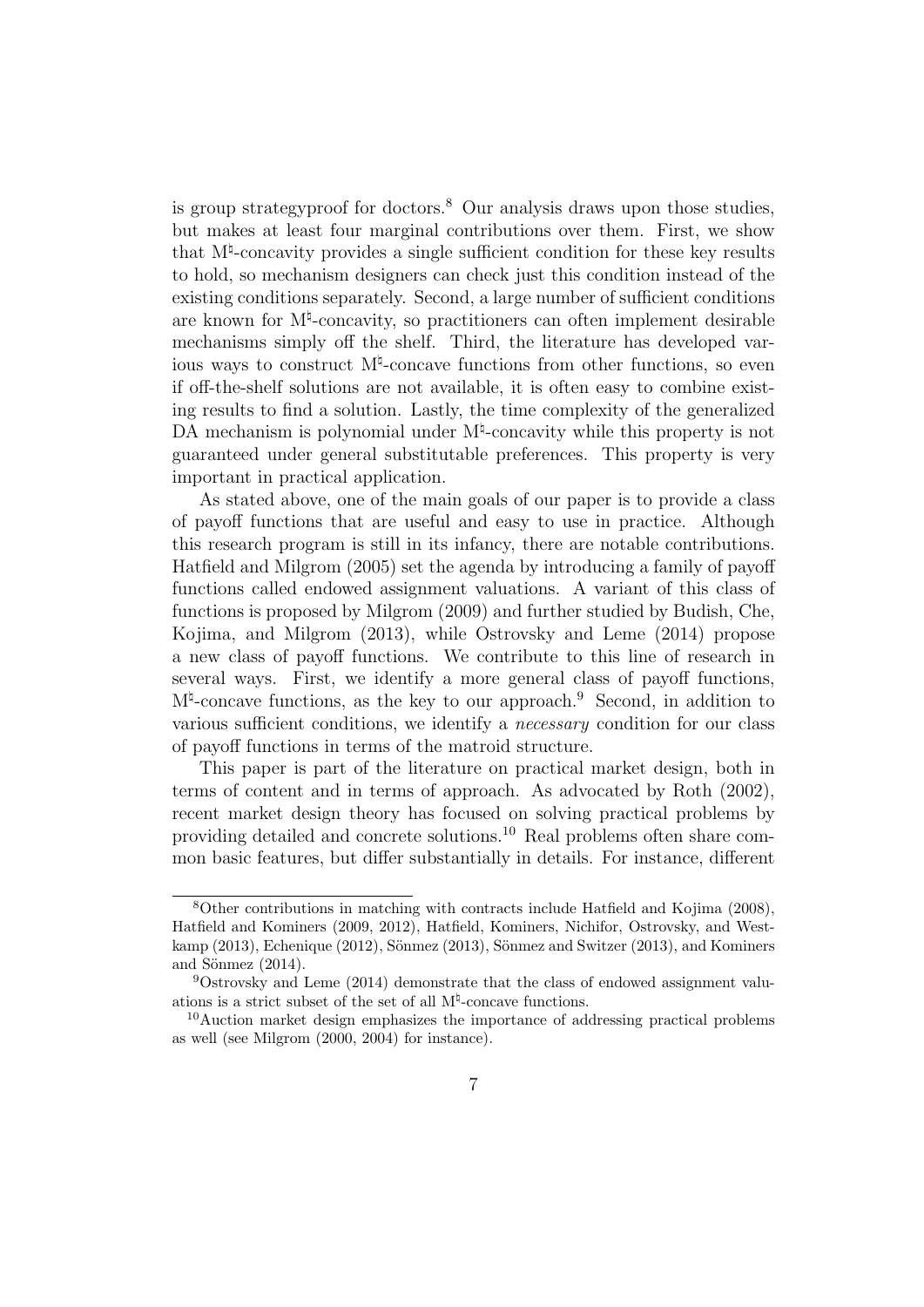school districts share some common goals such as efficiency, stability (fairness) and incentive compatibility, but can differ in some details such as diversity constraints, structure of school priorities, and authoritative power of different schools (Abdulkadiroğlu, Pathak, and Roth, 2005, 2009; Abdulkadiroğlu, Pathak, Roth, and Sönmez, 2005, 2006). In this respect, our contributions are twofold. First, our framework provides mechanisms that can be applied to a variety of existing problems as discussed earlier. Second, we develop a theory of matching under constraints that could be applied to new problems that have not been found yet but may be found in the future.

Finally, this paper is part of the literature on matching and market design. The field is too large to even casually summarize here. Instead, we refer interested readers to surveys by Roth and Sotomayor (1990), Roth (2008), Sönmez and Unver  $(2011)$ , and Abdulkadiroğlu and Sönmez  $(2013)$ .

### 2 Model

A market is a tuple  $(D, H, X, (\succ_d)_{d \in D}, f)$ . D is a finite set of doctors and  $H$  is a finite set of hospitals.  $X$  is a finite set of contracts. Each contract  $x \in X$  is bilateral, in the sense that x is associated with exactly one doctor  $x_D \in D$  and exactly one hospital  $x_H \in H$ . Each contract can also contain some terms of contracts such as working time and wages. Each  $\succ_d$  represents the strict preference of each doctor d over acceptable contracts within  $X_d =$  ${x \in X \mid x_D = d}$ . We assume each contract  $x \in X$  is acceptable for  $x_H$ : if a hospital considers a contract unacceptable, it is not included in X. For notational simplicity, for  $X' \subseteq X$  and  $x \in X$ , we write  $X' + x$  and  $X' - x$ to represent  $X' \cup \{x\}$  and  $X' \setminus \{x\}$ , respectively. Also, when  $x = \emptyset$ ,  $X' + x$ means nothing is added to  $X'$ , and  $X' - y$  means nothing is removed from  $X^{\prime}$ .

We assume some distributional constraints are enforced on feasible contracts. We assume such distributional constraints and hospital preferences are aggregated into a preference of a representative agent, which we call "the hospitals" (Section 5 illustrates in detail how such aggregations can be done in various applications). The preference of the hospitals is represented by a payoff function  $f: 2^X \to \mathbb{R} \cup \{-\infty\}$ , where  $\mathbb R$  is the set of all real numbers. For two sets of contracts  $X', X'' \subseteq X$ , the hospitals strictly prefer X' over X'' if and only if  $f(X') > f(X'')$  holds. If  $X' \subseteq X$  violates some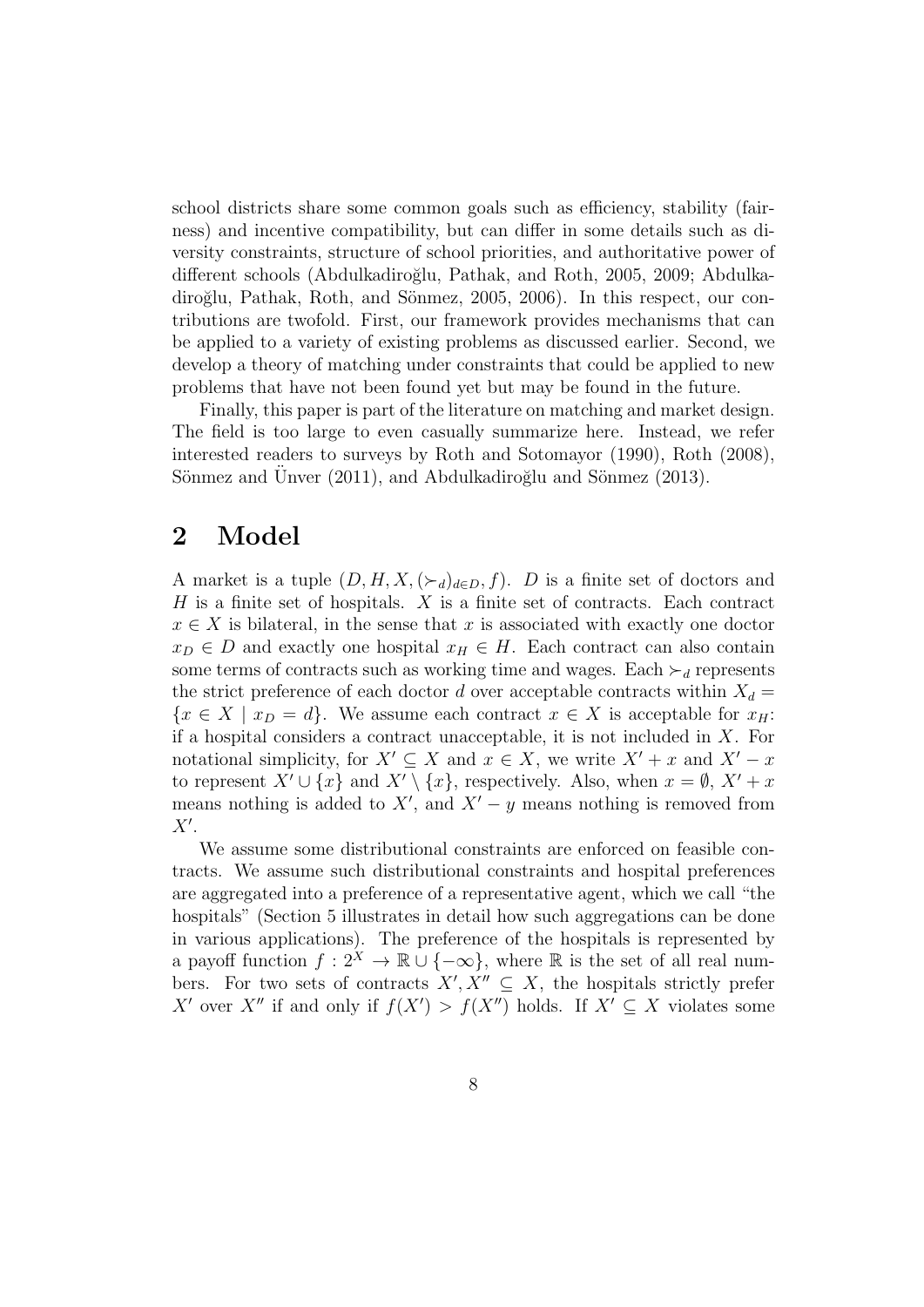distributional constraint, then  $f(X') = -\infty$ . We assume f is normalized<sup>11</sup> by  $f(\emptyset) = 0$ . Also, we assume f is unique-selecting, i.e., for all  $X' \subseteq X$ ,  $|\arg \max_{X'' \subset X'} f(X'')| = 1$  holds.<sup>12</sup>

Now, we introduce several concepts used in this paper.

**Definition 1** (feasibility). For a subset of contracts  $X' \subseteq X$ , we say X' is hospital-feasible if  $f(X') \neq -\infty$ . We say X' is doctor-feasible if for all  $d \in D$ , either (i)  $X'_d = \{x\}$  and x is acceptable for d, or (ii)  $X'_d = \emptyset$  holds, where  $X'_d = \{x \in X' \mid x_D = d\}$ . We say X' is **feasible** if it is doctor- and hospital-feasible. We call a feasible set of contracts matching.

With a slight abuse of notation, for two sets of contracts  $X'$  and  $X''$ , we denote  $X'_d \succ_d X''_d$  if either (i)  $X'_d = \{x'\}, X''_d = \{x''\}, \text{ and } x' \succ_d x'' \text{ for some }$  $x', x'' \in X_d$  that are acceptable for d, or (ii)  $X'_d = \{x'\}$  for some  $x' \in X_d$  that is acceptable for d and  $X''_d = \emptyset$ . Furthermore, we denote  $X'_d \succeq_d X''_d$  if either  $X'_d \succ_d X''_d$  or  $X'_d = X''_d$ . Also, we use notations like  $x \succ_d X'_d$  or  $X'_d \succ_d x$ , where x is a contract and X' is a matching. Furthermore, for  $X'_d \subseteq X_d$ , we say  $X'_d$  is acceptable for d if either (i)  $X'_d = \{x\}$  and x is acceptable for d, or (ii)  $X'_d = \emptyset$  holds.

For each doctor d, its choice function  $Ch_d$  specifies her most preferred contract within  $X' \subseteq X$ , i.e.,  $Ch_d(X') = \{x\}$ , where x is the most preferred acceptable contract in  $X'_d$  if one exists, and  $Ch_d(X') = \emptyset$  if no such contract exists. Then, the choice function of all doctors  $Ch_D$  is defined as  $Ch_D(X') :=$  $\bigcup_{d\in D} Ch_d(X').$ 

For the hospitals, their choice function  $Ch_H$  is defined by  $Ch_H(X') =$  $\arg \max_{X'' \subseteq X'} f(X'')$  for each  $X' \subseteq X$ . Since we assume payoff function f is unique-selecting,  $Ch_H$  is uniquely determined by f.

Definition 2 (stability (Hatfield and Milgrom, 2005)). We say a matching X' is stable if  $X' = Ch_H(X') = Ch_D(X')$  and there exists no  $x \in X \setminus X'$ 

<sup>11</sup>As described later, this assumption is slightly stronger than mere normalization, because it implies that  $\emptyset$  is hospital-feasible.

<sup>&</sup>lt;sup>12</sup>Observe that strict preference of the hospitals, a standard assumption in matching, imply f is unique-selecting, but the converse does not hold. Also we note that if f is not unique-selecting, we can obtain a unique-selecting function by modifying  $f$  very slightly. Let us define a total order relation on X, and for each  $x \in X$ , let rank $(x)$  represent the position of x within X according to this relation, i.e., rank(x) = i if x is ranked i-th. Also, let  $v(x)$  denote  $\epsilon \cdot 2^{-\operatorname{rank}(x)}$ , where  $\epsilon$  is a sufficiently small positive number. Then,  $f(X') + \sum_{x \in X'} v(x)$  is unique-selecting and  $\arg \max [f(X') + \sum_{x \in X'} v(x)] \subseteq \arg \max f(X')$ .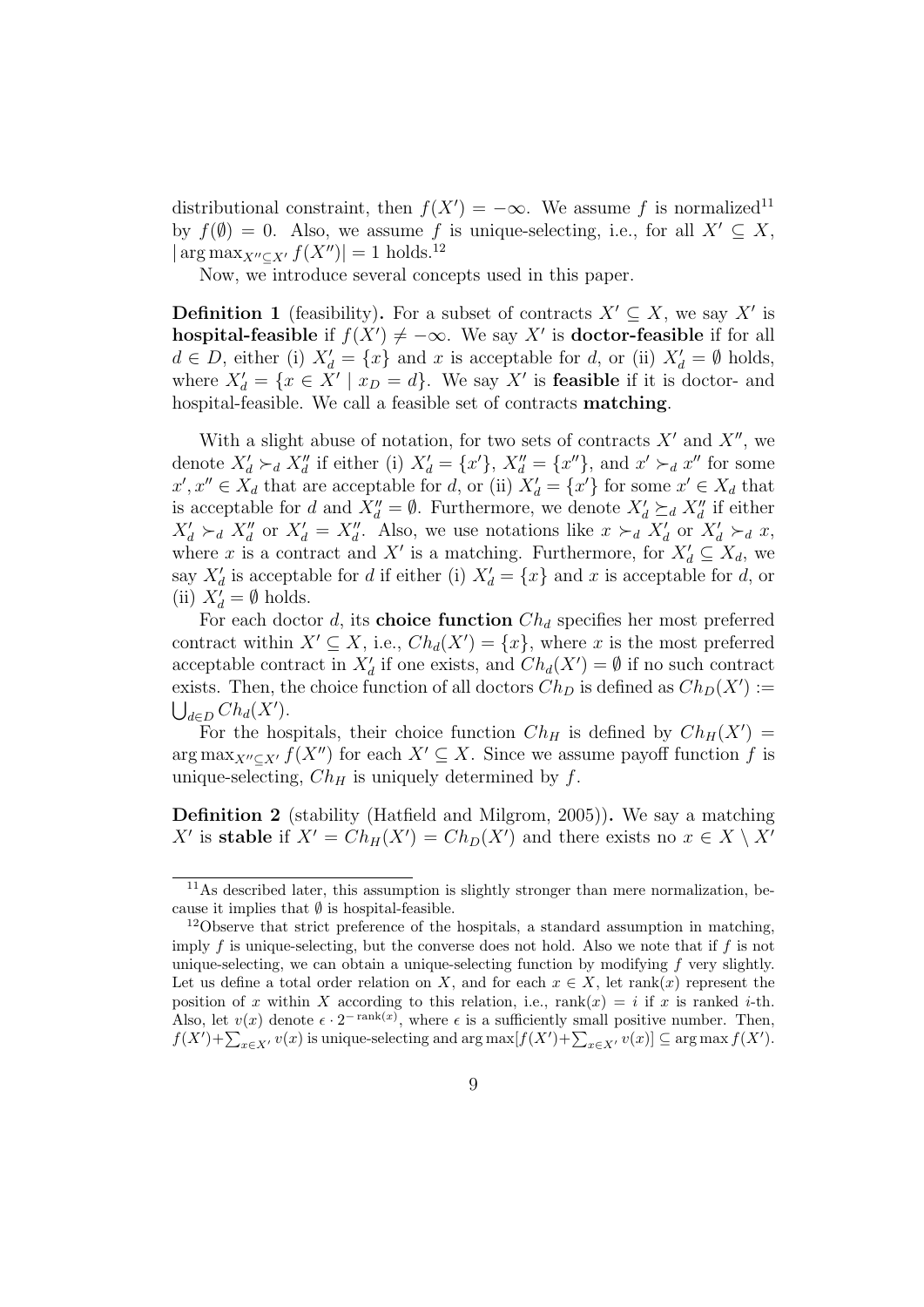such that  $x \in Ch_H(X' + x)$  and  $x \in Ch_D(X' + x)$ .<sup>13</sup>

We sometimes refer to the stability concept in Definition 2 as Hatfield-Milgrom (HM)-stability when we discuss the relation with other stability concepts.

Let X be the set of all stable matchings. We say  $X' \in \mathcal{X}$  is the **doctor**optimal stable matching if  $X'_d \succeq_d X''_d$  for all  $X'' \in \mathcal{X}$  and  $d \in D$ .<sup>14</sup>

A mechanism  $\varphi$  is a function that takes a profile of preferences of doctors  $\succ_D$  as an input and returns a matching  $X' \subseteq X$ . Let  $\succ_{D\setminus\{d\}}$  denote a profile of preferences of doctors except d, and  $(\succ_d, \succ_{D\setminus\{d\}})$  denote a profile of preferences of all doctors, where d's preference is  $\succ_d$  and the profile of preferences of other doctors is  $\succ_{D\setminus\{d\}}$ . We say  $\varphi$  is **strategyproof for** doctors if  $\varphi_d((\succ_d, \succ_{D\setminus\{d\}})) \succeq_d \varphi_d((\succ'_d, \succ_{D\setminus\{d\}}))$  holds for all  $d, \succ_d, \succ'_d$ , and  $\succeq_{D\setminus\{d\}}$ .

## 3 M<sup>t</sup>-concavity and the generalized DA mechanism

This section introduces the concept of  $M^{\natural}$ -concavity, which imposes a restriction on the way that the hospitals evaluate sets of contracts. Then we show that if the preference of the hospitals is represented as an  $M^{\natural}$ -concave function, then a number of key conclusions in matching theory hold.

**Definition 3** (M<sup>†</sup>-concavity). We say that f is  $M^{\sharp}$ -concave if for all  $Y, Z \subseteq$ X and  $y \in Y \setminus Z$ , there exists  $z \in (Z \setminus Y) \cup \{\emptyset\}$  such that  $f(Y) + f(Z) \leq$  $f(Y - y + z) + f(Z - z + y)$  holds.

M♮ -concavity is a discrete analogue of concavity of continuous-variable functions. To help develop intuition on M<sup><sup>†</sup>-concavity, consider a continuous-</sup> variable function  $g : \mathbb{R} \to \mathbb{R}$ . We say g is concave if for all  $y, z \in \mathbb{R}$  and  $\lambda$ such that  $0 \leq \lambda \leq 1$ , the following condition holds:

$$
g(y) + g(z) \le g(y + d) + g(z - d),
$$

<sup>&</sup>lt;sup>13</sup>Hatfield and Milgrom (2005) as well as many others define stability in such a way that a block by a coalition that includes multiple doctors is allowed. Such a concept is identical to our definition if the hospitals have substitutable preferences.

<sup>&</sup>lt;sup>14</sup>As in the case of the term stability, when we explicitly consider a set of matchings that satisfy a particular stability concept, we abuse terminology slightly by, for instance, writing "the doctor-optimal HM-stable matching."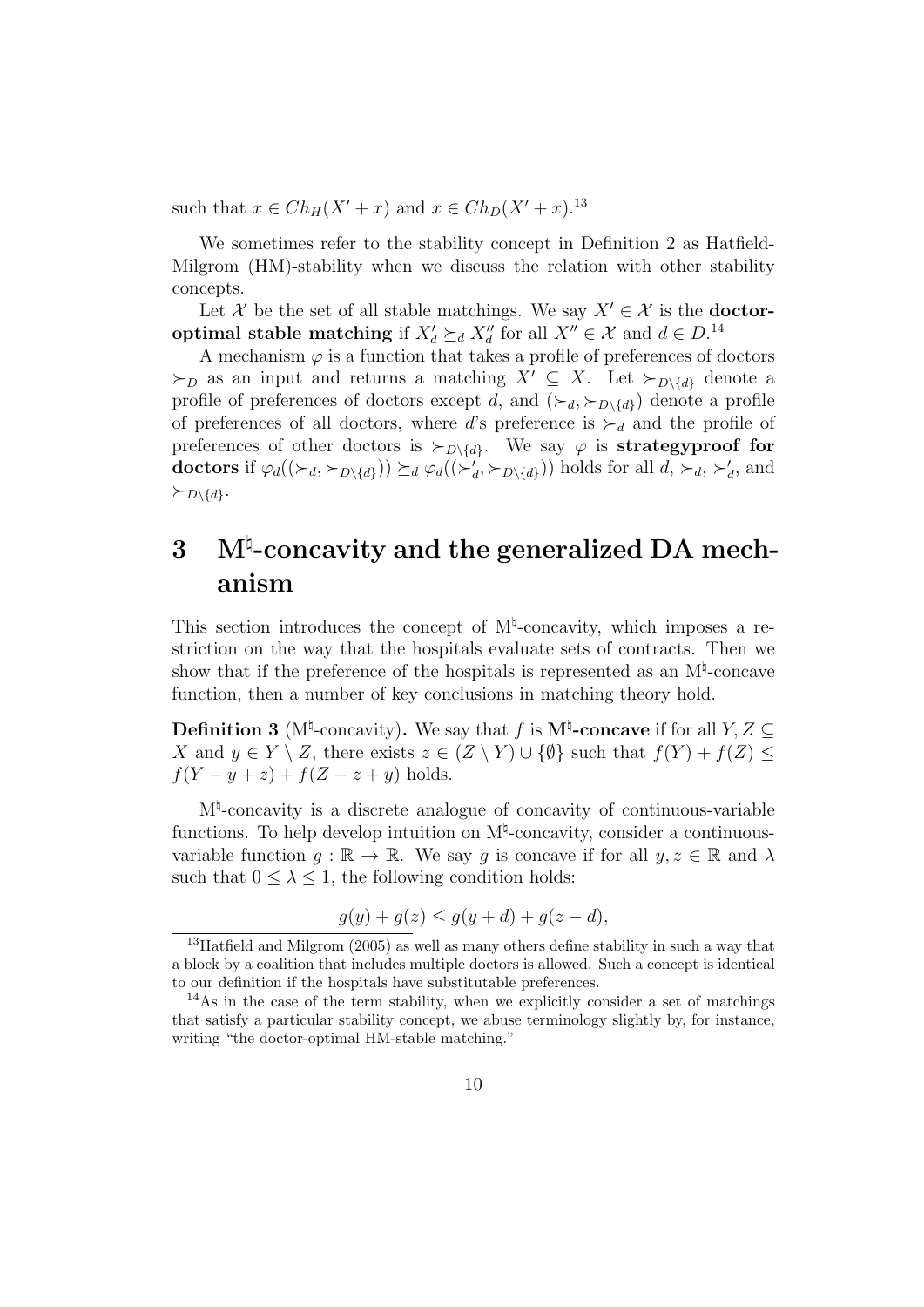

Figure 1: Concavity of a continuous-variable function

where  $d = \lambda(z - y)^{15}$  Assume  $y < z$ . Then,  $y + d$  is a point reached from y by moving d to the right, and  $z - d$  is a point reached from z by moving d to the left (Figure 1). In a discrete domain, we can interpret  $Y - y + z$  is a point reached from Y by moving one-step closer to Z, and  $Z - z + y$  is a point reached from Z by moving one-step closer to Y. Thus,  $M^{\natural}$ -concavity is a counterpart of concavity, adapted to make sense in the discrete domain.

In our context,  $M^{\natural}$ -concavity is a requirement that contracts are substitutes in a particular manner.<sup>16</sup> To be more precise, we can immediately derive the following proposition.

**Proposition 1.** Assume f is  $M^{\sharp}$ -concave. For any  $Y \subset X$  and  $z \in X \setminus Y$ , (i)  $Ch_H(Y + z) = Ch_H(Y)$ , or (ii)  $Ch_H(Y + z) = Ch_H(Y) + z$ , or (iii)  $Ch_H(Y + z) = Ch_H(Y) - y + z$  for some  $y \in Ch_H(Y) \setminus Ch_H(Y + z)$ .

*Proof.* Let  $Y^* = Ch_H(Y)$  and  $Z^* = Ch_H(Y + z)$ . If  $z \notin Z^*$ , since  $Y^* \subseteq$ *Y* and  $Z^*$  ⊆ *Y* ⊂ *Z* = *Y* + *z* hold and *f* is unique-selecting,  $Y^*$  =

<sup>&</sup>lt;sup>15</sup>This definition is equivalent to the most common definition that  $g(\lambda y + (1 - \lambda)z) \ge$  $\lambda g(y) + (1 - \lambda)g(z)$  for all  $y, z \in \mathbb{R}$  and  $\lambda$  with  $0 \leq \lambda \leq 1$ .

<sup>&</sup>lt;sup>16</sup> Farooq and Tamura (2004) and Farooq and Shioura (2005) characterize  $M^{\sharp}$ -concavity by substitutability. More precisely, a function  $f : \mathbb{Z}^n \to \mathbb{R} \cup \{-\infty\}$  with a bounded effective domain is  $M^{\natural}$ -concave if and only if  $f + p$  satisfies substitutability for all linear functions  $p: \mathbb{Z}^n \to \mathbb{R}$ , where the effective domain dom f of f is defined by  $\{x \in \mathbb{Z}^n \mid f(x) \neq -\infty\}$ . Furthermore, Fujishige and Yang  $(2003)$  show that  $M^{\natural}$ -concavity is equivalent to the gross substitutes condition due to Kelso and Crawford (1982), as well as the single improvement property due to Gul and Stacchetti (1999).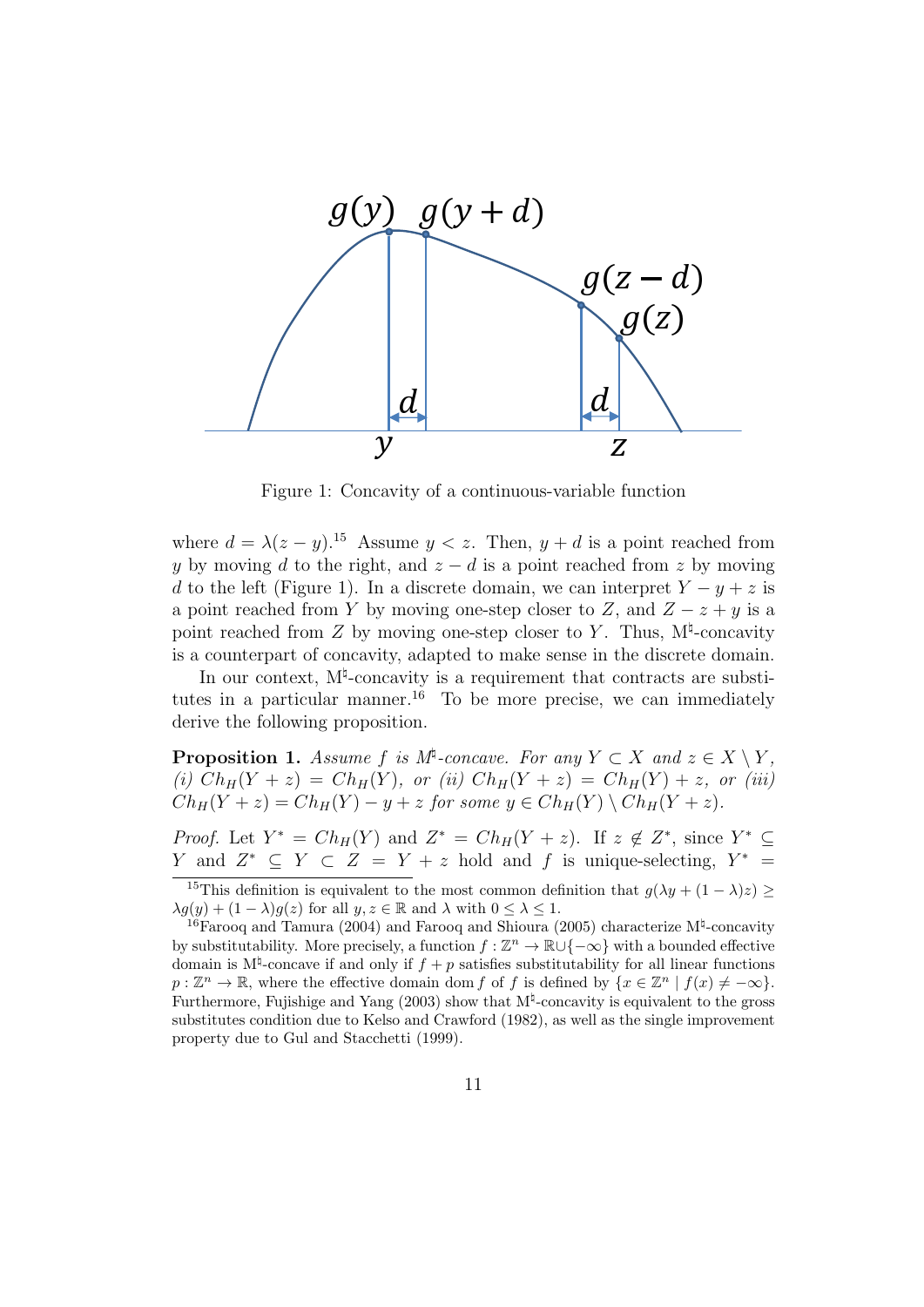$\arg \max_{X'' \subseteq Y} f(X'') = Z^*$  holds. Thus, let us assume  $z \in Z^*$ . Since f is  $M^{\natural}$ -concave, either (a) there exists  $y \in Y^* \setminus Z^*$  such that  $f(Z^*) + f(Y^*) \leq$  $f(Z^*-z+y)+f(Y^*-y+z)$  holds, or (b)  $f(Z^*)+f(Y^*) \le f(Z^*-z)+f(Y^*+z)$ holds. Assume (a) and  $Z^* \neq Y^* - y + z$  hold. Since  $Z^* = \arg \max_{Z' \subseteq Y + z} f(Z')$ ,  $Y^* - y + z \subseteq Y + z$ , and f is unique-selecting,  $f(Z^*) > f(Y^* - y + z)$ holds. Also, since  $Y^* = \arg \max_{Y' \subseteq Y} f(Y')$  and  $Z^* - z + y \subseteq Y$ ,  $f(Y^*) >$  $f(Z^* - z + y)$  holds. Thus,  $f(Z^*) + f(Y^*) > f(Z^* - z + y) + f(Y^* - y + z)$ holds. This is a contradiction. Thus, if (a) holds,  $Z^* = Y^* - y + z$ , i.e.,  $Ch_H(Y+z) = Ch_H(Y) - y + z$ , holds. Assume (b) and  $Z^* \neq Y^* + z$  hold. Since  $Z^* = \arg \max_{Z' \subseteq Y + z} f(Z')$  and  $Y^* + z \subseteq Y + z$ ,  $f(Z^*) > f(Y^* + z)$  holds. Also, since  $Y^* = \arg \max_{Y' \subseteq Y} f(Y')$  and  $Z^* - z \subseteq Y$ ,  $f(Y^*) > f(Z^* - z)$ holds. Thus,  $f(Z^*) + f(Y^*) > f(Z^* - z) + f(Y^* + z)$  holds. This is a contradiction. Thus, if (b) holds,  $Z^* = Y^* + z$ , i.e.,  $Ch_H(Y + z) = Ch_H(Y) + z$ , holds.  $\Box$ 

This proposition provides a specific sense in which contracts are viewed as substitutes when the payoff function is  $M^{\sharp}$ -concave. When a new contract z becomes available, the new chosen set of contracts  $Ch_H(Y + z)$  is (i) unchanged from the original chosen set  $Ch_H(Y)$  or (ii) obtained by adding z to  $Ch_H(Y)$  or (iii) obtained by replacing exactly one contract y in  $Ch_H(Y)$ with  $z$ . In particular, no contract that is not chosen from the original set is chosen, that is, contracts are substitutes. Note also that at most one contract becomes newly rejected, and that happens only when the new contract is accepted, so the law of aggregate demand is also satisfied (see Appendix B for formal definitions of these concepts and detailed arguments).

The generalized DA mechanism (Hatfield and Milgrom, 2005) is a generalized version of the well-known deferred acceptance algorithm (Gale and Shapley, 1962), which is adapted for the 'matching with contracts' model.<sup>17</sup>

Mechanism 1 (Generalized Deferred Acceptance (DA) mechanism). Apply the following stages from  $k = 1$ .

Stage  $k \geq 1$ 

Step 1 Each doctor offers her most preferred contract which has not been rejected before Stage  $k$ . If no remaining contract is acceptable for  $d, d$ does not make any offer. Let  $X'$  be the set of contracts that are offered in this Step.

 $17$ In Hatfield and Milgrom (2005), this mechanism is called *generalized Gale-Shapley* algorithm.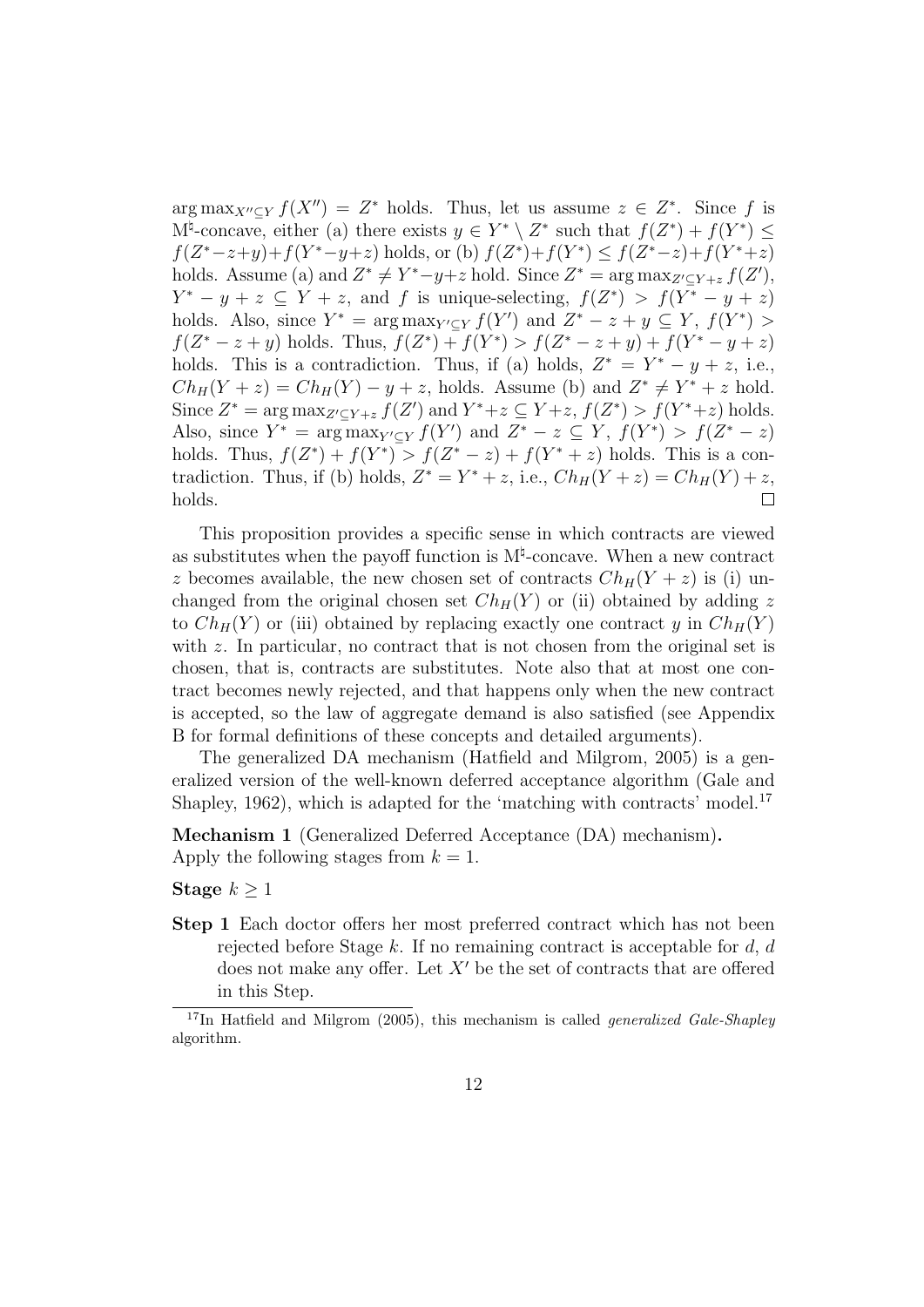- **Step 2** The hospitals tentatively accept  $Ch_H(X')$  and reject all other contracts in  $X'$ .
- **Step 3** If all the contracts are tentatively accepted in Step 2, then let  $X'$ be the final matching and terminate the mechanism. Otherwise, go to Stage  $k+1$ .

Now we are ready to present the main result of this section. Drawing upon results in discrete convex analysis, it demonstrates that key results in matching theory hold if the preference of the hospitals can be represented by an M<sup><sup> $\uparrow$ </sup>-concave function.</sup>

**Theorem 1.** Suppose that the preference of the hospitals can be represented by an  $M^{\sharp}$ -concave function f. Then:

- 1. The generalized DA mechanism is strategyproof for doctors. Also, it always produces a stable matching, and the obtained matching is the doctor-optimal stable matching.
- 2. The time complexity of the generalized DA mechanism is  $O(T(f) \cdot |X|^2)$ , assuming f can be calculated in  $T(f)$  time.

Item (1) of this result shows that the generalized DA mechanism produces a desirable matching, and incentive compatibility for doctors are guaranteed. These are the key properties emphasized in the theoretical matching literature (see Hatfield and Milgrom (2005) for example) as well as in the literature on practical market design (see, for instance, Abdulkadiroğlu and Sönmez (2003) and Abdulkadiroğlu, Pathak, and Roth (2009)). Item (2) further shows that the desired outcome can be easily computed by the algorithm. This latter property is not guaranteed for the general substitutable preference case. While sometimes de-emphasized in the literature, we emphasize that efficient computability is crucial for the actual implementation of the mechanism in practical market design.

Overall, this theorem suggests that the generalized DA mechanism is a compelling mechanism if preferences and constraints can be aggregated into an  $M^{\natural}$ -concave function. The remainder of this paper demonstrates that such an aggregation is indeed possible in various applied environments.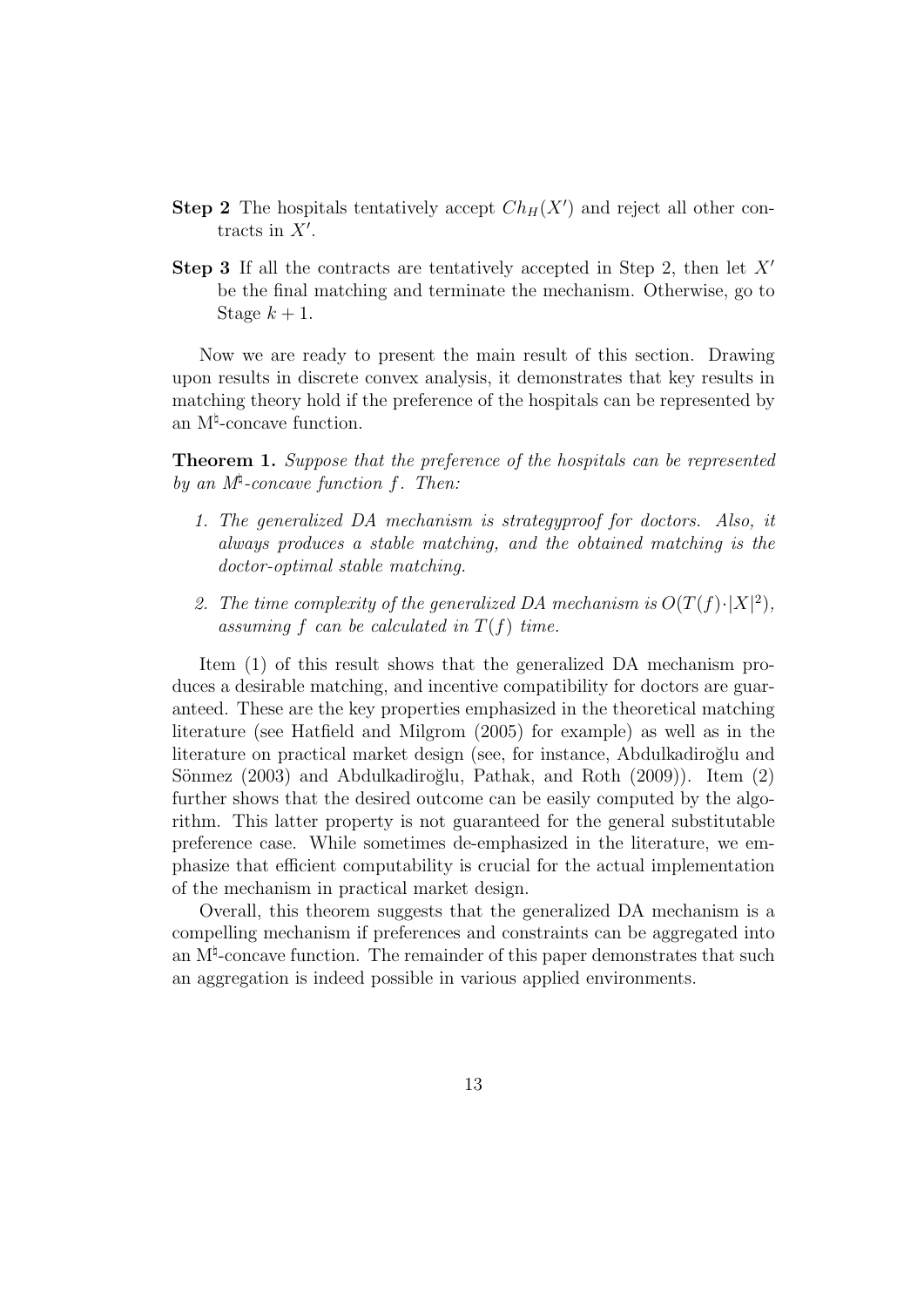## 4 Conditions for M<sup>\{1</sup>-concavity

In this section, we investigate conditions under which payoff function  $f$  becomes M♮ -concave. Without loss of generality, we can assume payoff function f is represented by the summation of two parts, i.e.,  $f(X') = f(X') + f(X')$ , where  $\widehat{f}$  represents hard distributional constraints for hospital-feasibility and  $\widetilde{f}$  represents soft preferences over hospital-feasible contracts. More specifically,  $f(X')$  returns 0 if X' is hospital-feasible and  $-\infty$  otherwise, while  $f(X')$  returns a bounded non-negative value.

Let dom  $f = \text{dom } \hat{f} = \{X' \mid X' \subseteq X, \hat{f}(X') \neq -\infty\}$  be the effective domain of f (or equivalently  $\widehat{f}$ ). In the present context, dom f represents the family of hospital-feasible sets of contracts. In this section, we first show a necessary condition on  $\hat{f}$ , namely, the effective domain of  $\hat{f}$  (or equivalently f) must constitute a mathematical structure called matroid. Next, we identify three sufficient conditions so that  $f$  becomes  $M^{\sharp}$ -concave, assuming the effective domain of  $f$  constitutes a matroid.

Let us first introduce the concept of matroid (Oxley, 2011).

**Definition 4** (matroid). Let X be a finite set, and  $\mathcal F$  be a family of subsets of X. We say a pair  $(X, \mathcal{F})$  is a **matroid** if it satisfies the following conditions.

- 1.  $\emptyset \in \mathcal{F}$ .
- 2. If  $X' \in \mathcal{F}$  and  $X'' \subset X'$ , then  $X'' \in \mathcal{F}$  holds.
- 3. If  $X', X'' \in \mathcal{F}$  and  $|X'| > |X''|$ , then there exists  $x \in X' \setminus X''$  such that  $X'' + x \in \mathcal{F}$ .

The term "matroid" is created from "matrix" and "-oid", i.e., a matroid is something similar to a matrix, and the concept of a matroid is an abstraction of some properties of matrices. To get an idea, suppose that  $A$  is a matrix and X is the set of column vectors of A. Let us assume  $\mathcal F$  is a family of subsets of X, such that for each  $X' \in \mathcal{F}$ , all column vectors in X' are linearly independent. It is clear that conditions 1 and 2 of the above definition hold. Also, if X' has more elements than  $X''$ , we can always choose  $x \in X' \setminus X''$ such that  $X'' + x$  becomes linearly independent. Therefore condition 3 is also satisfied, which shows that  $(X, \mathcal{F})$  in this example is a matroid.

The concept of matroid has been utilized in matching theory. For example, Roth, Sönmez, and Unver  $(2005)$  show that the sets of simultaneously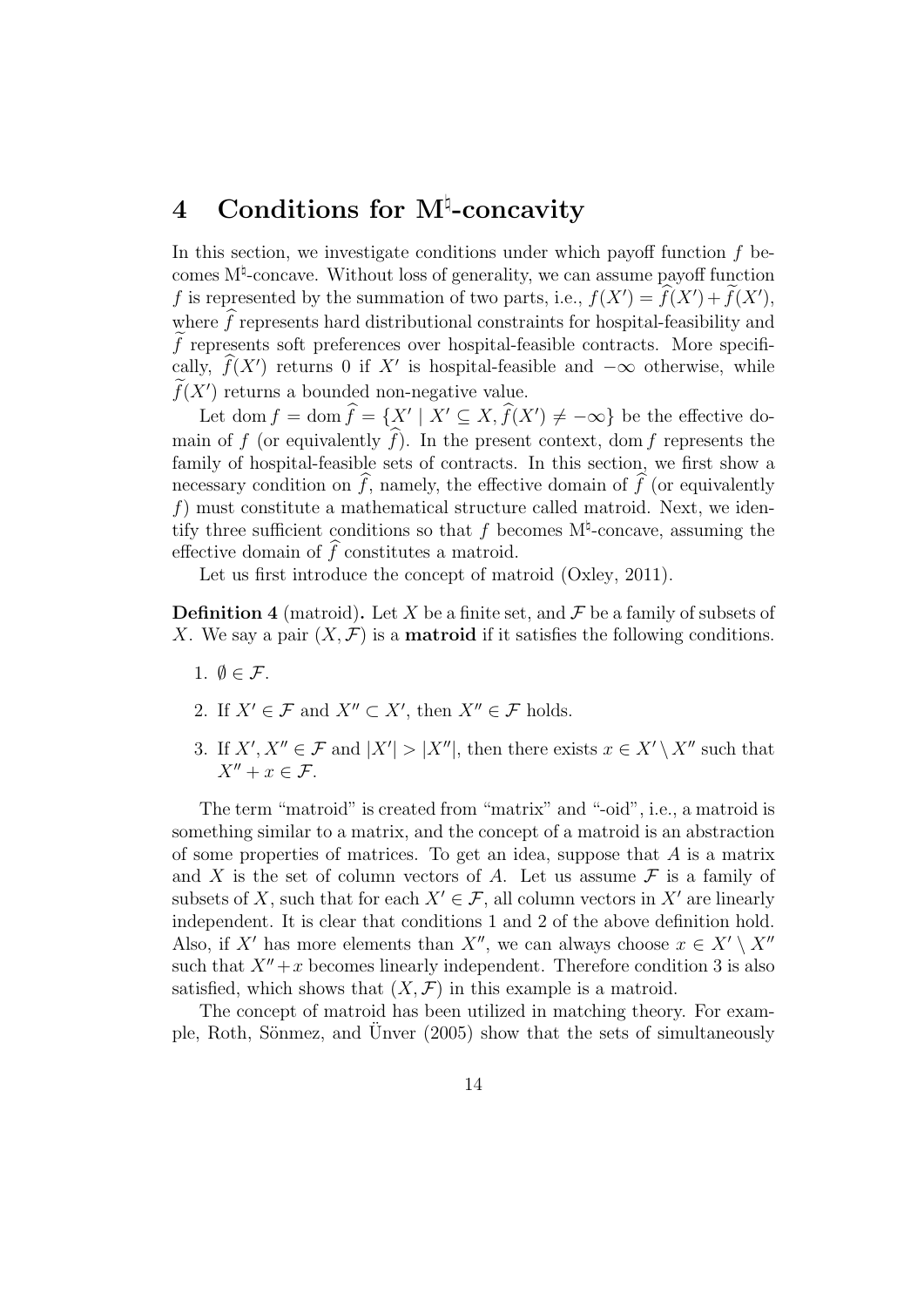matchable patients induces a matroid. As we will see in this paper, matroids play an essential role in our analysis of matching under constraints. Before we present the results, however, we begin by introducing a simple matroid and methods for creating a new matroid from given matroids.

**Definition 5** (uniform matroid).  $(X, \mathcal{F})$  is said to be a uniform matroid if  $\mathcal{F} = \{X' \mid X' \subseteq X, |X'| \leq k\}$  for some non-negative integer k.

**Definition 6** (direct sum). For a set of matroids  $(X_1, \mathcal{F}_1), \ldots, (X_k, \mathcal{F}_k)$ , where each  $X_i$  is disjoint, their **directed sum** is defined as  $(X, \mathcal{F})$ , where  $X = \bigcup_{1 \leq i \leq k} X_i, \, \mathcal{F} = \{ X' \mid X' = \bigcup_{1 \leq i \leq k} X'_i, \, \text{where } \, X'_i \in \mathcal{F}_i \}.$ 

**Definition 7** (truncation). Assume  $(X, \mathcal{F})$  is a matroid and k is a nonnegative integer. Then, its k-truncation is defined as  $(X, \mathcal{F})$ , where  $\mathcal{F} =$  $\{X' \in \mathcal{F} \mid |X'| \leq k\}.$ 

It is obvious that conditions 1 and 2 of a matroid hold in the above three cases. For a uniform matroid, if  $X', X'' \in \mathcal{F}$  and  $|X'| > |X''|$  hold, then for any  $x \in X' \setminus X''$ , it follows that  $|X'' + x| \leq |X'| \leq k$ , so  $X'' + x \in \mathcal{F}$  holds. Thus, a uniform matroid is a matroid. For a direct sum, if  $X', X'' \in \mathcal{F}$  and  $|X'| > |X''|$ , then for some i,  $|X' \cap X_i| > |X'' \cap X_i|$  holds. By this and the assumption that  $(X_i, \mathcal{F}_i)$  is a matroid, there exists  $x \in (X' \cap X_i) \setminus (X'' \cap X_i)$ such that  $(X'' \cap X_i) + x \in \mathcal{F}_i$  holds. Therefore  $X'' + x \in \mathcal{F}$  holds, showing that a directed sum of matroids is a matroid. Finally, for  $k$ -truncation, if  $X', X'' \in \tilde{\mathcal{F}}$  and  $|X'| > |X''|$ , then there always exists  $x \in X' \setminus X''$  such that  $X'' + x \in \mathcal{F}$ , since  $X', X'' \in \mathcal{F}$  holds. Since we also have  $|X'' + x| \leq |X'| \leq k$ , it follows that  $X'' + x \in \tilde{\mathcal{F}}$ . Thus, a k-truncation of a matroid is a matroid.

Now we are ready to present one of the connections between matroids and our theory of matching with constraints. The following theorem holds.

**Theorem 2.** Under the assumption  $\emptyset \in \text{dom } f$ , f is M<sup>†</sup>-concave if and only if  $(X, \text{dom }\widehat{f})$  is a matroid.<sup>18</sup>

This theorem suggests that the matroid structure plays an important role in our analysis. In particular, the "only if" part means that, in order to utilize the theory of  $M^{\sharp}$ -concavity in our analysis of matching with constraints, it is necessary for the sets of hospital-feasible contracts to constitute a matroid.

<sup>&</sup>lt;sup>18</sup>Murota and Shioura (1999) show that the effective domain dom f of an  $M^{\sharp}$ -concave function  $f : \mathbb{Z}^n \to \mathbb{R} \cup \{-\infty\}$  forms a generalized polymatroid. The "only if" part of Theorem 2 is a special case of this result.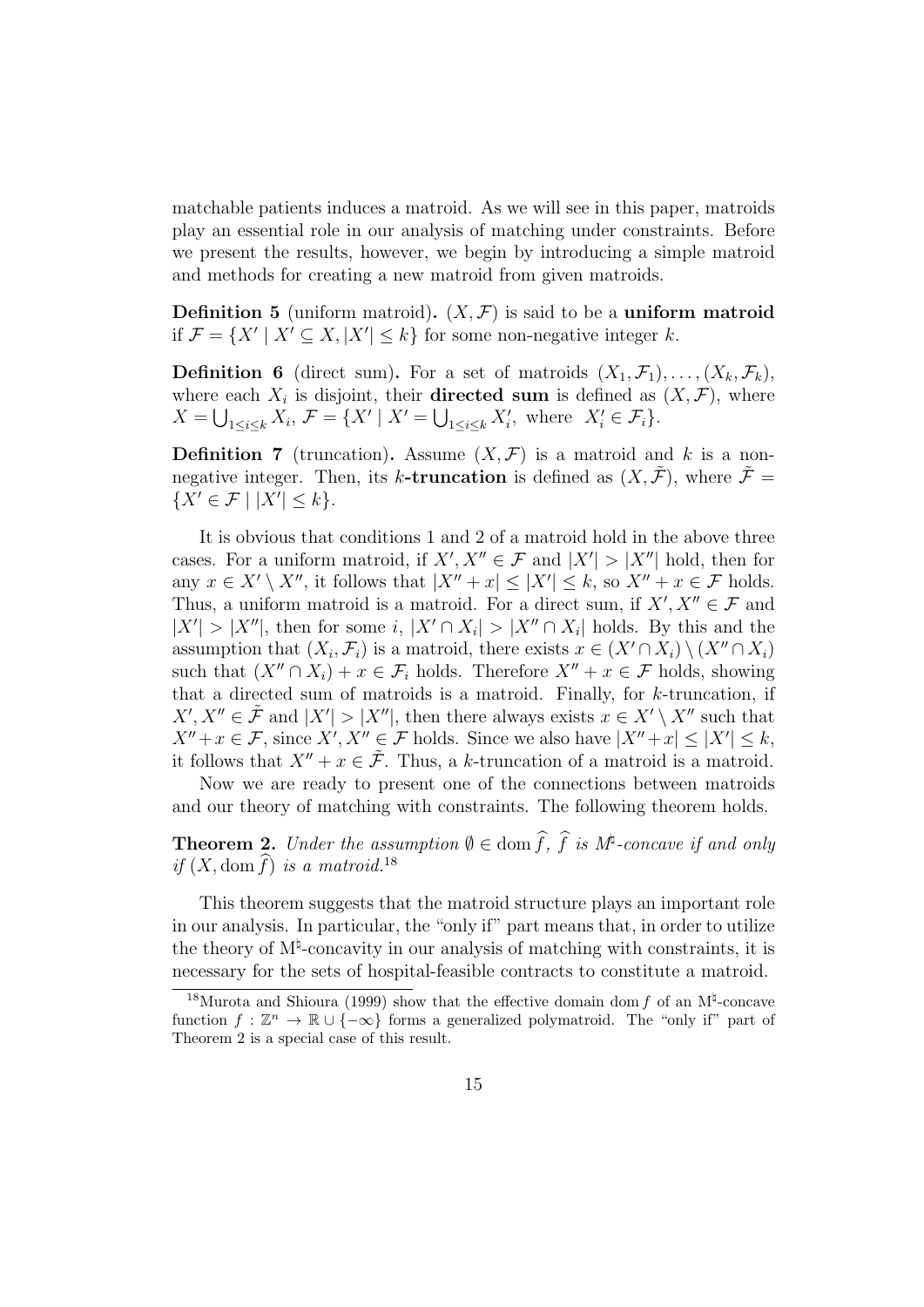Now that we have found the necessity of a matroid structure, let us turn to sufficient conditions. More specifically, we assume that  $(X, \text{dom } f) =$  $(X, \text{dom }\widehat{f})$  is a matroid and examine conditions on  $\widetilde{f}$ , i.e., the soft preference of the hospitals, for guaranteeing that  $f = \hat{f} + \hat{f}$  is M<sup> $\sharp$ </sup>-concave. This task would have been easy if the sum of two  $M^{\sharp}$ -concave functions were always  $M^{\sharp}$ concave, since the hard constraint part  $\hat{f}$  is  $M^{\natural}$ -concave if dom  $\hat{f}$  is a matroid (Theorem 2). However, the following example demonstrates that the sum of two M<sup><sup> $\sharp$ </sup>-concave functions is not guaranteed to be M<sup> $\sharp$ </sup>-concave.</sup>

**Example 1.** Assume  $X = \{x_1, x_2, x_3\}$ .  $f_1(X')$  is 0 if either  $X' \subseteq \{x_1, x_2\}$  or  $X' \subseteq \{x_1, x_3\}$ , and otherwise,  $-\infty$ .  $f_2(X')$  is 0 if either  $X' \subseteq \{x_2, x_3\}$  or  $X' \subseteq$  ${x_1, x_3}$ , and otherwise,  $-\infty$ . Since  $(X, \text{dom } f_1)$  and  $(X, \text{dom } f_2)$  are matroids, both  $f_1$  and  $f_2$  are  $M^{\natural}$ -concave from Theorem 2. However,  $f = f_1 + f_2$ is not M<sup>†</sup>-concave, since  $(X, \text{dom } f)$ , where dom  $f = \{ \emptyset, \{x_1\}, \{x_2\}, \{x_3\}, \{x_1, x_3\} \},$ is not a matroid. To see this, observe that when  $X' = \{x_1, x_3\}, X'' = \{x_2\},\$ we have  $X', X'' \in \text{dom } f$  and  $|X'| > |X''|$ , but there exists no  $x \in X' \setminus X''$ such that  $X'' + x \in \text{dom } f$  holds.

The above example shows the mere fact that both  $\hat{f}$  and  $\hat{f}$  are M<sup>t</sup>-concave is not sufficient for guaranteeing  $M^{\sharp}$ -concavity of  $f = f + f$ . Nevertheless, we demonstrate that a number of simple sufficient conditions exist when the hard constraint part induces a matroid. More specifically, we assume  $(X, \text{dom } f)$  constitutes a matroid, and introduce three sufficient conditions to guarantee that f becomes  $M^{\natural}$ -concave: (i) f is a sum of contract values, (ii)  $\hat{f}$  is symmetric for groups G and  $\tilde{f}$  is order-respecting for G, and (iii)  $(X, \text{dom }\widehat{f})$  is a structure called a laminar matroid on a laminar family and  $\widehat{f}$ is a laminar concave function on it. As will be seen, most stability concepts in existing works can be understood as stability with respect to one of these M♮ -concave functions.

Let us introduce the first condition, which provides a simple but very general method for obtaining an M<sup><sup> $\sharp$ </sup>-concave function.</sup>

**Definition 8** (sum of contract values). We say  $\tilde{f}$  is a sum of contract values if  $\widetilde{f}(X') = \sum_{x \in X'} v(x)$ , where  $v : X \to (0, \infty)$  is a function such that  $x \neq x'$  implies  $v(x) \neq v(x')$ .

As indicated by the name, function  $\tilde{f}$  in this definition is written as a sum of values of individual contracts, where  $v(x)$  is interpreted as the value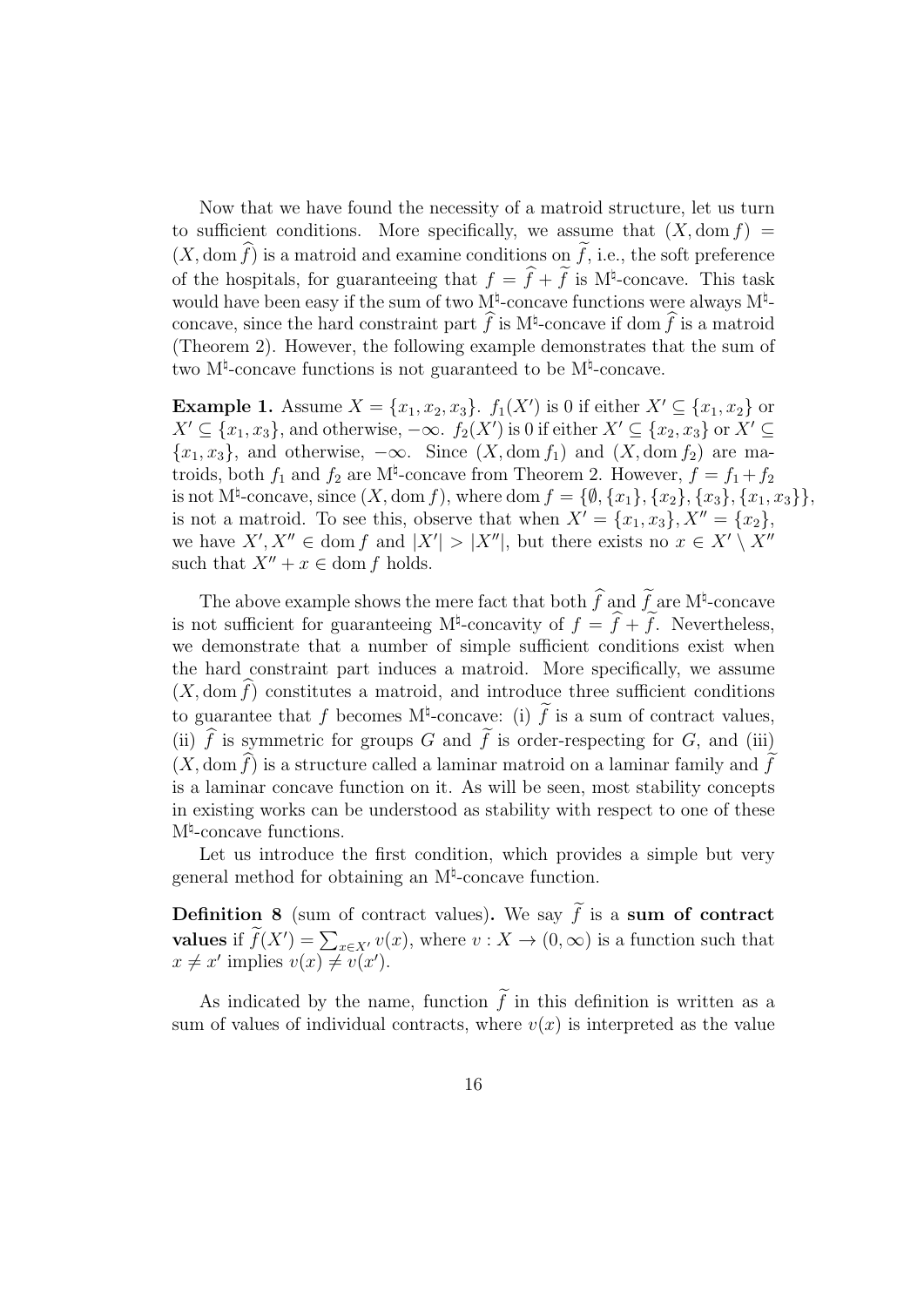of contract x. Note that we assume each value is positive and different contracts are assigned different values.

Now we are ready to present the following theorem, which provides the first sufficient condition for M<sup>\pl</sup>-concavity.

**Theorem 3.** If  $\widehat{f}$  is  $M^{\sharp}$ -concave (or equivalently,  $(X_{\mathcal{A}}\text{dom }\widehat{f})$  is a matroid) and  $f(X')$  is a sum of contract values, then  $f = \hat{f} + \hat{f}$  is  $M^{\sharp}$ -concave.

*Proof.* Since  $\hat{f}$  is M<sup>†</sup>-concave, there exists  $z \in (Z \setminus Y) \cup \{\emptyset\}$  such that  $\hat{f}(Y)$  +  $\widehat{f}(Z) \leq \widehat{f}(Y - y + z) + \widehat{f}(Z - z + y)$  holds.

On the other hand, we have  $f(Y-y+z)+f(Z-z+y) = f(Y)-f({y})+$  $f({z}) + f(Z) - f({z}) + f({y}) = f(Y) + f(Z)$ . Thus,  $f(Y) + f(Z) \le$  $f(Y - y + z) + f(Z - z + y)$  holds.

We note that although  $f(X')$  is defined as the sum of values of  $X'$ ,  $Ch_H(X')$  is determined only by the relative ordering of these values. Thus, the specific cardinal choice of these values is not important.

As an illustration, suppose that there exists a total ordering  $\succ_H$  over X, e.g.,  $x_1 \succ_H x_2 \succ_H x_3 \succ_H \dots$ , and the hospitals prefer to choose as many contracts as possible following this order, subject to a given hospitalfeasibility constraint. This preference can be represented by  $f = f + f$ , where f is a sum of contract values with respect to  $v(\cdot)$  such that  $v(x) > v(x')$  holds if  $x \succ_H x'$ .

The second sufficient condition for M<sup>\pl</sup>-concavity is based on an idea of grouping contracts. We begin by formally introducing the concept of a group of contracts.

**Definition 9** (group of contracts). Let  $G = \{g_1, \ldots, g_n\}$  be a partition of X, i.e.,  $g \cap g' = \emptyset$  for any  $g \neq g'$  and  $\bigcup_{g \in G} g = X$ . We refer to each element g of G as a group of contracts (or simply a group) in  $G$ , and G as groups.

One division of contracts into groups that we use in this paper is based on hospitals, that is, we let each  $g_i$  represent the set of contracts related to hospital  $h_i$ .

Kamada and Kojima (2014a) introduce a concept called an order-respecting preference, which can model a wide variety of preferences of hospitals. Let us assume a finite sequence of groups is defined, in which a group can appear repeatedly, e.g.,  $g_1, g_1, g_2, g_3, g_1, g_2, g_3, \ldots$  The sequence determines a choice over the numbers of accepted contracts of each group. For example,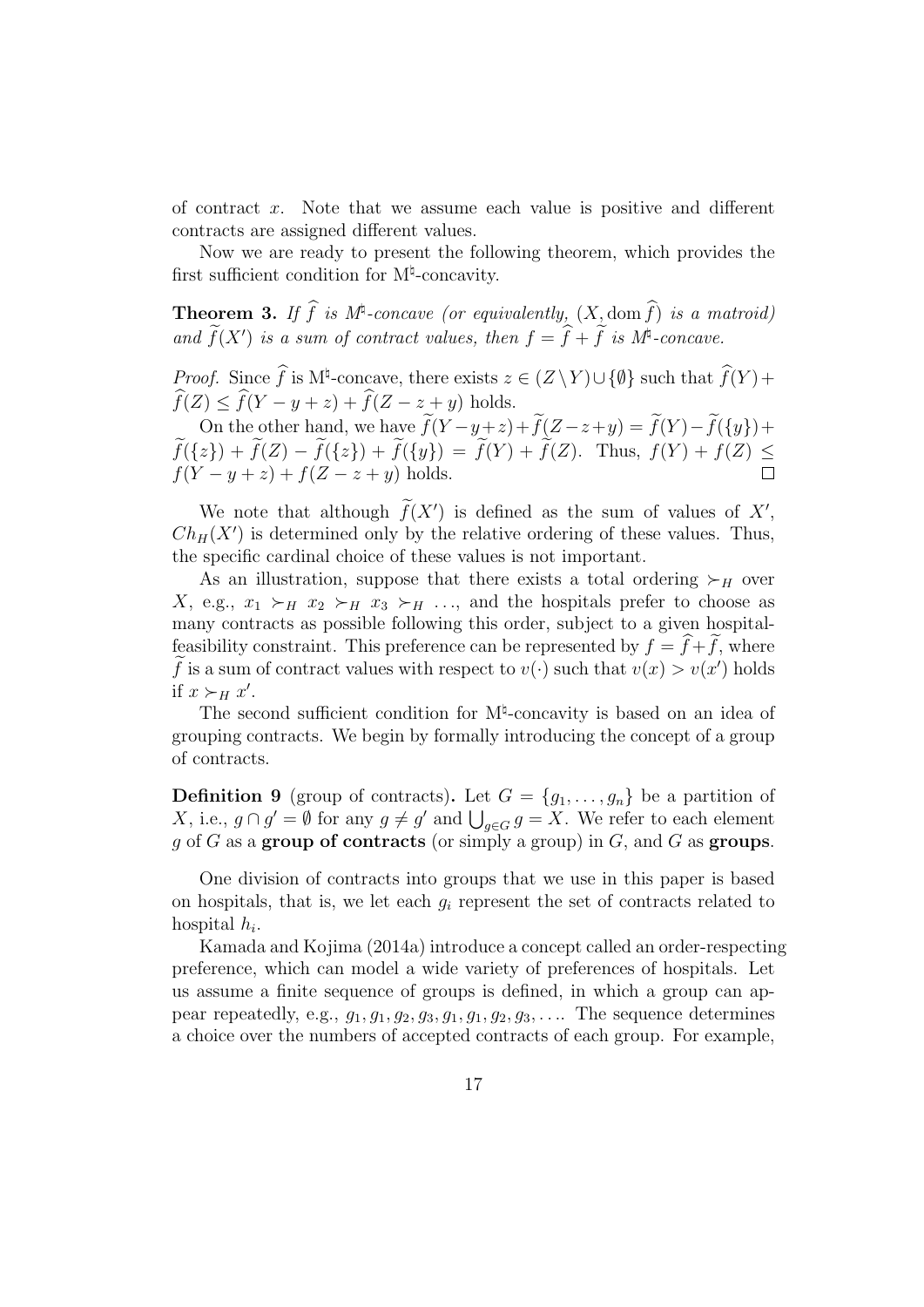the above sequence means that  $g_1$  accepts two contracts, then  $g_2$  accepts one, and  $q_3$  accepts one, and so on, as long as there exists a contract related to each group. If a sequence is defined based on a round-robin ordering, e.g., it is given as  $g_1, g_2, \ldots, g_n, g_1, g_2, \ldots, g_n, g_1, g_2, \ldots$ , then it roughly means that hospitals prefer to make the numbers of accepted contracts for each group as close to one another as possible. Once the number of contracts that are accepted to each hospital  $h$  in  $X'$  is given by an order-respecting preference, each hospital chooses contracts from  $X'_{h}$  according to  $\succ_{h}$ .

Let us examine how to represent such an order-respecting preference by a payoff function. For a sequence of groups, let  $v_g(i)$  denote the value associated with the *i*-th appearance of group g in this sequence. We assume that  $v_q(i)$  $v_q(i+1)$  holds for all i, g. Also, if the i-th appearance of group g is earlier than the j-th appearance of group g' in the sequence, we assume  $v_g(i) > v_{g'}(j)$ holds. In this sense, these values represent the sequence. Let us define  $V_g(k) := \sum_{i=1}^k v_g(i)$ . Also, we assume that, for each contract  $x \in X$ , a unique value  $v(x)$  is defined.

An order-respecting payoff function is defined based on these values.

**Definition 10** (order-respecting payoff function). For groups  $G$ , an orderrespecting payoff function  $\tilde{f}$  is given as follows:

$$
\widetilde{f}(X') = \sum_{g \in G} V_g(|X' \cap g|) + \sum_{x \in X'} v(x),
$$

where  $v: X \to (0, \infty)$  is a function such that  $x \neq x'$  implies  $v(x) \neq v(x')$ , and  $|v_g(i) - v_{g'}(j)| \gg v(x)$  holds for any  $g, g', i, j$  such that  $(i, g) \neq (j, g')$ , and x.

Now, we introduce a further condition on a matroid so that  $\widehat{f}+\widetilde{f}$  becomes  $M^{\natural}$ -concave, when  $\hat{f}$  is an order-respecting payoff function.

**Definition 11** (symmetry of groups). Let  $(X, \mathcal{F})$  be a matroid and G be a partition of X. We say that G is **symmetric** in  $(X, \mathcal{F})$  if for all  $q \in G$ , for all  $x, x' \in g$ , and for all  $X' \subset X$  such that  $\{x, x'\} \cap X' = \emptyset$ ,  $X' + x \in \mathcal{F}$  if and only if  $X' + x' \in \mathcal{F}$  holds.

With the concepts of an order-respecting payoff function and symmetry of groups at hand, we present the second sufficient condition for  $M^{\natural}$ -concavity.

**Theorem 4.** If  $(X, \text{dom }\widehat{f})$  is a matroid, G is symmetric in  $(X, \text{dom }\widehat{f})$ , and  $\widehat{f}$  is an order-respecting payoff function for G, then  $f = \widehat{f} + \widehat{f}$  is  $M^{\sharp}$ -concave.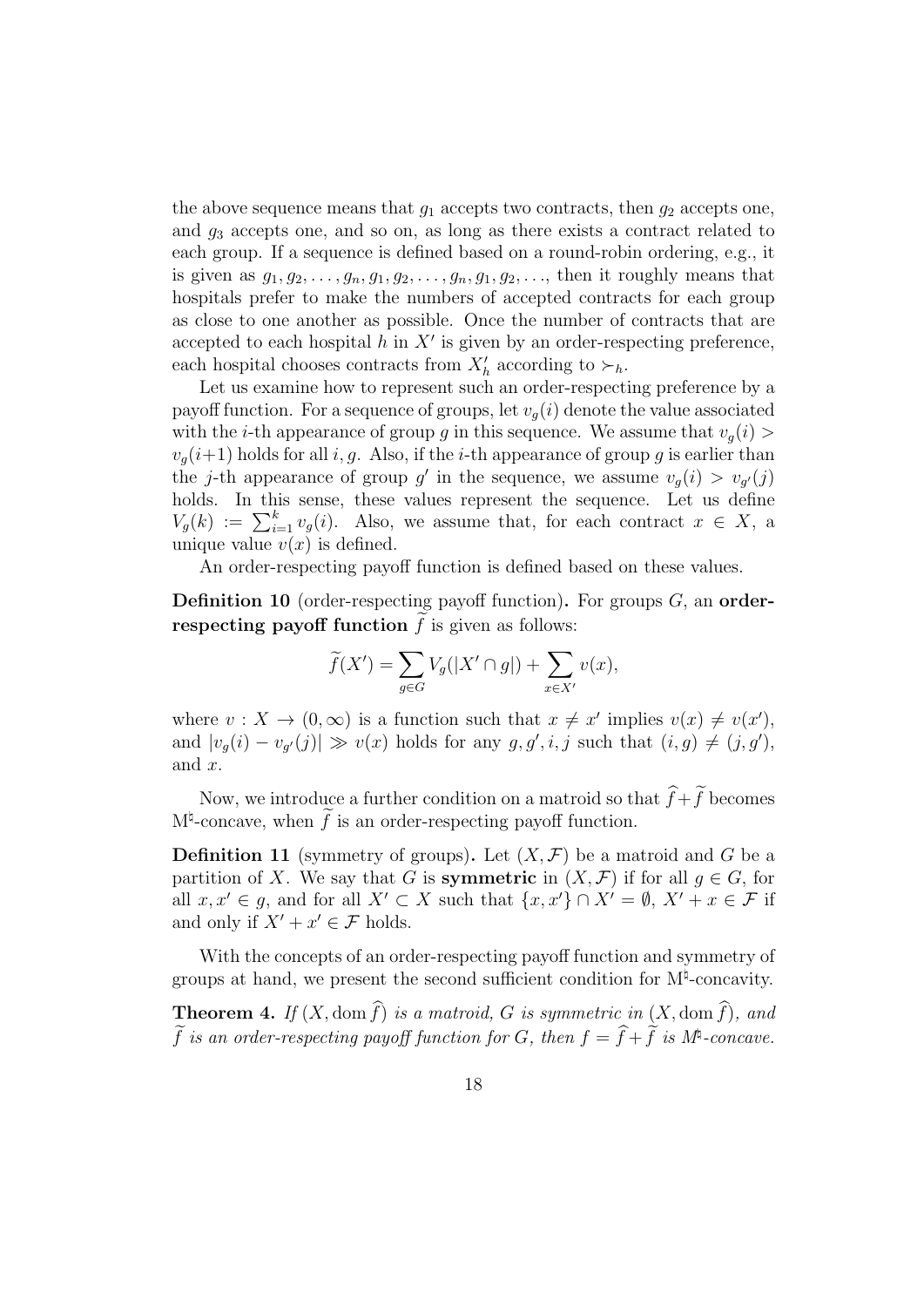Finally, we introduce the third sufficient condition for M♮ -concavity. The crucial concept we use is the laminar family defined below.

**Definition 12** (laminar family).  $\mathcal{T}$  is a laminar family of subsets of X if for any  $Y, Z \in \mathcal{T}$ , one of the following conditions holds:

- 1.  $Y \cap Z = \emptyset$ ,
- 2.  $Y \subset Z$ , or
- 3.  $Z \subset Y$ .

We say  $f(X') = \sum_{T \in \mathcal{T}} f_T(|X' \cap T|)$  is a laminar concave function if  $\mathcal{T}$  is a laminar family and each  $f<sub>T</sub>$  is a univariate concave function.

In words, a family of sets  $\mathcal T$  is said to be a laminar family if it has a structure that can be described as layers or a hierarchy. More specifically, for any pair of sets in this family, either they are disjoint from each other or one of them is a subset of the other. Laminar families have been used for mechanism design in two-sided matching (Biro, Fleiner, Irving, and Manlove, 2010; Kamada and Kojima, 2014a), indivisible object allocation (Budish, Che, Kojima, and Milgrom, 2013), and auction (Milgrom, 2009).

A laminar family of subsets of contracts naturally induces a matroid, a structure we call a laminar matroid, as defined below.

**Definition 13** (laminar matroid). We say  $(X, \mathcal{F})$  is a laminar matroid on a laminar family  $\mathcal T$  if it is constructed as follows:

- For each  $T \in \mathcal{T}$ , a positive integer  $q_T$  is given.
- F is defined as  $\{X' \subseteq X \mid |X' \cap T| \le q_T \ (\forall T \in \mathcal{T})\}.$

A laminar matroid is a matroid, since it is obtained from uniform matroids by repeatedly taking a truncation and a directed sum (recall Definitions 5–7). With this concept at hand, we are ready to state the last sufficient condition for M<sup><sup>†</sup>-concavity.</sup>

**Theorem 5.** If  $(X, \text{dom }\widehat{f})$  is a laminar matroid on a laminar family  $\mathcal{T}$ , and  $\widehat{f}$  is a laminar concave function on  $\mathcal{T}$ , then  $f = \widehat{f} + \widehat{f}$  is  $M^{\sharp}$ -concave.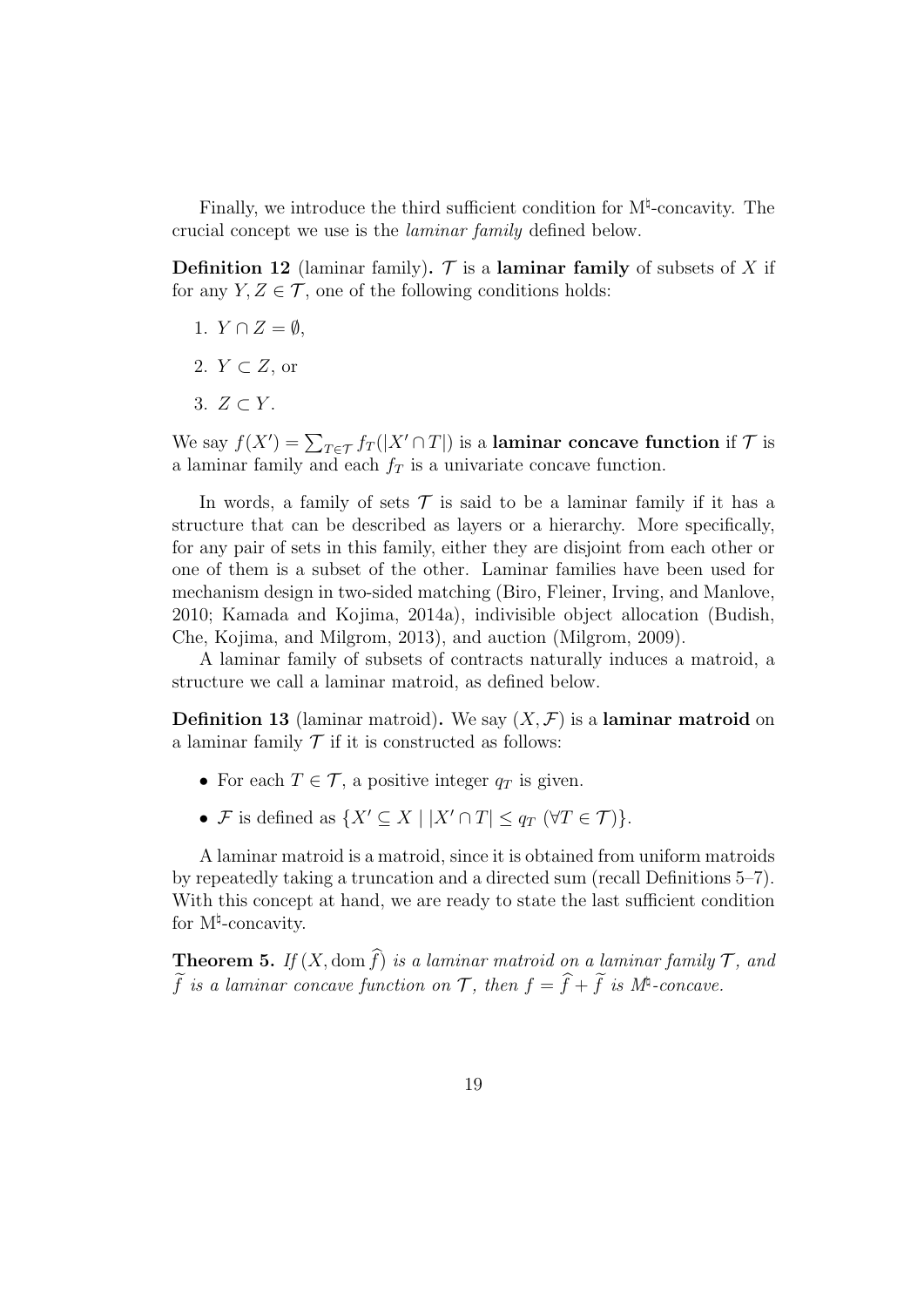## 5 Applications

In this section, we examine existing works on matching and show that the sufficient conditions described in Section 4 hold in these cases. Through this connection, we reproduce key results in the existing literature and, for some applications, show stronger results. This enables us to provide mechanisms that are strategyproof for doctors and produce stable matchings.

As mentioned in Section 1, one of the main motivations of our work is to provide an easy-to-use recipe, or a toolkit, for organizing matching mechanisms under constraints. Consider a mechanism designer who is faced with a matching problem with constraints, and imagine that she has some initial ideas on what hard distributional constraints exist and what kind of stability properties are desired. Our recipe can be summarized as follows.

- 1. Check whether  $(X, \mathcal{F})$ , where  $\mathcal F$  is the family of hospital-feasible sets of contracts, is a matroid. If not, modify distributional constraints so that  $(X, \mathcal{F})$  becomes a matroid.
- 2. Compose  $\tilde{f}$ , which reflects stability, such that it satisfies one of the sufficient conditions described in this paper. Modify the stability definition as necessary, by adding more desirable properties, relaxing excessively demanding requirements, or simply introducing tie-breaking.

If these two steps are successful, the job of the mechanism designer is done, because she can use an off-the-shelf mechanism, i.e., the generalized DA mechanism. More specifically, our analysis from the preceding sections guarantees that the generalized DA mechanism satisfies desirable properties. The cases we discuss in this section illustrate how the above recipe works.

### 5.1 Standard model (Gale and Shapley, 1962)

#### 5.1.1 Model

A market is a tuple  $(D, H, X, (\succ_d)_{d \in D}, (\succ_h)_{h \in H}, (q_h)_{h \in H})$ . D is a finite set of doctors and  $H$  is a finite set of hospitals. X is a finite set of contracts. A contract  $x \in X$  is a pair  $(d, h)$ , which represents a matching between doctor d and hospital h.  $(\succ_d)_{d\in D}$  is a profile of doctors' preferences, i.e., each  $\succ_d$ represents the strict preference of each doctor d over acceptable contracts in  $X_d = \{(d, h) \in X \mid h \in H\}.$   $(\succ_h)_{h \in H}$  is a profile of hospitals' preferences,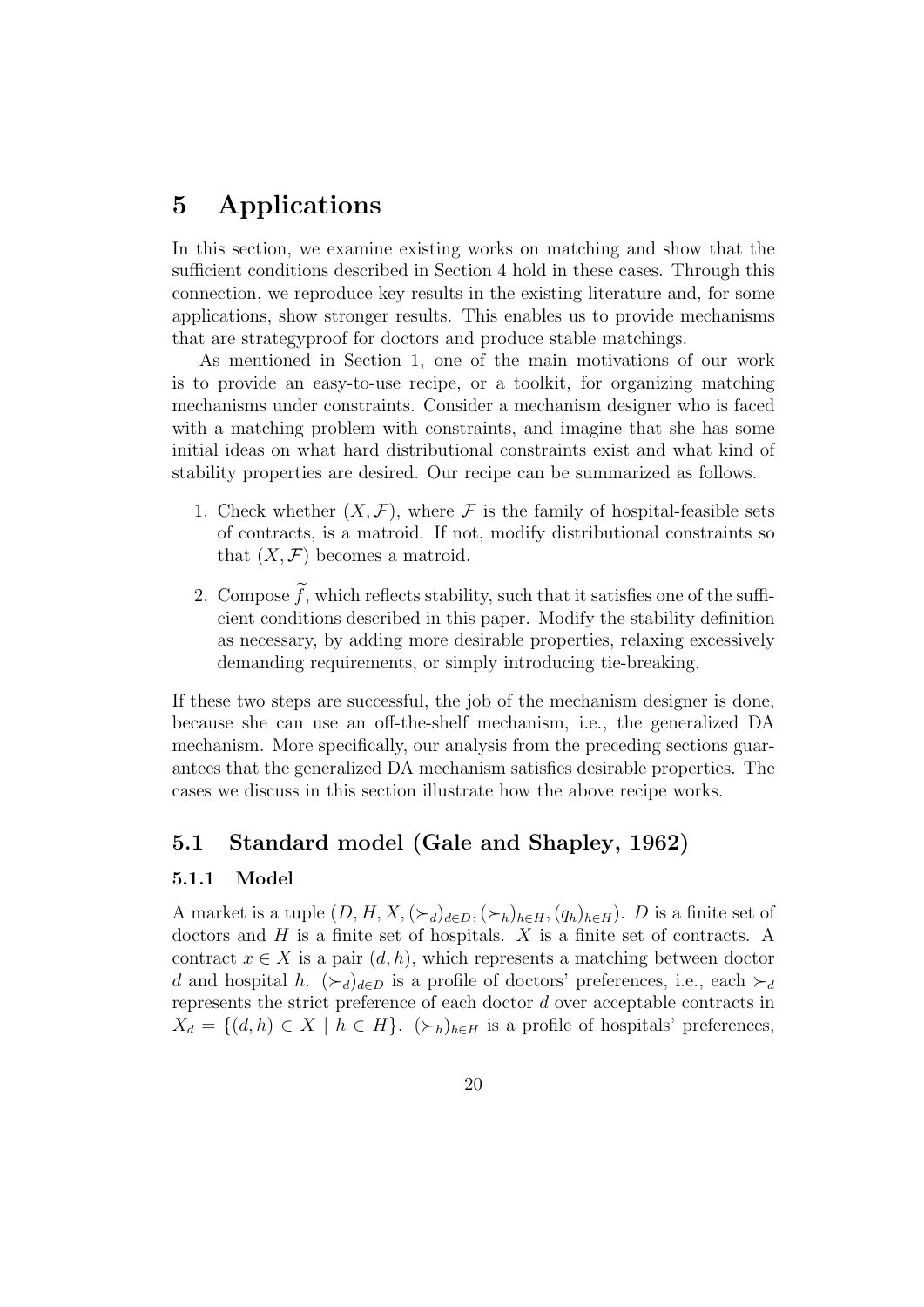i.e., each  $\succ_h$  represents the preference of each hospital h over the contracts that are related to it.  $(q_h)_{h\in H}$  is a profile of hospitals' maximum quotas, i.e., each  $q_h$  represents the maximum quota of hospital h.

#### 5.1.2 Feasibility

We say  $X' \subseteq X$  is hospital-feasible if  $|X'_h| \le q_h$  for all h, where  $X'_h =$  $\{(d, h) \in X' \mid d \in D\}$ . We say  $X' \subseteq X$  is doctor-feasible if  $X'_d$  is acceptable for all d (we say  $X'_d$  is acceptable for d if either (i)  $X'_d = \{x\}$  and x is acceptable for d, or (ii)  $X'_d = \emptyset$  holds). We say X' is feasible if it is doctorand hospital-feasible.

#### 5.1.3 Stability

First, let us define the concept of a blocking pair. This definition is used throughout Section 5.

**Definition 14.** For a matching X', we say  $(d, h) \in X \setminus X'$  is a **blocking pair** if (i)  $(d, h)$  is acceptable for d and  $(d, h) \succ_d X'_d$ , and (ii) either  $|X'_h| < q_h$ or there exists  $(d', h) \in X'$  such that  $(d, h) \succ_h (d', h)$ .<sup>19</sup>

We say a matching  $X'$  is Gale-Shapley (GS)-stable if there exists no blocking pair (Gale and Shapley, 1962).

#### 5.1.4 Mechanism

The standard Deferred Acceptance (DA) mechanism (Gale and Shapley, 1962) is defined as follows.

#### Mechanism 2 (standard DA).

Apply the following stages from  $k = 1$ .

**Stage**  $k \geq 1$ : Each doctor d applies to her most preferred hospital by which she has not been rejected before Stage  $k$  (if no remaining hospital is acceptable for  $d$ ,  $d$  does not apply to any hospital). Each hospital  $h$ tentatively accepts doctors applying to h up to  $q_h$  according to  $\succ_h$ . The rest of doctors are rejected. If no doctor is rejected by any hospital,

<sup>&</sup>lt;sup>19</sup>Note that we denote  $X'_d \succ_d X''_d$  if either (i)  $X'_d = \{x'\}, X''_d = \{x''\}, \text{ and } x' \succ_d x'' \text{ for }$ some  $x', x'' \in X_d$  that are acceptable for d, or (ii)  $X'_d = \{x'\}$  for some  $x' \in X_d$  that is acceptable for d and  $X''_d = \emptyset$ .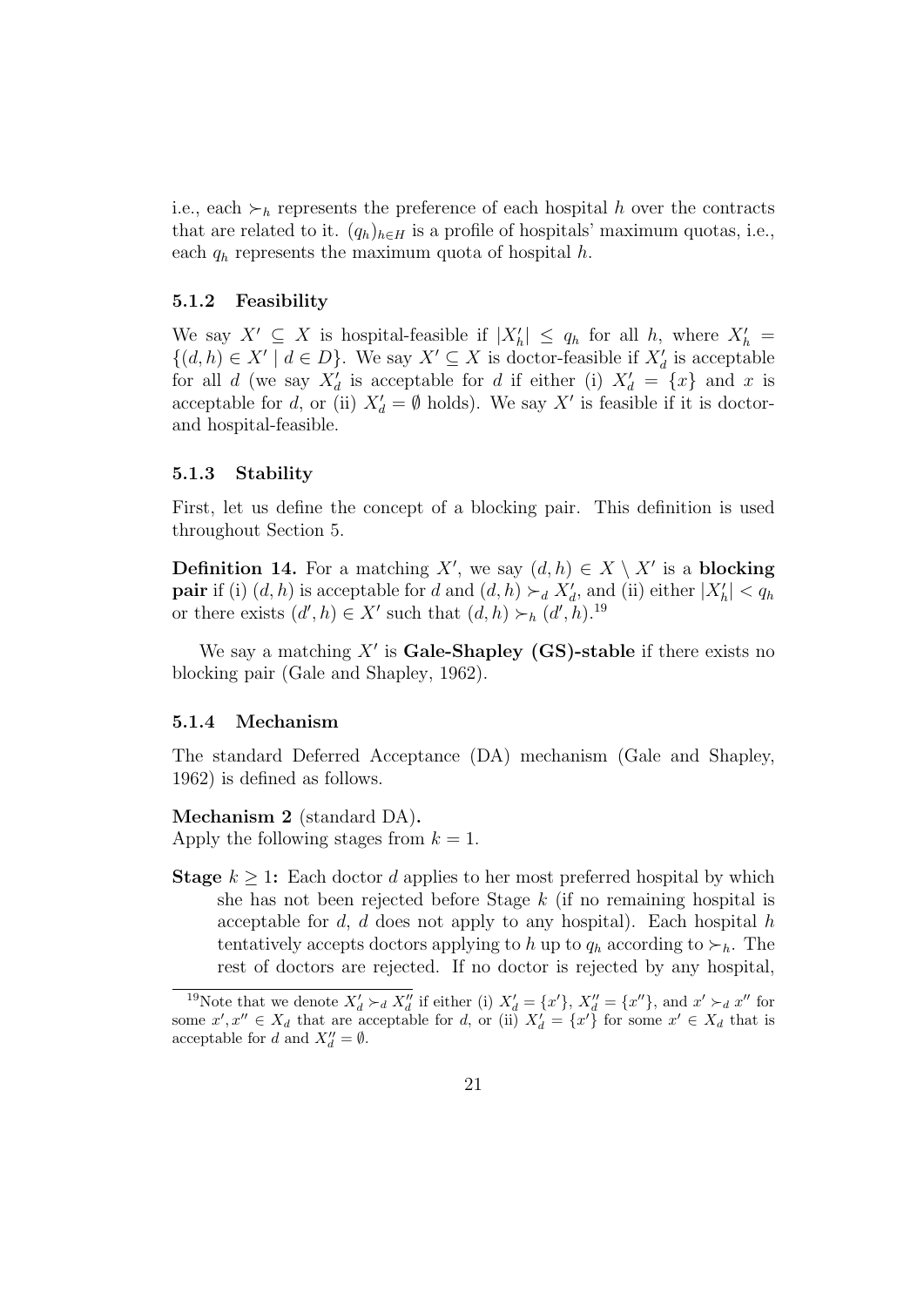terminate the mechanism and return the current tentatively accepted pairs as the final matching. Otherwise, go to Stage  $k + 1$ .

The standard DA mechanism is strategyproof (Dubins and Freedman, 1981; Roth, 1982) and obtains a GS-stable matching (Gale and Shapley, 1962).

#### 5.1.5 Representation in our model

Let us define  $f(X')$  as 0 if X' is hospital-feasible, i.e.,  $|X'_h| \le q_h$  for all h, and otherwise as  $-\infty$ . Then,  $(X, \text{dom }\widehat{f})$  is a laminar matroid, since  $\{X_h | h \in H\}$ is a laminar family and we require  $|X' \cap X_h| \le q_h$  for each h.

Let us assume a positive value  $v(x)$  is defined for each  $x = (d, h)$  with the property that  $v((d,h)) > v((d',h))$  when  $(d,h) > h(d',h)$  holds.<sup>20</sup> With  $\widetilde{f}(X') = \sum_{x \in X'} v(x)$ ,  $f = \widehat{f} + \widetilde{f}$  is M<sup>†</sup>-concave by Theorem 3. The standard DA mechanism is identical to the generalized DA mechanism where  $Ch_H$  is defined as the maximizer of function f defined above.

The following proposition holds.

#### Proposition 2. HM-stability is equivalent to GS-stability.

Proof. To show that HM-stability implies GS-stability, assume for contradiction that a feasible matching  $X'$  is not GS-stable. Then there exists a blocking pair  $(d, h)$ . Because  $(d, h)$  is acceptable for d and  $(d, h) \succ d$  $X'_{d}$ , it immediately follows that  $(d, h) \in Ch_D(X' + (d, h))$  by definition of  $Ch_D$ . Because either  $|X'_h| < q_h$  or there exists  $(d', h) \in X'$  such that  $(d, h) \succ_h (d', h)$ , by the definition of f, in either case it follows that  $(d, h) \in$  $\arg \max_{X'' \subseteq X' + (d,h)} f(X'') = Ch_H(X' + (d,h)).$  Therefore X' is not HMstable.

To show that GS-stability implies HM-stability, assume for contradiction that a feasible matching X' is not HM-stable.  $X' = Ch_D(X')$  because X' is a matching and hence doctor-feasible, and  $X' = Ch_H(X')$  because X' is a matching and hence hospital-feasible, that is,  $|X'_h| \le q_h$  for all h in the current model, and  $v((d, h)) > 0$  for all  $(d, h) \in X'$  by the definition of

<sup>&</sup>lt;sup>20</sup>We note that although we assume a value  $v(x)$  is given for each contract and f is defined by the sum of these values,  $Ch_H(X')$  is determined only by the relative ordering of the values among the contracts that belong to the same hospital. Thus, the specific cardinal choice of these values, or the relative ordering among contracts for different hospitals, is not important.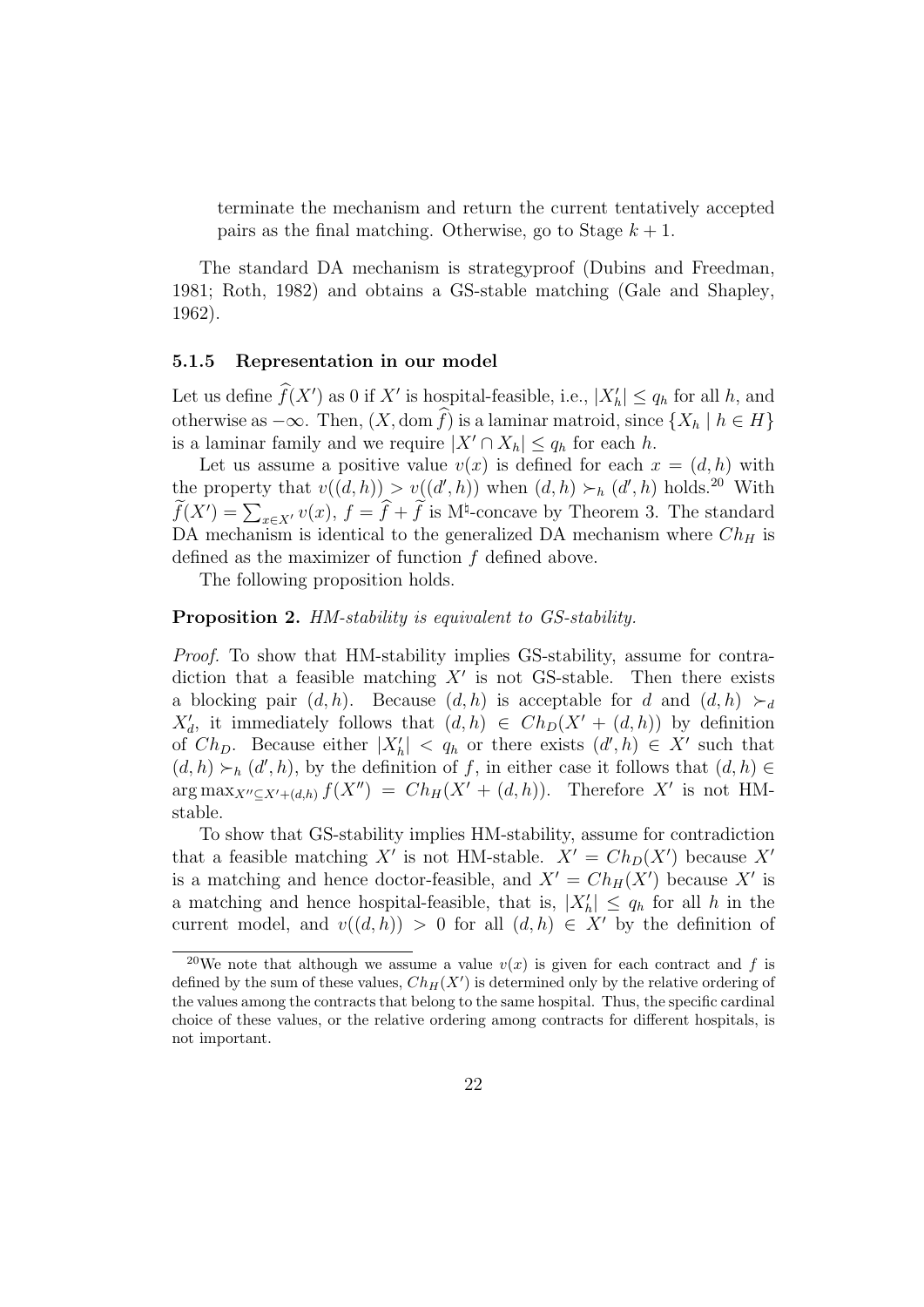$v(\cdot)$ . These facts and the assumption that X' is not HM-stable imply there exists a doctor-hospital pair  $(d, h)$  such that  $(d, h) \in Ch_H(X' + (d, h))$  and  $(d, h) \in Ch_D(X' + (d, h))$  hold. Then  $(d, h) \succ_d X'_d$  by the definition of  $Ch_D$ and, by the definition of f, either  $|X'_h| < q_h$  or there exists  $(d', h) \in X'$  such that  $(d, h) \succ_h (d', h)$ . Therefore  $(d, h)$  is a blocking pair, showing that X' is not GS-stable. Thus HM-stability is equivalent to GS-stability.  $\Box$ 

From Proposition 2, we can guarantee that the generalized DA mechanism obtains the doctor-optimal GS-stable matching, so the generalized DA mechanism and the standard DA mechanism obtain the same outcome. Note that this fact can be derived without checking whether the two mechanisms behave exactly in the same way.

## 5.2 Regional maximum quotas (Goto, Iwasaki, Kawasaki, Yasuda, and Yokoo, 2014; Kamada and Kojima, 2015)

#### 5.2.1 Model

A market is a tuple  $(D, H, X, R, (\succ_d)_{d \in D}, (\succ_h)_{h \in H}, (q_h)_{h \in H}, (q_r)_{r \in R})$ . The definitions of  $D, H, X, \succ_d, \succ_h$ , and  $q_h$  are identical to the standard model. The difference between this model and the standard model is that we assume hospitals are grouped into regions  $R = \{r_1, \ldots, r_n\}$ , where each region r is a subset of hospitals.  $(q_r)_{r \in R}$  is a profile of regional maximum quotas, i.e., each  $q_r$  represents the regional maximum quota of r. We assume each hospital h is included in exactly one region, that is, regions partition  $H^{(2)}$ .

#### 5.2.2 Feasibility

For each  $r \in R$ , let  $X'_r$  denote  $\bigcup_{h \in r} X'_h$ . We say  $X'$  is hospital-feasible if  $|X'_h| \le q_h$  for all  $h \in H$ , and  $|X'_r| \le q_r$  for all  $r \in R$ . We say  $X' \subseteq X$  is doctor-feasible if  $X'_d$  is acceptable for all d. Then, we say  $X'$  is feasible if it is doctor- and hospital-feasible.

 $^{21}$ Kamada and Kojima (2014a) consider a more general case where regions are hierarchical. We can generalize our results to such a case by utilizing the fact that contracts related to each region form a laminar family.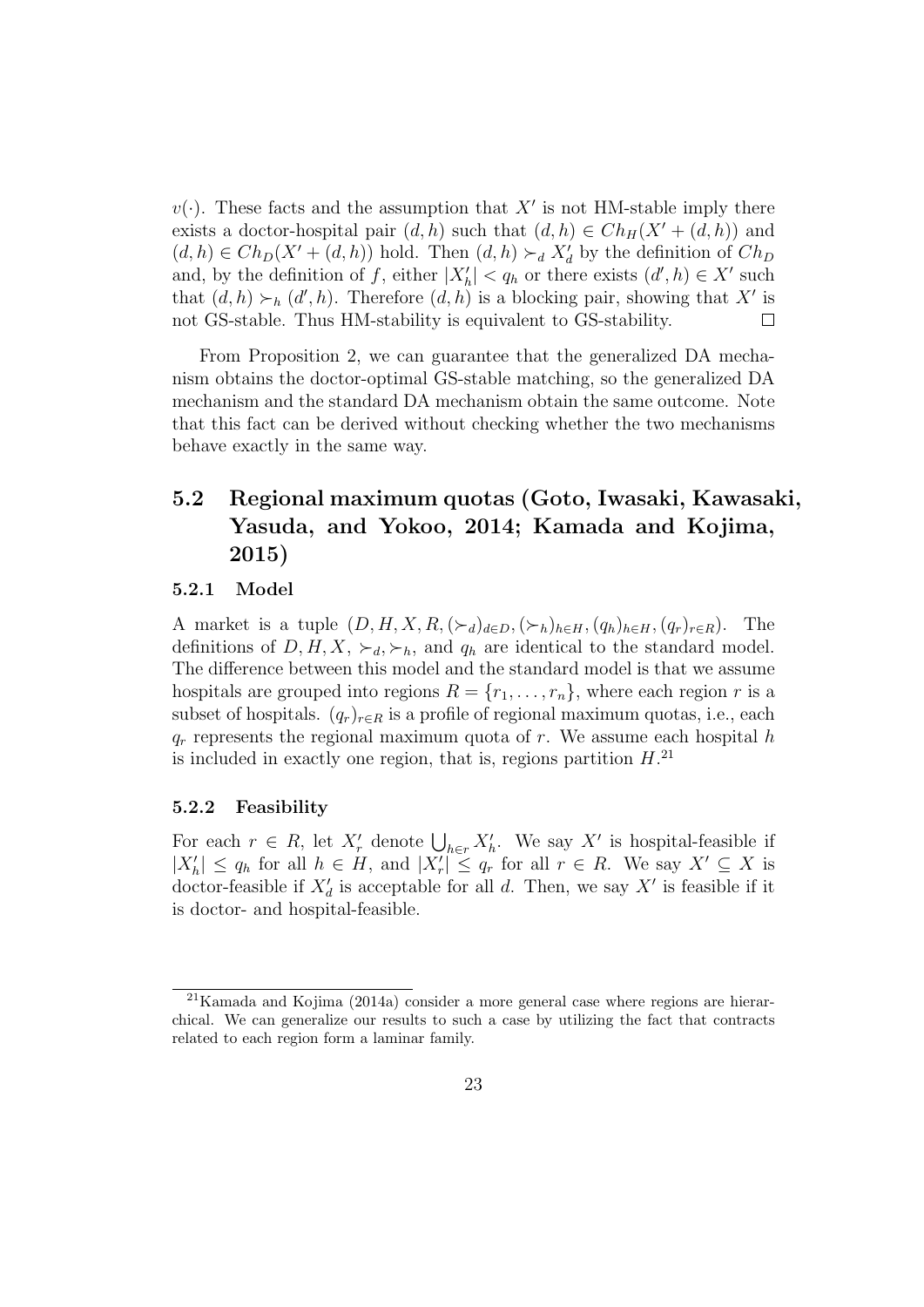#### 5.2.3 Stability

We say a matching  $X'$  is strongly stable (Kamada and Kojima, 2014b) if the following condition holds: if  $(d, h)$ , where  $h \in r$ , is a blocking pair (Definition 14) then (i)  $|X'_r| = q_r$ , (ii)  $(d', h) \succ_h (d, h)$  for all  $(d', h) \in X'_h$ , and (iii) if  $(d, h') \in X'$ , then  $h' \notin r$ . In words, a matching is strongly stable if satisfying the desire of a blocking pair by matching them results in a violation of a regional maximum quota.

A strongly stable matching does not necessarily exist (Kamada and Kojima, 2014b). Thus, we need to consider a weaker definition of stability in order to guarantee the existence. Kamada and Kojima (2015) introduce a weaker stability concept, which we call Kamada-Kojima (KK)-stability. We say a matching X' is **KK-stable** if the following condition holds: if  $(d, h)$ , where  $h \in r$ , is a blocking pair then (i)  $|X'_r| = q_r$ , (ii)  $(d', h) \succ_h (d, h)$  for all  $(d', h) \in X'_{h}$ , and (iii) if  $(d, h') \in X'$ , then either  $h' \notin r$  or  $|X'_{h'}| - |X'_{h}| \leq 1$ . The second part of condition (iii) accounts for the difference between KKstability and strong stability;  $(d, h)$  is not regarded as a legitimate blocking pair if h and  $h'$  are in the same region and moving d from  $h'$  to h does not strictly decrease the imbalance of doctors between these hospitals.

Goto, Iwasaki, Kawasaki, Yasuda, and Yokoo (2014) assume there exists a total preference ordering  $\succ_H$  over X, i.e.,  $x_1 \succ_H x_2 \succ_H x_3 \succ_H \ldots$  Here, we assume  $\succ_H$  respects each  $\succ_h$ , i.e., if  $(d,h) \succ_h (d',h)$ , then  $(d,h) \succ_H (d',h)$ holds. Goto, Iwasaki, Kawasaki, Yasuda, and Yokoo (2014) introduce a weaker stability concept than strong stability based on this ordering, which we call contract-order-stability.<sup>22</sup> We say a matching  $X'$  is **contract-order**stable (Goto, Iwasaki, Kawasaki, Yasuda, and Yokoo, 2014) if the following condition holds: if  $(d, h)$ , where  $h \in r$ , is a blocking pair then (i)  $|X'_r| = q_r$ and (ii)  $(d', h') \succ_H (d, h)$  for all  $h' \in r$  and  $(d', h') \in X'_{h'}$ . We note that the condition (ii) includes the cases where  $d' = d$  or  $h' = h$ . When  $d = d'$ , the condition (ii) means that  $(d, h)$  is not regarded as a legitimate blocking pair when the hospitals prefer  $(d, h')$  to  $(d, h)$ .

#### 5.2.4 Mechanism

Fix a round-robin ordering among hospitals; without loss of generality, denote it as  $h_1, h_2, \ldots h_{|H|}$ . Kamada and Kojima (2015) present a mechanism

 $^{22}$ A contract-order stable matching is identical to a regionally fair and regionally nonwasteful matching defined in Goto, Iwasaki, Kawasaki, Yasuda, and Yokoo (2014).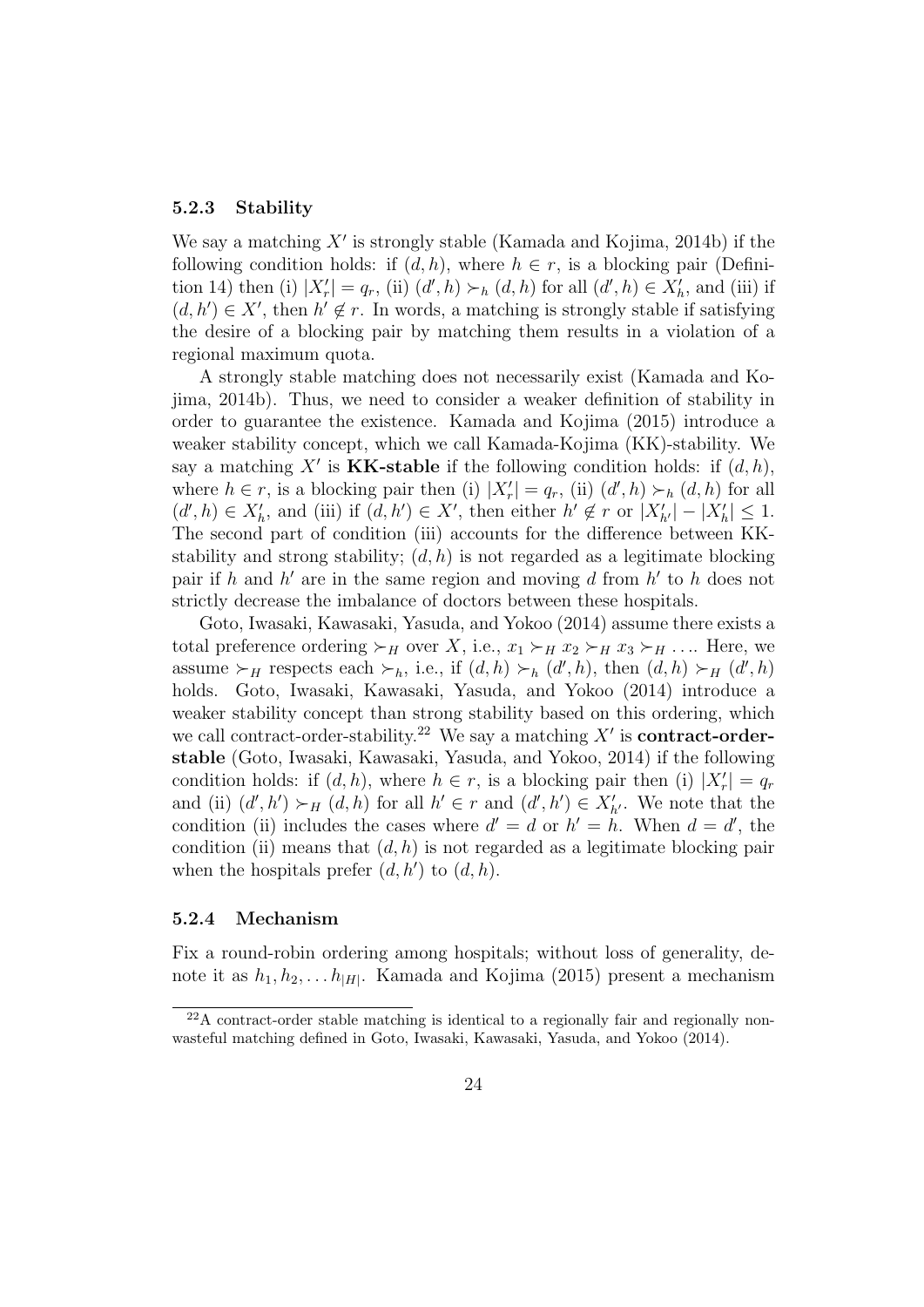called the Flexible Deferred Acceptance (FDA) mechanism, which utilizes this ordering. Roughly speaking, the FDA mechanism allows each hospital to sequentially accept one contract at a time according to the given roundrobin ordering, subject to regional maximum quotas. Formally, the FDA mechanism is defined as follows.<sup>23</sup>

Mechanism 3 (FDA). Apply the following stages from  $k = 1$ .

Stage  $k \geq 1$ 

- Step 1 Each doctor applies to her most preferred hospital by which she has not been rejected before Stage  $k$ . If no remaining hospital is acceptable for d, d does not apply to any hospital. Reset  $X'$  as  $\emptyset$ .
- **Step 2** For each  $r$ , iterate the following procedure until all doctors applying to hospitals in r are either tentatively accepted or rejected:
	- 1. Choose the hospital with the smallest index in the region first, the hospital with the second-smallest index second, and so forth and, after the last hospital, go back to the first hospital.
	- 2. Choose doctor d who is applying to h and is not tentatively accepted or rejected yet, and is the most preferred according to  $\succ_h$ among the current applicants. If there exists no such doctor, then go to the procedure for the next hospital.
	- 3. If  $|X'_h| < q_h$  and  $|X'_r| < q_r$ , d is tentatively accepted by h and  $(d, h)$ is added to X′ . Then go to the procedure for the next hospital.
	- 4. Otherwise, d is rejected by h. Then go to the procedure for the next hospital.
- **Step 3** If all the doctors are tentatively accepted in Step 2, then let  $X'$  be the final matching and terminate the mechanism. Otherwise, go to Stage  $k+1$ .

 $23$ To be more precise, Kamada and Kojima (2015) allow a target capacity for each hospital such that each hospital gets priority in accepting doctors up to its target capacity. For simplicity, here we consider a case where these target capacities are identical for all hospitals that belong to the same region, but allowing for more general target capacities is straightforward.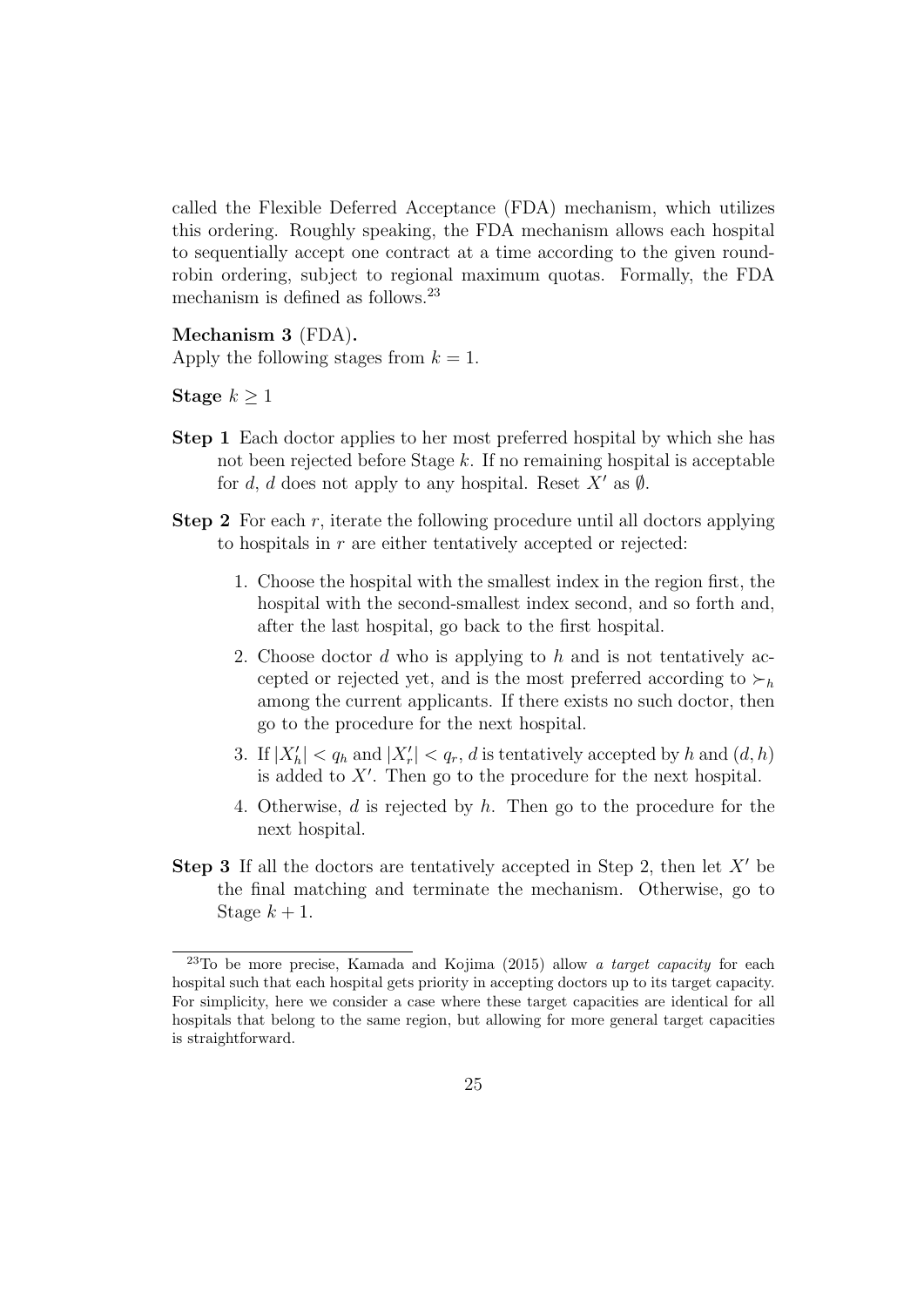Kamada and Kojima (2015) show that the FDA mechanism is strategyproof for doctors and obtains a KK-stable matching.

Goto, Iwasaki, Kawasaki, Yasuda, and Yokoo (2014) introduce a different mechanism, called Priority-List based Deferred Acceptance (PLDA) mechanism, which utilizes the total preference ordering  $\succ_H$ . Formally, the PLDA mechanism is defined as follows.

#### Mechanism 4 (PLDA).

Apply the following stages from  $k = 1$ .

Stage  $k > 1$ 

- Step 1 Each doctor applies to her most preferred hospital by which she has not been rejected before Stage k. If no remaining hospital is acceptable for d, d does not apply to any hospital. Reset  $X'$  as  $\emptyset$ .
- **Step 2** For each  $r$ , iterate the following procedure until all doctors applying to hospitals in r are either tentatively accepted or rejected:
	- 1. Choose  $(d, h)$ , where d is applying to h, d is not tentatively accepted or rejected yet, and  $(d, h)$  has the highest priority according to  $\succ_H$  among the current applicants to hospitals in r.
	- 2. If  $|X'_h| < q_h$  and  $|X'_r| < q_r$ , d is tentatively accepted by h and  $(d, h)$  is added to X'. Then go to the procedure for the next pair.
	- 3. Otherwise,  $d$  is rejected by  $h$ . Then go to the procedure for the next pair.
- Step 3 If all the doctors who make applications in this stage are tentatively accepted in Step 2, then let  $X'$  be the final matching and terminate the mechanism. Otherwise, go to Stage  $k+1$ .

Goto, Iwasaki, Kawasaki, Yasuda, and Yokoo (2014) show that the PLDA mechanism is strategyproof for doctors and obtains a contract-order-stable matching.

#### 5.2.5 Representation in our model

Let us define  $\widehat{f}(X')$  as 0 if X' is hospital-feasible, i.e.,  $|X'_{h}|\leq q_h$  for all h and  $|X'_r| \leq q_r$  for all r, and otherwise,  $-\infty$ . Then,  $(X, \text{dom } f)$  is a laminar matroid, since  $\mathcal{T} = \{X_{r_1}, X_{r_2}, \dots, X_{r_n}, X_{h_1}, X_{h_2}, \dots, X_{h_{|H|}}\}$  is a laminar family of  $X$ .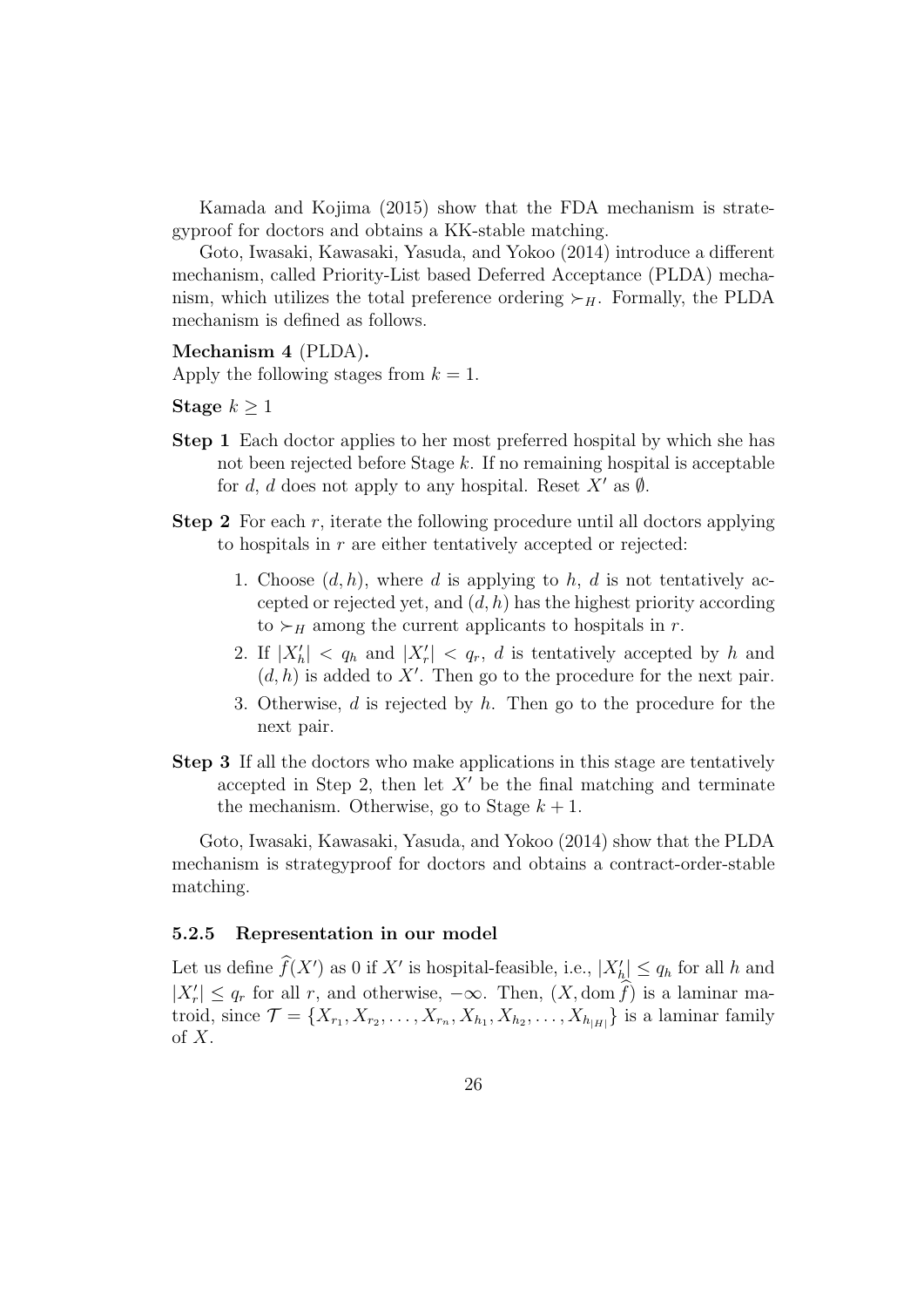First, we study KK-stability. As in Kamada and Kojima (2015), fix a round-robin ordering over hospitals,  $h_1, h_2, \ldots, h_{|H|}$ . Let  $v_{h_i}(j)$  denote the value associated with the j-th choice of hospital  $h_i$ . Then, define  $v_{h_i}(j)$  as  $C(C-|H|\cdot j-i)$  where C is a large positive constant. Let  $V_h(k) := \sum_{j=1}^k v_h(j)$ . Then, define  $f(X')$  as follows:

$$
\widetilde{f}(X') = \sum_{h \in H} V_h(|X'_h|) + \sum_{x \in X'} v(x),\tag{1}
$$

where  $C \gg v(x)$  for all  $x \in X$ . By choosing G as  $\{X_{h_1}, X_{h_2}, \ldots, X_{h_{|H|}}\}$ , it is clear that G is symmetric in  $(X, \text{dom }\hat{f})$  and  $\hat{f}$  defined by equation (1) is an order-respecting payoff function for G. Thus, from Theorem 4,  $f(X') =$  $\widehat{f}(X') + \widehat{f}(X')$  is  $M^{\natural}$ -concave.

The FDA mechanism is identical to the generalized DA mechanism where  $Ch_H$  is defined as the maximizer of function  $f$  defined above.

The following proposition holds.

### **Proposition 3.** HM-stability (based on  $\tilde{f}$  in equation (1)) implies KK-stability.

*Proof.* To show that HM-stability implies KK-stability, assume  $X'$  is not KK-stable, i.e., there exists a blocking pair  $(d, h)$ , where  $h \in r$  and (i)  $|X'_r| \leq q_r$ , or (ii) there exists  $(d', h) \in X'_h$  such that  $(d, h) \succ_h (d', h)$ holds, or (iii) there exists  $(d, h') \in X'$ , where  $h' \in r$  and  $|X'_{h'}| - |X'_{h}| > 1$ holds. In any of these cases, clearly  $(d, h) \in Ch_D(X' + (d, h))$ . In case (i), obviously  $(d, h) \in \arg \max_{X'' \subseteq X' + (d, h)} f(X'')$  because adding  $(d, h)$  to X' does not violate the regional maximum quota for f. In case (ii),  $(d, h) \in$  $\arg \max_{X'' \subseteq X' + (d,h)} f(X'')$  because adding  $(d,h)$  and subtracting  $(d',h) \in X'_{h}$ such that  $(d, h) \succ_h (d', h)$  from X', the resulting matching does not violate the regional maximum quota for r. In case (iii), by the construction of  $f$ ,  $(d, h) \in \arg \max_{X'' \subseteq X' + (d,h)} f(X'')$ . Thus, for each of the cases (i)–(iii), it follows that  $(d, h) \in Ch_H(X' + (d, h))$ , which implies X' is not HM-stable. Thus, HM-stability implies KK-stability.  $\Box$ 

We note that KK-stability does not imply HM-stability. To see this, let us consider the following case. There are two hospitals  $h_1$  and  $h_2$ , both of them belong to region r, and  $q_r = 1$ . There are two doctors  $d_1$  and  $d_2$ . We assume  $h_1 \succ_{d_1} h_2$ ,  $h_2 \succ_{d_2} h_1$ ,  $d_1 \succ_{h_1} d_2$ , and  $d_2 \succ_{h_2} d_1$  hold. The roundrobin ordering over hospitals is defined as  $h_1, h_2$ .  $X' = \{(d_2, h_2)\}\$ is clearly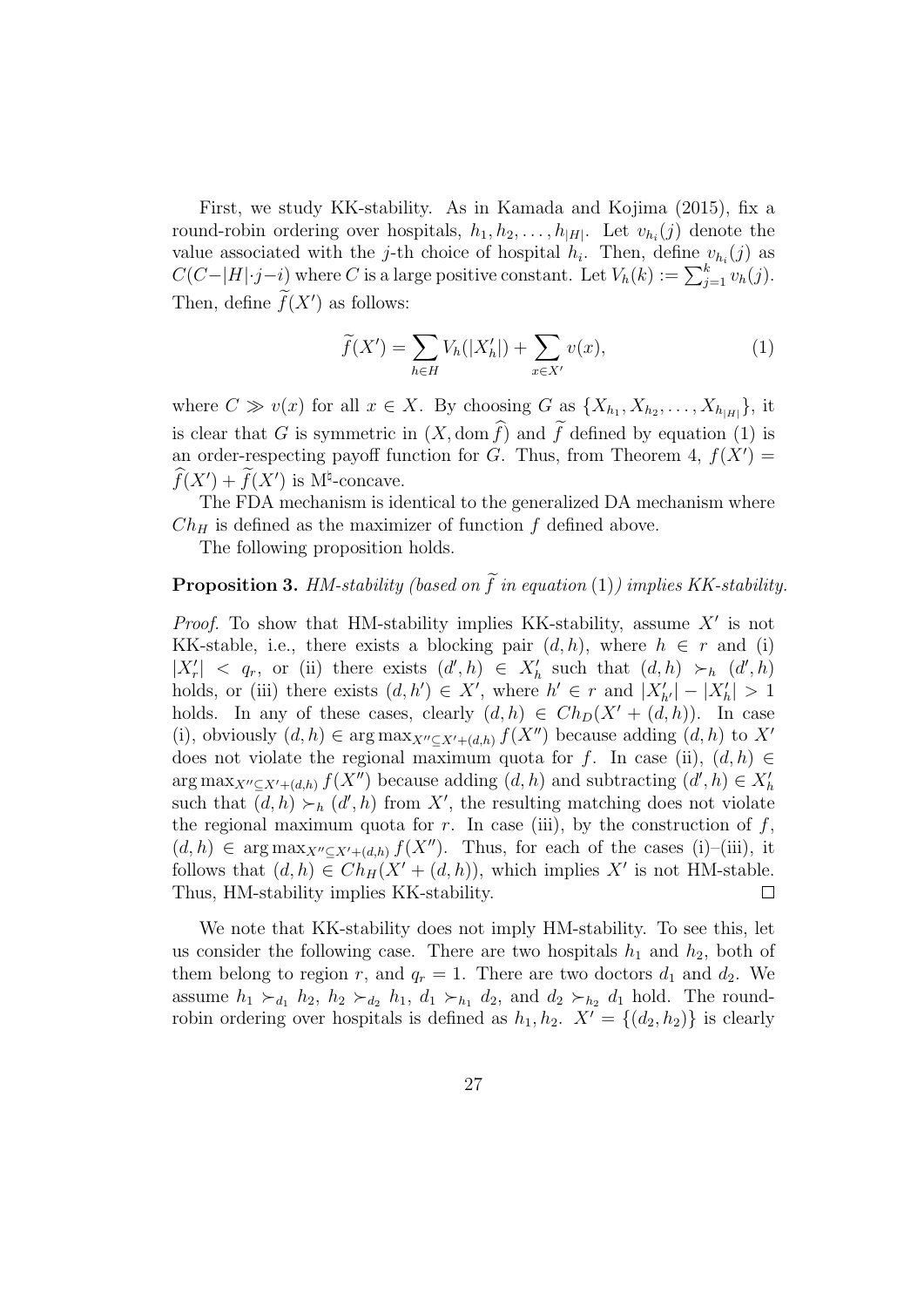KK-stable, but it is not HM-stable since  $(d_1, h_1) \in Ch_D(X' + (d_1, h_1))$  and  $(d_1, h_1) \in Ch_H(X' + (d_1, h_1))$  hold.

The FDA (and the generalized DA) mechanism does not guarantee to obtain the doctor-optimal KK-stable matching. In fact, there is a case where the doctor-optimal KK-stable matching does not even exist. Note that the main focus of Kamada and Kojima (2015) is two-sided matching such as labor market matching, so optimality for one side of the market is not the main requirement. Note also that, despite the fact that the FDA (and hence the generalized DA) mechanism does not lead to doctor-optimality, the mechanism is still strategyproof for doctors.

Alternatively, we can define  $\widetilde{f}(X')$  as  $C_1 \cdot |X'| - \sum_{h \in H} C_2 \cdot |X'_h|^2 + \sum_{h \in H} C_h$ .  $|X'_h| + \sum_{x \in X'} v(x)$ , where  $C_1 \gg C_2 \gg C_h \gg v(x)$  for all h and x, and  $C_{h_1} \gg$  $C_{h_2} \gg \ldots$  This is a laminar concave function on  $X \cup \{X_{r_1}, X_{r_2}, \ldots, X_{r_n}, X_{h_1},\}$  $X_{h_2}, \ldots, X_{h_{|H|}}\}$ . Thus, from Theorem 5,  $f = \hat{f} + \hat{f}$  is M<sup>†</sup>-concave. It is clear that Proposition 3 still holds when  $f$  is defined in this way.

Next, we study contract-order-stability. As in Goto, Iwasaki, Kawasaki, Yasuda, and Yokoo (2014), let us assume there exists a total preference ordering  $\succ_H$  over X, i.e.,  $x_1 \succ_H x_2 \succ_H x_3 \succ_H \ldots$  Then assume a positive value  $v(x)$  for each x is defined with the property that  $v(x) > v(x')$  when  $x \succ_H x'$ . Let us assume  $f(X')$  is given as follows:

$$
\widetilde{f}(X') = \sum_{x \in X'} v(x). \tag{2}
$$

Then,  $f$  is  $M^{\natural}$ -concave by Theorem 3. The PLDA mechanism is identical to the generalized DA mechanism where  $Ch_H$  is defined by the maximizer of this function  $f$ .

The following proposition holds.

**Proposition 4.** HM-stability (based on  $\tilde{f}$  in equation (2)) is equivalent to contract-order-stability.

*Proof.* Assume  $X'$  is not contract-order-stable, i.e., there exists a blocking pair  $(d, h)$ , where  $h \in r$  and either (i)  $|X'_r| < q_r$  or (ii) there exists  $(d', h') \in X'$ such that  $h' \in r$  and  $(d, h) \succ_H (d', h')$  hold. In either case,  $(d, h) \in Ch_D(X' +$  $(d, h)$  and  $(d, h) \in Ch_H(X' + (d, h))$  hold.

If  $X'$  is contract-order-stable, then the first condition for HM-stability, namely  $X' = Ch_H(X') = Ch_D(X')$ , is obvious. Assume there exists  $(d, h) \in$  $X \setminus X'$  such that  $(d, h) \in Ch_D(X' + (d, h))$  and  $(d, h) \in Ch_H(X' + (d, h))$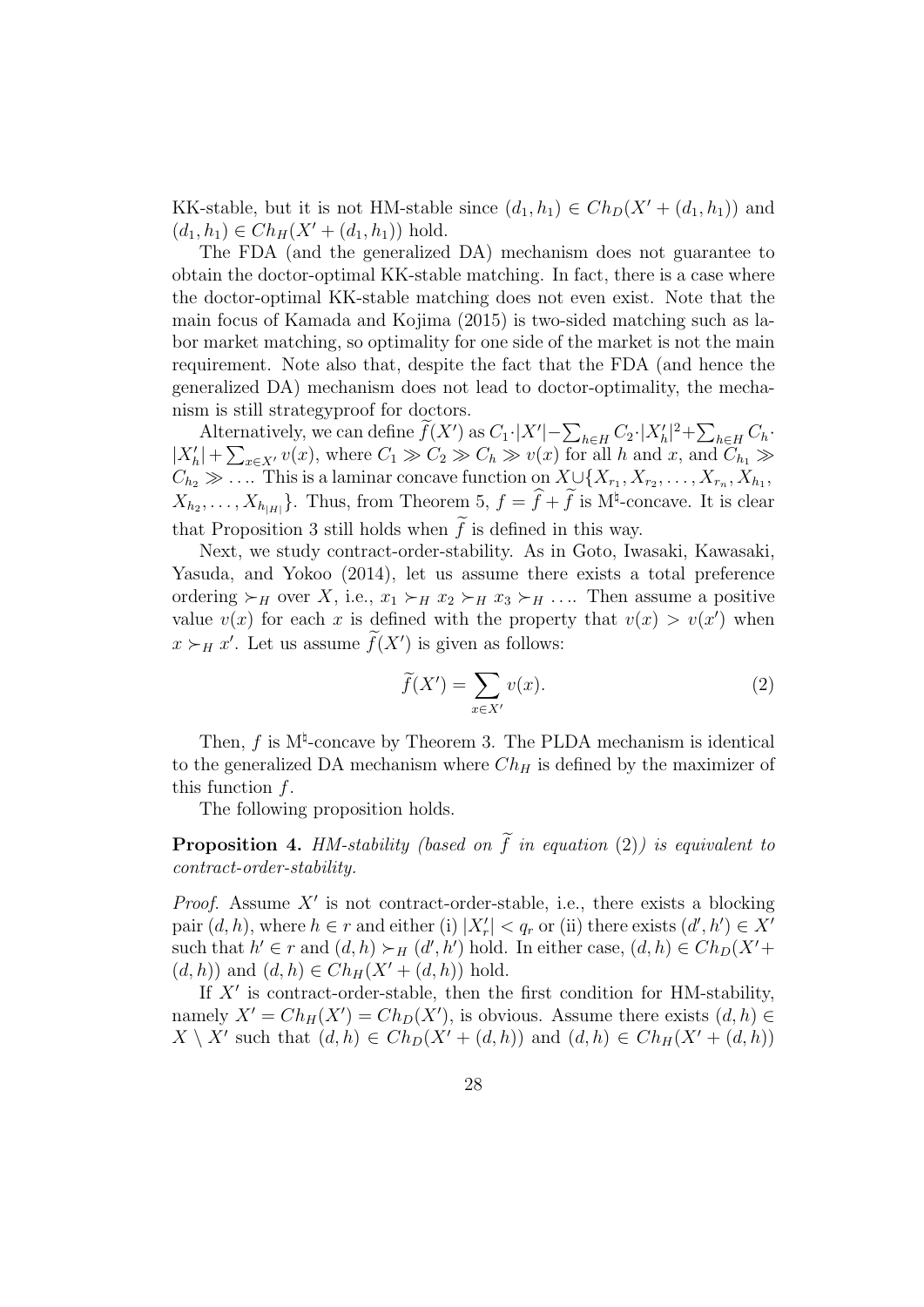hold. Then, it is clear that  $(d, h)$  is a blocking pair, and either (i)  $|X'_r| < q_r$ or (ii) there exists  $(d', h') \in X'$  such that  $h' \in r$  and  $(d, h) \succ_H (d', h')$  hold. Thus,  $X'$  is not contract-order-stable.  $\Box$ 

As in the standard model, from Proposition 4, we can guarantee that the generalized DA mechanism obtains the doctor-optimal contract-orderstable matching, so the generalized DA mechanism and the PLDA mechanism obtain the same outcome. Note that this fact can be derived without checking whether these two mechanisms behave exactly in the same way.

### 5.3 Regional minimum quotas (Goto, Hashimoto, Iwasaki, Kawasaki, Ueda, Yasuda, and Yokoo, 2014)

#### 5.3.1 Model

A market is a tuple  $(D, H, X, R, (\succ_d)_{d \in D}, (\succ_h)_{h \in H}, (q_h)_{h \in H}, (p_h)_{h \in H}, (p_r)_{r \in R}).$ As in the standard model,  $D$  is a finite set of doctors and  $H$  is a finite set of hospitals.  $(q_h)_{h \in H}$  is a profile of maximum quotas of hospitals.  $X := D \times H$ is the set of contracts. Here, we assume every doctor is acceptable to every hospital and vice versa; without this assumption, satisfying all minimum quotas can be impossible.<sup>24</sup>

We assume hospitals are grouped into regions  $R = \{r_1, \ldots, r_n\}$ , where each region  $r$  is a subset of hospitals. Here, we allow these regions to overlap. To be more precise, we assume R is a laminar family of  $H$ , i.e., these regions have a hierarchical structure. Without loss of generality, we assume  $H \in$ R holds. We assume each region, as well as each individual hospital, has its minimum quota. More specifically, for each  $h \in H$ ,  $p_h$  represents the minimum quota of hospital h, and for each  $r \in R$ ,  $p_r$  represents the regional minimum quota of region  $r$ .

Since  $R$  is a laminar family of subsets of  $H$ ,  $R$  has a tree structure, where H is the root node, and each  $h \in H$  is a leaf node (as shown in

 $24$ This assumption is motivated by some real-life applications. For example, in many universities in Japan, an undergraduate student who majors in engineering must be assigned to a laboratory to conduct a project, and the project is required for graduation. In this setting, every student can be assumed to be acceptable to every laboratory and vice versa. In particular, since 2011, the third author has been applying a mechanism based on Fragiadakis, Iwasaki, Troyan, Ueda, and Yokoo (2015) to assign students to laboratories in Department of Electrical Engineering and Computer Science, School of Engineering, Kyushu University, where every student is acceptable to every laboratory and vice versa.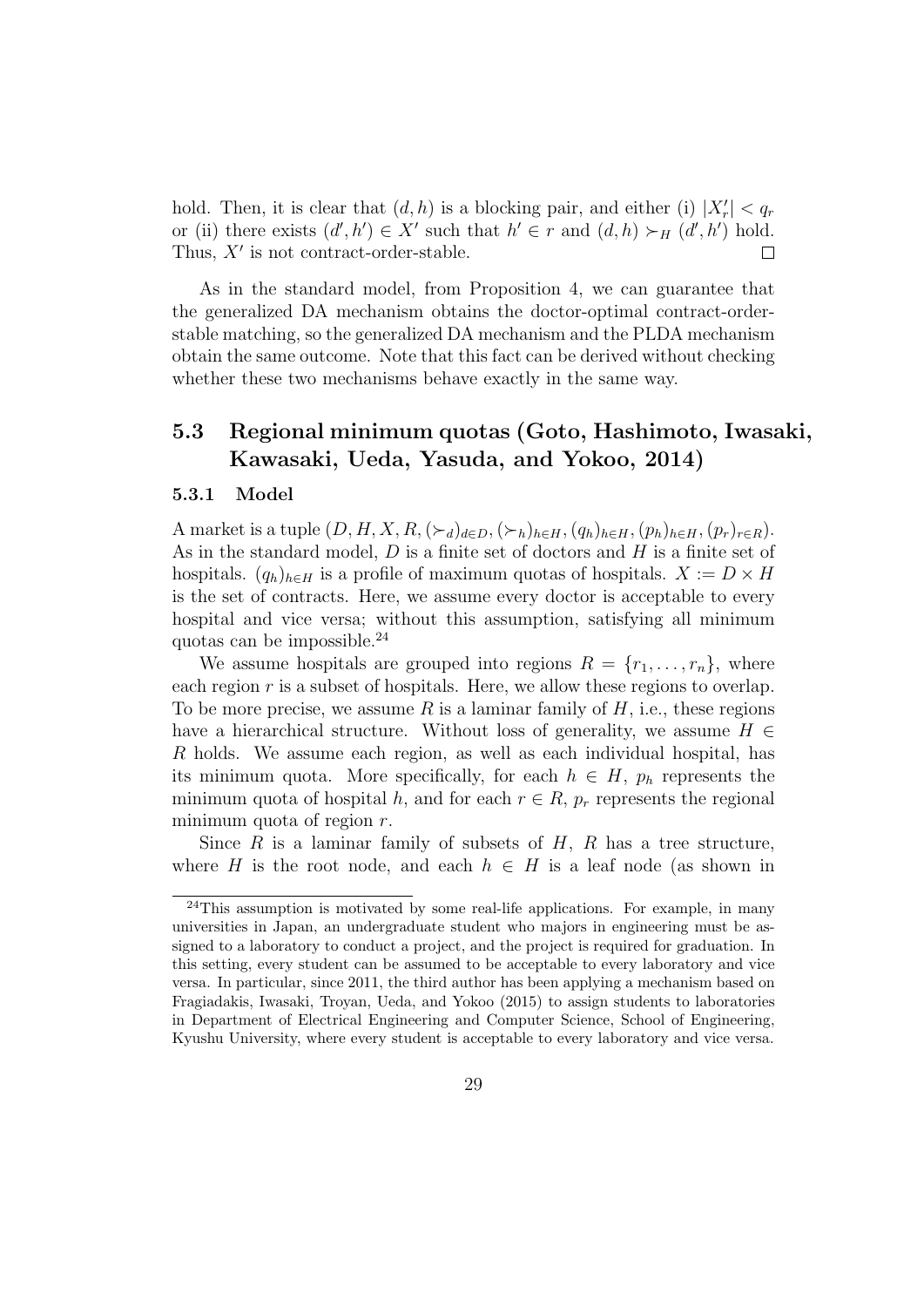Figure 2 (a)). In a tree, we say region  $r_p$  is the **parent** of another region r if  $r_p = \arg \min_{r' \supsetneq r} |r'|$ . Similarly, we say region  $r_p$  is the parent of hospital h if  $r_p = \arg \min_{r' \ni h} |r'|$ . We say region r (or hospital h) is a child of region  $r_p$  if  $r_p$  is a parent of r (or h). For each node r, let children(r) denote the set of all children of  $r$ . Without loss of generality, we assume for each  $r$ ,  $p_r \geq \sum_{r' \in \text{children}(r)} p_{r'}$  holds (if this inequality does not hold, then one can redefine  $p_r := \sum_{r' \in \text{children}(r)} p_{r'}$  and the constraints are unchanged). We also assume  $p_H = |D|$ , i.e., the minimum quota of the root is equal to the number of doctors.

The model presented in Fragiadakis, Iwasaki, Troyan, Ueda, and Yokoo (2015) is a special case of this model in which minimal quotas are imposed only on individual hospitals.

#### 5.3.2 Feasibility

We say  $X' \subseteq X$  is hospital-feasible if  $p_h \leq |X'_h| \leq q_h$  for all h, and  $p_r \leq |X'_r|$ for all r. We say X' is doctor-feasible if  $|X'_d|=1$  for all d. Then, we say X' is feasible if it is doctor- and hospital-feasible. Goto, Hashimoto, Iwasaki, Kawasaki, Ueda, Yasuda, and Yokoo (2014) show that if  $p_r \leq \sum_{h \in r} q_h$  and  $p_h \leq q_h$  hold for all r and h, then a feasible matching always exists. In the rest of this section, we assume the above conditions hold.

X' is hospital-feasible only if  $|X'| = |D|$  since  $p_H = |D|$ . Thus, feasibility of  $X'$  requires that all doctors be matched to some hospital. Let us introduce a weaker condition than hospital-feasibility. We say  $X'$  is semi-hospitalfeasible if it is a subset of (or equal to) a hospital-feasible matching.

#### 5.3.3 Stability

Goto, Hashimoto, Iwasaki, Kawasaki, Ueda, Yasuda, and Yokoo (2014) introduce several concepts that are related to stability. First, in a matching  $X'$ , a doctor d where  $(d, h) \in X'$  has a justified envy towards another doctor d' where  $(d', h') \in X'$ , if  $(d, h') \succ_d (d, h)$ , and  $(d, h') \succ_{h'} (d', h')$  hold.

Second, in a matching X', a doctor d where  $(d, h) \in X'$  claims and empty seat of h' if the following conditions hold: (i)  $(d, h') \succ_d (d, h)$ , and (ii)  $X'' = X' - (d, h) + (d, h')$  is feasible.

Third, in a matching X', a doctor d where  $(d, h) \in X'$  strongly claims an empty seat of h' if the following conditions hold: (i)  $(d, h') \succ_d (d, h)$ , (ii)  $X'' = X' - (d, h) + (d, h')$  is feasible, and (iii)  $|X'_h| - |X'_{h'}| \ge 2$ . The intuitive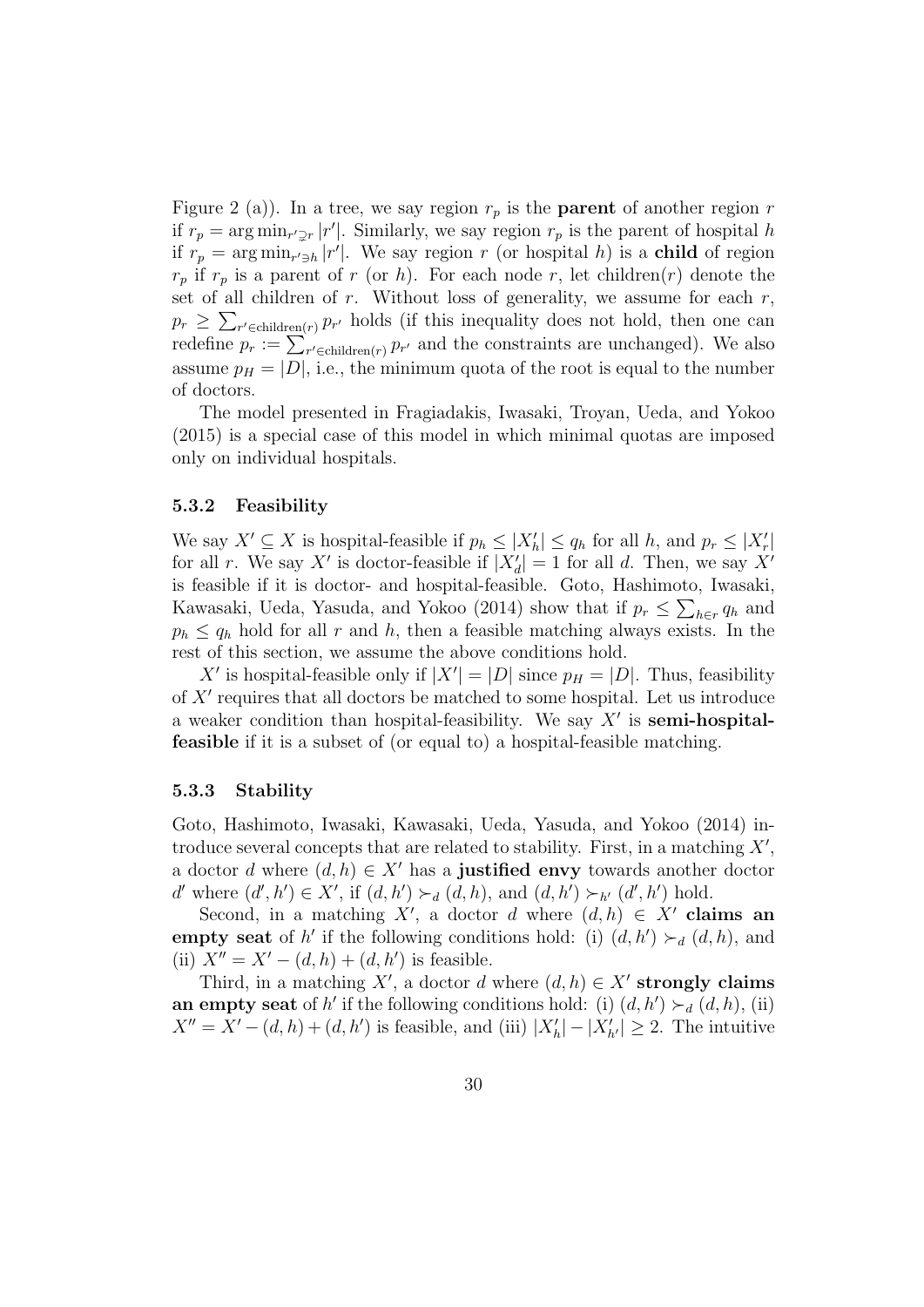meaning of condition (iii) is similar to KK-stability; the claim of doctor d for moving her from  $h$  to  $h'$  is justified if such a movement strictly decreases the imbalance of doctors between these hospitals, but not otherwise.

We say a matching is **fair** if no doctor has justified envy. We say a matching is nonwasteful if no doctor claims an empty seat, and weakly nonwasteful if no doctor strongly claims an empty seat. In general, fairness and nonwastefulness are incompatible, i.e., there exists a case where no matching is fair and nonwasteful (Ehlers, Hafalir, Yenmez, and Yildirim, 2014). On the other hand, Goto, Hashimoto, Iwasaki, Kawasaki, Ueda, Yasuda, and Yokoo (2014) show that a fair and weakly nonwasteful matching always exists.

#### 5.3.4 Mechanism

Goto, Hashimoto, Iwasaki, Kawasaki, Ueda, Yasuda, and Yokoo (2014) present a mechanism based on the FDA mechanism called Round-robin Selection Deferred Acceptance mechanism for Regional Minimum Quotas (RSDA-RQ), which is defined as follows.

Mechanism 5 (RSDA-RQ).

Apply the following stages from  $k = 1$ .

Stage  $k \geq 1$ 

- Step 1 Each doctor applies to her most preferred hospital by which she has not been rejected before Stage k. Reset  $X'$  as  $\emptyset$ .
- **Step 2** For each  $r$ , iterate the following procedure until all doctors applying to hospitals in  $r$  are either tentatively accepted or rejected:
	- 1. Choose hospital  $h$  based on the round-robin ordering.
	- 2. Choose doctor  $d$  who is applying to  $h$  and is not tentatively accepted or rejected yet, and has the highest priority according to  $\succ_h$  among the current applicants to h. If there exists no such doctor, then go to the procedure for the next hospital.
	- 3. If  $X' + (d, h)$  is semi-hospital-feasible, d is tentatively accepted by h and  $(d, h)$  is added to X'. Then go to the procedure for the next hospital.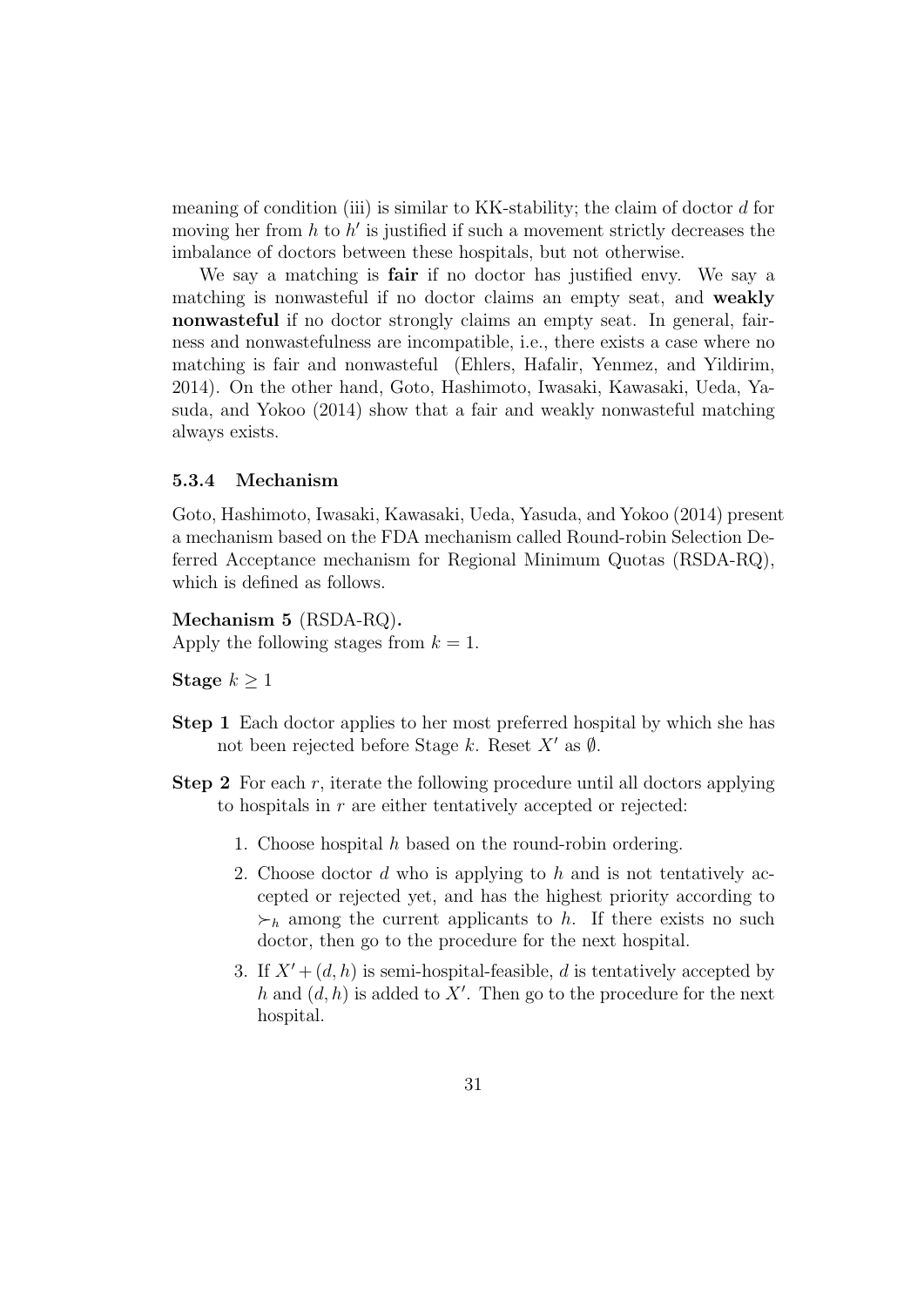- 4. Otherwise, d is rejected by h. Then go to the procedure for the next hospital.
- **Step 3** If all the doctors are tentatively accepted in Step 2, then let  $X'$  be a final matching and terminate the mechanism. Otherwise, go to Stage  $k+1$ .

This procedure is almost identical to the FDA mechanism. The only difference is that in the RSDA-RQ mechanism, when making a decision whether to tentatively accept  $(d, h)$  or not, the RSDA-RQ mechanism checks whether  $X' + (d, h)$  is semi-hospital-feasible or not. Goto, Hashimoto, Iwasaki, Kawasaki, Ueda, Yasuda, and Yokoo (2014) introduce a computationally efficient method to check semi-hospital-feasibility. The matching obtained by the RSDA-RQ mechanism is fair and weakly nonwasteful.

Fragiadakis, Iwasaki, Troyan, Ueda, and Yokoo (2015) present a mechanism based on the deferred acceptance mechanism called Extended Seat Deferred Acceptance (ESDA) mechanism. The ESDA mechanism is a special case of the RSDA-RQ mechanism for an environment in which minimal quotas are imposed only on individual hospitals. Thus, the ESDA mechanism is fair and weakly nonwasteful in that setting.

#### 5.3.5 Representation in our model

In the face of nontrivial minimum quotas, the family of hospital-feasible sets of contracts cannot be a matroid since  $\emptyset$  is not hospital-feasible. Here, we consider the family of semi-hospital-feasible sets of contracts.

We create a network flow problem (Cormen, Leiserson, Rivest, and Stein, 2009) that represents these regional constraints as follows. For notational simplicity, let  $q_r$  denote  $\sum_{h \in r} q_h$ .

- We set the set of start vertexes as  $X$ .
- There exists a unique terminal vertex  $t$ .
- For each  $h$ , we create an intermediate vertex  $v-h$ . There exists a directed edge from each  $(d, h)$  to this vertex, whose capacity is 1. Also, from v-h, there exists a directed edge to t, whose capacity is  $p_h$ .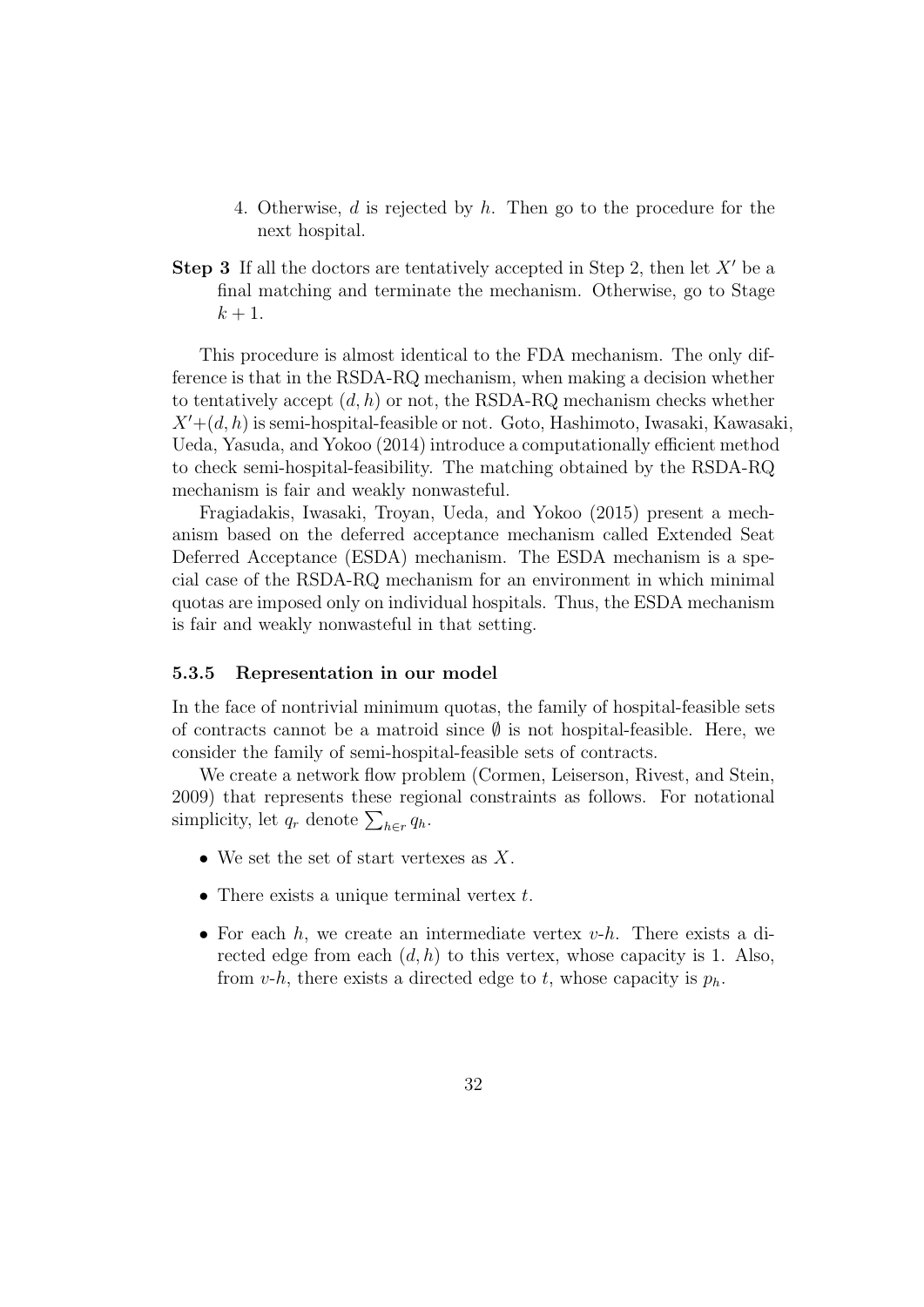

Figure 2: Example of regional minimum quotas (a) and an associated network flow problem (b)

• For each r, we create one intermediate vertex  $v-r$ . There exists a directed edge from each  $v-r'$ , where  $r' \in \text{children}(r)$ , to  $v-r$ , whose capacity is  $q_{r'} - p_{r'}$ . From v-r, there exists a directed edge to t, whose capacity is  $p_r - \sum_{r' \in \text{children}(r)} p_{r'}$ .

We assume  $\hat{f}(X') = 0$  if there exists a **valid** network flow from X', i.e., a flow from  $X'$  to the terminal vertex  $t$  that satisfies capacity constraints of edges, and otherwise,  $-\infty$ .

To illustrate our construction, consider the following example. Assume there are four hospitals  $h_1, \ldots, h_4$ . Their maximum and minimum quotas are 3 and 1, respectively. They are divided into two regions  $r_1, r_2$ . Their minimum quotas are 3. Thus, we require at least one doctor is assigned to both  $h_1$  and  $h_2$ , and one additional doctor is assigned to either  $h_1$  or  $h_2$ . There are 8 doctors. Thus,  $p_H$  is set at 8 (Figure 2 (a)).

Now we are ready to illustrate our construction of the associated network flow problem. For  $h_1$ , we create one intermediate vertex  $v-h_1$ . There exists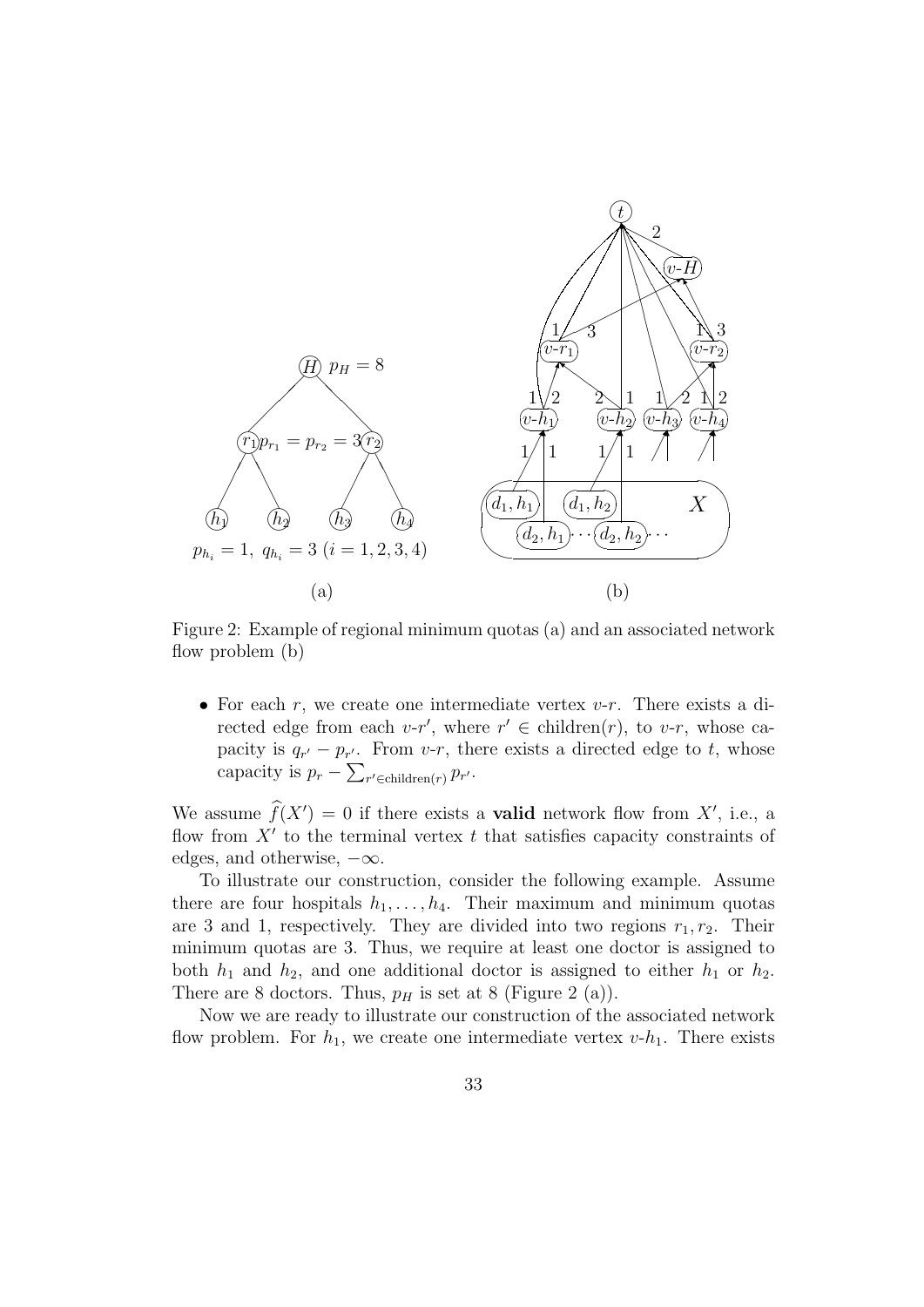a directed edge from each contract related with  $h_1$  to  $v-h_1$ . Also, from  $v-h_1$ , there exists a directed edge to the terminal node t, whose capacity is  $p_{h_1} = 1$ . Similarly, for  $h_2$ , we create one intermediate vertex  $v-h_2$ . There exists a directed edge from each contract related to  $h_2$  to  $v-h_2$ . Also, from  $v-h_2$ , there exists a directed edge to the terminal node t, whose capacity is  $p_{h_2} = 1$ . The construction related to  $h_3$  and  $h_4$  is symmetric.

Furthermore, for  $r_1$ , we create one intermediate vertex  $v-r_1$ . There exist edges from nodes representing hospitals in children $(r_1)$ , i.e.,  $v-h_1$  and  $v-h_2$ , whose capacities are  $q_{h_1} - p_{h_1} = q_{h_2} - p_{h_2} = 2$ . Also, from  $v-r_1$ , there exists a directed edge to the terminal node  $t$ , whose capacity is  $p_{r_1}$  –  $\sum_{r' \in \text{children}(r_1)} p_{r'} = 3 - (1 + 1) = 1$ . The construction related to  $r_2$  is symmetric. Also, for  $H$ , we create one intermediate node  $v$ - $H$ . There exists a directed edge from  $v-r_1$  (which is in children(H)) to  $v$ -H, whose capacity is  $q_{r_1} - p_{r_1} = 3 + 3 - 3 = 3$ . Similarly, there exists a directed edge from  $v-r_2$  to  $v$ -H, whose capacity is 3. There exists a directed edge from  $v$ -H to t, whose capacity is  $|D| - \sum_{r \in \text{children}(H)} p_r = 8 - (3 + 3) = 2.$ 

Figure 2 (b) shows the network flow problem of this example. Here, the number associated to a directed edge represents its capacity.

The following proposition holds.

**Proposition 5.** X' is feasible if and only if  $\hat{f}(X') = 0$  and  $|X'| = |D|$ . X' is semi-hospital-feasible if and only if  $f(X') = 0$ .

Define  $f(X')$  in the same way as in equation (1) in Section 5.2.5. Then, f is  $M^{\natural}$ -concave from Theorem 4 and Property 3 in Appendix A. With the help of these results, we are ready to show the following claim.

#### Proposition 6. HM-stability implies fairness and weak nonwastefulness.

*Proof.* Suppose X' is HM-stable. If doctor d prefers  $(d, h)$  to  $X'_d$ , then no  $(d', h)$  with  $(d, h) \succ_h (d', h)$  is in X' by the definition of HM-stability and the definition of the payoff function  $f$ . Thus, HM-stability implies fairness. Also, if doctor d prefers  $(d, h')$  to  $(d, h)$  and  $(d, h) \in X'$  while  $X' - (d, h) + (d, h')$  is feasible, then  $|X'_h| - |X'_{h'}| \leq 1$  must hold, i.e., moving d from h to h' does not strictly decrease the imbalance of doctors between  $h$  and  $h'$ , by the definition of HM-stability and the construction of  $f$ . Thus, HM-stability implies weak nonwastefulness.  $\Box$ 

We note that fairness and weak nonwastefulness do not imply HM-stability. To see this, let us consider the following case. There are three hospitals  $h_1, h_2$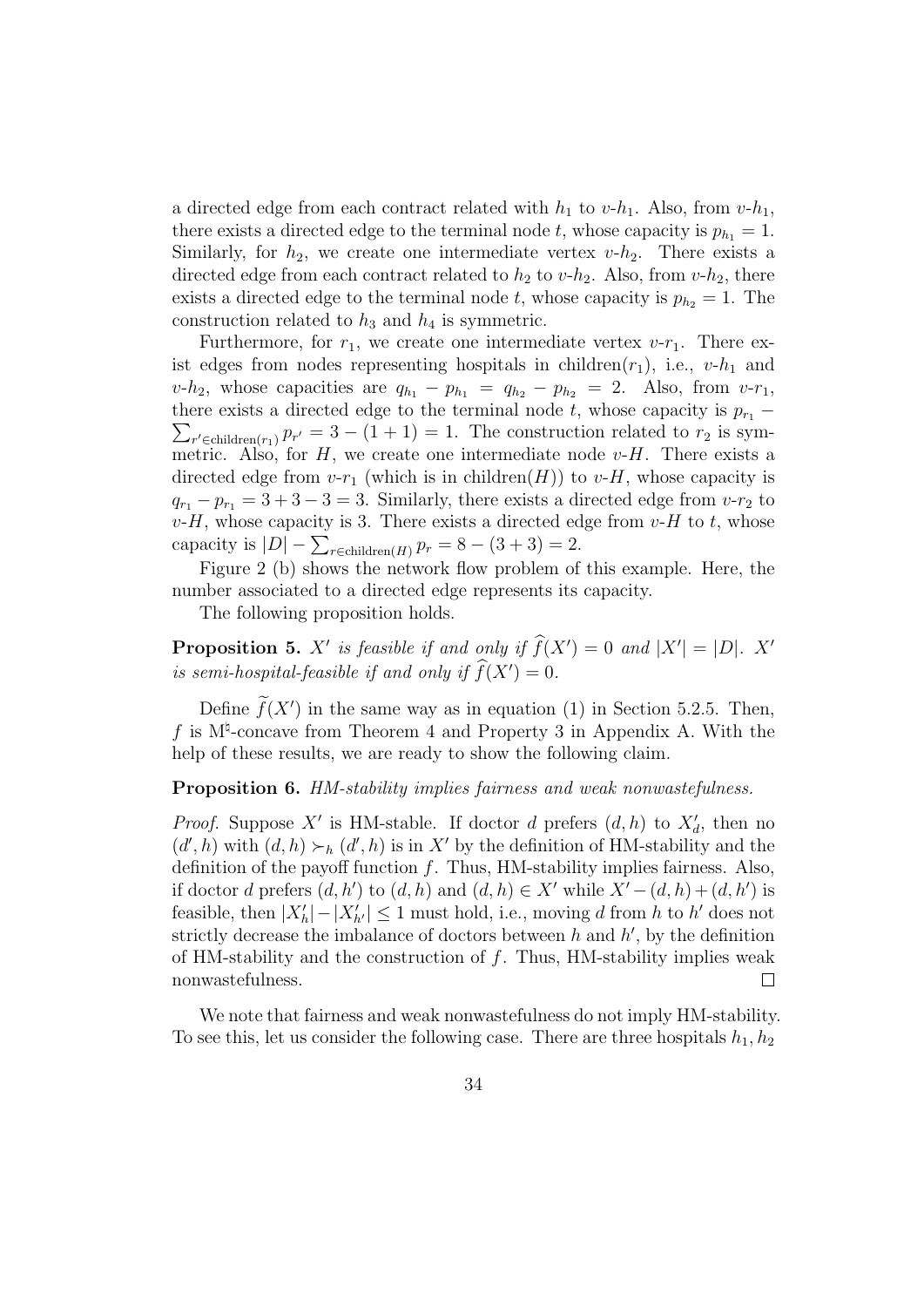and  $h_3$  and two doctors  $d_1$  and  $d_2$ . The minimum quota of  $h_1$  is 1 and the minimum quotas of the other hospitals are 0. No regional minimum quota is imposed. We assume  $h_1 \succ_{d_1} h_2 \succ_{d_1} h_3$  and  $h_2 \succ_{d_2} h_3 \succ_{d_2} h_1$  hold. The round-robin ordering over hospitals is defined as  $h_1, h_2, h_3$ . All hospitals prefer  $d_1$  over  $d_2$ . We assume the individual maximum quota of each hospital is large enough.  $X' = \{(d_1, h_1), (d_2, h_3)\}\$ is fair and weakly nonwasteful. In particular,  $(d_2, h_2)$  satisfies conditions (i) and (ii) for strongly claiming an empty seat, but condition (iii) does not hold since  $|X'_{h_3}| = 1$  and  $|X'_{h_2}| = 0$ . However, X' is not HM-stable since  $(d_2, h_2) \in Ch_D(X' + (d_2, h_2))$ and  $(d_2, h_2) \in Ch_H(X' + (d_2, h_2))$  hold.

The RSDA-RQ mechanism is identical to the generalized DA mechanism where  $Ch_H$  is defined as the maximizer of f described above. The ESDA is identical to the generalized DA mechanism where  $Ch_H$  is defined as the maximizer of f described above, when minimal quotas are imposed only on individual hospitals.

### 5.4 Controlled school choice (Ehlers, Hafalir, Yenmez, and Yildirim, 2014)

#### 5.4.1 Model

This section studies a model of matching with diversity constraints. Although the original contribution by Ehlers, Hafalir, Yenmez, and Yildirim (2014) frames the model in the context of student placement in schools, we stick to our terminology of doctors and hospitals.

A market is a tuple  $(D, H, X, (\succ_d)_{d \in D}, (\succ_h)_{h \in H}, (q_h)_{h \in H}, T, \tau, (\underline{q}_h^T)_{h \in H}, (\overline{q}_h^T)_{h \in H}).$ The definitions of  $D, H, X, \succ_d, \succ_h$ , and  $q_h$  are identical to the standard model.

One major difference between this model and the standard ones is that we assume each doctor d has her type  $\tau(d) \in T = \{t_1, \ldots, t_k\}$ . A type of a doctor may represent race, income, gender, or any socioeconomic status. Furthermore, each hospital has soft minimum and maximum bounds for each type t, i.e.,  $(q_{\mu}^{T})$  $\binom{T}{h}$ <sub>h∈H</sub> and  $(\overline{q}_h^T)$ <sub>h∈H</sub>, where  $\underline{q}_h^T$  $_{h}^{T}=(\underline{q}_{h}^{t}% ,\underline{q}_{h}^{t})_{h}^{T}=(\underline{q}_{h}^{t}+\underline{q}_{h}^{t})_{h}^{T}$  $\overline{a}_h^t$ <sub> $(t \in T$ </sub> and  $\overline{q}_h^T = (\overline{q}_h^t)_{t \in T}$ . Each  $q_i^t$  $\bar{q}_h^t$  and  $\bar{q}_h^t$  represent minimum and maximum bounds for type t at hospital  $\overline{h}$ . We assume  $\sum_{t \in T} \underline{q}_t^t$  $\frac{t}{h} \leq q_h$  holds, i.e., the minimum bounds for all types in h can be satisfied without violating the maximum quota of the hospital. For  $X' \subseteq X$ , let  $X'_{h,t}$  denote  $\{(d,h) \in X' \mid d \in D, \tau(d) = t\}.$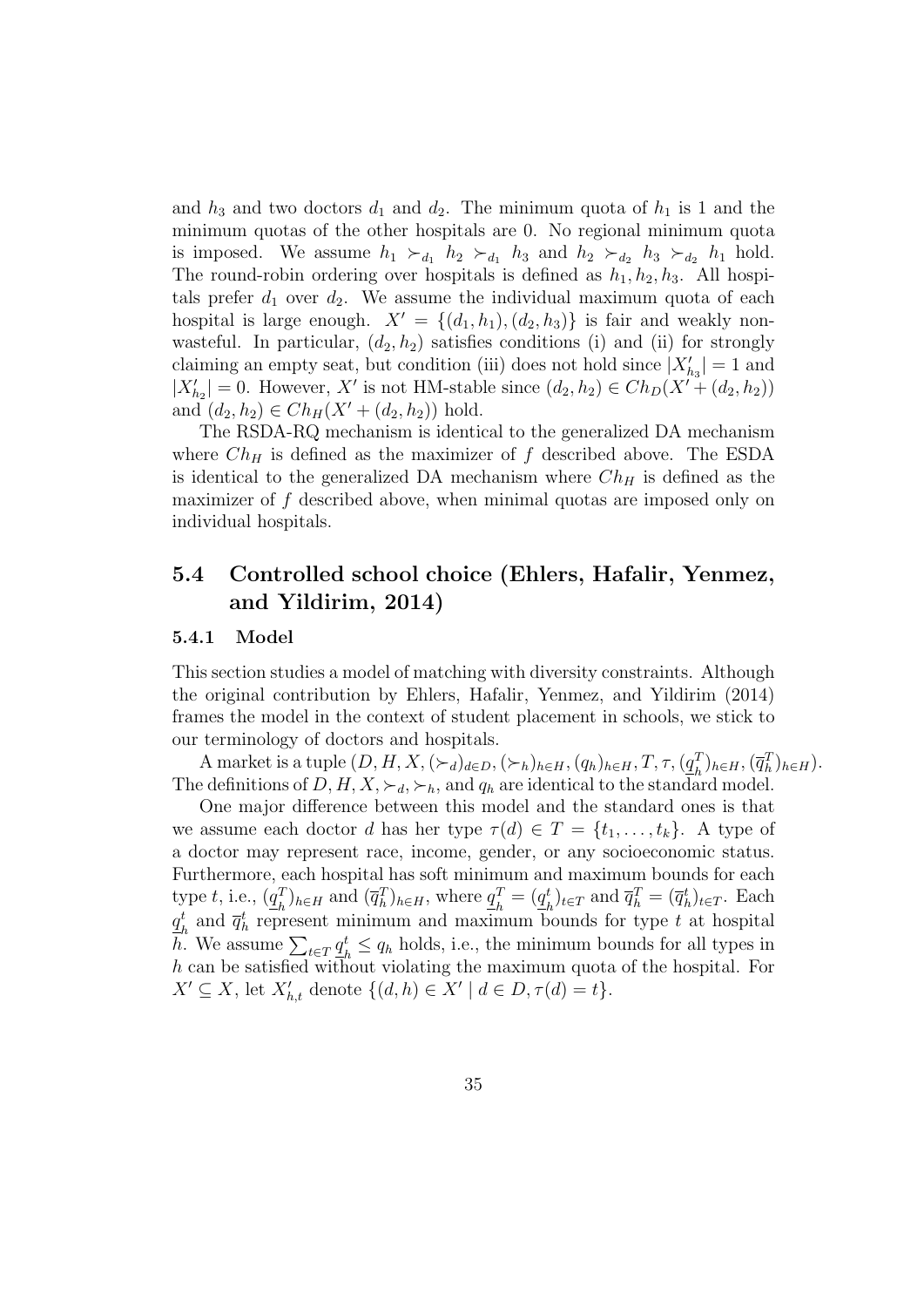#### 5.4.2 Feasibility

The bounds  $q_i^t$  $\frac{t}{h}$  and  $\overline{q}_h^t$  are *soft* bounds and do not affect feasibility. We say  $X' \subseteq X$  is hospital-feasible if  $|X'_h| \le q_h$  for all h. We say  $X' \subseteq X$  is doctorfeasible if  $X'_d$  is acceptable for all d. Then, we say  $X'$  is feasible if it is doctorand hospital-feasible.

#### 5.4.3 Stability

Ehlers, Hafalir, Yenmez, and Yildirim (2014) introduce a stability concept, which we call Ehlers-Hafalir-Yenmez-Yildirim (EHYY)-stability. For a matching X', we say  $(d, h) \in X \setminus X'$  is an EHYY-blocking pair, where  $\tau(d) = t$ , if  $(d, h)$  is acceptable for d and  $(d, h) \succ_d X'_d$ , and any one of the following conditions holds:

- (i)  $|X'_h| < q_h$ ,
- (ii)  $|X'_{h,t}| < \underline{q}_h^t$ , or
- (iii) there exists another doctor d', such that  $(d', h) \in X'$  and  $\tau(d') = t'$ hold, and any one of the following conditions holds:

(a) 
$$
t = t'
$$
 and  $(d, h) \succ_h (d', h)$ ,  
\n(b)  $t \neq t'$ ,  $\underline{q}_h^t \leq |X'_{h,t}| < \overline{q}_h^t$ ,  $\underline{q}_h^{t'} < |X'_{h,t'}| \leq \overline{q}_h^{t'}$ , and  $(d, h) \succ_h (d', h)$ ,  
\n(c)  $t \neq t'$ ,  $\underline{q}_h^t \leq |X'_{h,t}| < \overline{q}_h^t$ , and  $|X'_{h,t'}| > \overline{q}_h^{t'}$ , or  
\n(d)  $t \neq t'$ ,  $|X'_{h,t}| \geq \overline{q}_h^t$ ,  $|X'_{h,t'}| > \overline{q}_h^{t'}$ , and  $(d, h) \succ_h (d', h)$ .

We say a matching  $X'$  is **EHYY-stable** if there exists no EHYY-blocking pair.

Intuitively, this stability concept means that for each type  $t$ , up to  $q_t^t$ h doctors of type  $t$  can be assigned to hospital  $h$  without competing against doctors of other types. Then, if more type  $t$  doctors hope to be assigned to h, they can be assigned up to  $\bar{q}_h^t$  but these doctors must compete against doctors of other types. Furthermore, if more type  $t$  doctors beyond  $\overline{q}_h^t$  hope to be assigned to h, they can be assigned only when  $q_h$  is not filled yet by accepting doctors of type  $t' \neq t$  up to  $\overline{q}_h^{t'}$  $_{h}^{t^{\prime }}.$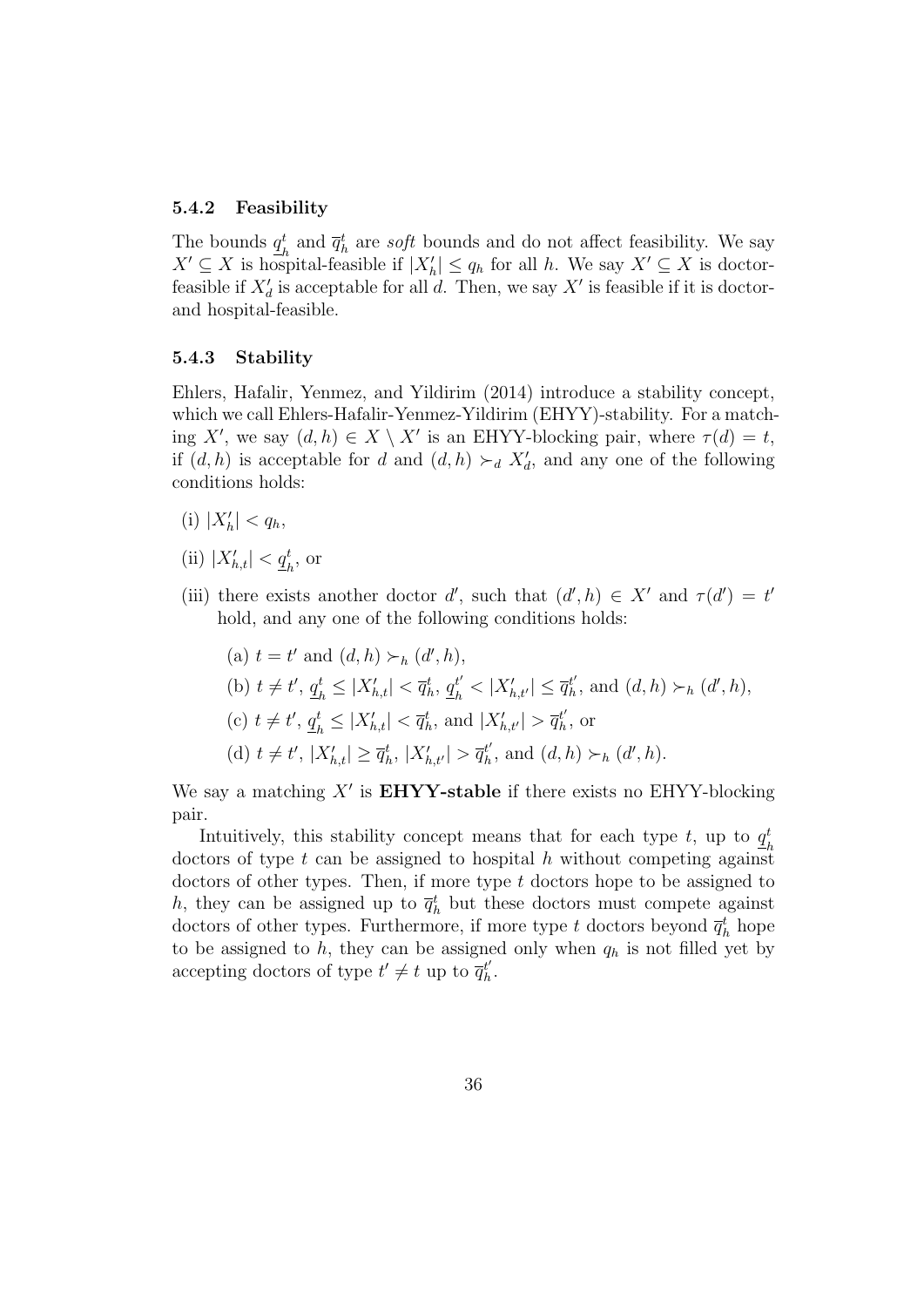#### 5.4.4 Mechanism

Ehlers, Hafalir, Yenmez, and Yildirim (2014) present a mechanism called the Deferred Acceptance Algorithm with Soft Bounds (DAASB), whose outcome satisfies EHYY-stability. The DAASB mechanism is defined as follows.

#### Mechanism 6 (DAASB).

Apply the following stages from  $k = 1$ .

Stage  $k > 1$ 

- Step 1 Each doctor applies to her most preferred hospital by which she has not been rejected before Stage  $k$ . If no remaining hospital is acceptable for d, d does not apply to any hospital. Reset  $X'$  as  $\emptyset$ .
- **Step 2** For each hospital  $h$ , iterate the following procedure until all doctors applying to h are either tentatively accepted or rejected:
	- **Phase 1:** 1. Choose doctor d who is applying to h and is not tentatively accepted, rejected, or postponed to the next phase yet, and has the highest priority according to  $\succ_h$  among current applicants to  $h$ . If there exists no such doctor, then go to the procedure for the next phase.
		- 2. If  $|X'_{h,\tau(d)}| < \underline{q}_h^{\tau(d)}$ , then d is tentatively accepted by h and  $(d, h)$  is added to X'. Then go to the procedure for the next doctor.
		- 3. Otherwise, the decision on  $d$  is postponed to the next phase. Go to the procedure for the next doctor.
	- **Phase 2:** 1. Choose doctor d who is applying to h and is not tentatively accepted, rejected, or postponed to the next phase yet, and has the highest priority according to  $\succ_h$  among current applicants to  $h$ . If there exists no such doctor, then go to the procedure for the next phase.
		- 2. If  $|X'_h| = q_h$  then reject all doctors applying to h who have not been tentatively accepted yet. Go to the procedure for the next hospital. If  $|X'_{h,\tau(d)}| < \overline{q}_h^{\tau(d)}$  $h^{(n)}$ , then d is tentatively accepted by h and  $(d, h)$  is added to X'. Then go to the procedure for the next doctor.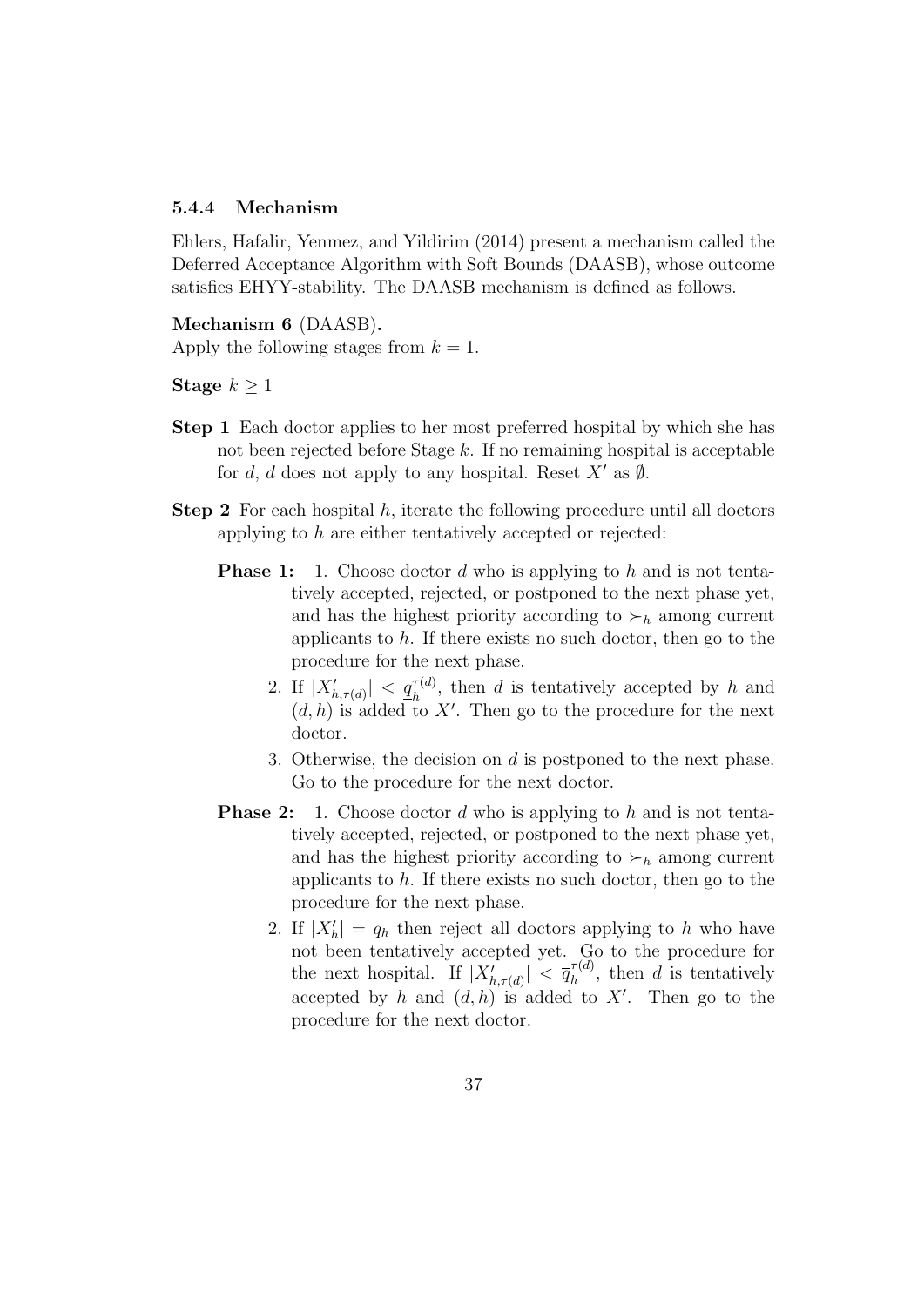- 3. Otherwise, the decision on  $d$  is postponed to the next phase. Go to the procedure for the next doctor.
- **Phase 3:** 1. Choose doctor d who is applying to h and is not tentatively accepted, or rejected yet, and has the highest priority according to  $\succ_h$  among current applicants to h. If there exists no such doctor, then go to the procedure for the next hospital.
	- 2. If  $|X'_h| = q_h$  then reject all doctors applying to h who are not tentatively accepted yet. Go to the procedure for the next hospital.
	- 3. Otherwise, d is tentatively accepted by h and  $(d, h)$  is added to X′ . Then go to the procedure for the next doctor.
- **Step 3** If all the doctors are tentatively accepted in Step 2, then let  $X'$  be a final matching and terminate the mechanism. Otherwise, go to Stage  $k+1$ .

#### 5.4.5 Representation in our model

Let us consider an extended market  $(D, H, \tilde{X}, (\tilde{\succ}_d)_{d \in D}, f)$ . Here, a contract  $x \in \tilde{X}$  is represented as  $(d, h, s)$ , where  $d \in D$ ,  $h \in H$ , and  $s \in \{0, 1, 2\}$ .  $s = 0, 1, 2$  are interpreted to mean that doctor d is accepted at hospital h for type  $\tau(d)$ 's priority seat, normal seat, and extended seat, respectively. As described later, we introduce such a seat distinction to satisfy EHYYstability. From the matching in the extended market  $\tilde{X}'$ , the matching in the original market X' is obtained by mapping each contract  $(d, h, s)$  to  $(d, h)$ . Let  $\tilde{X}'_{h,t,s}$  denote  $\{(d, h, s) \in \tilde{X}' \mid d \in D, \tau(d) = t\}.$ 

We define the modified preference of each doctor d, denoted  $\zeta_d$  such that  $(d, h, s) \stackrel{\sim}{\succ} _{d}(d, h', s')$  holds for any  $h \neq h'$ , s, and s' if  $(d, h) \succ_{d} (d, h')$ , and  $(d, h, 0)$  $\sum d(d, h, 1)$  $\sum d(d, h, 2)$  holds for any h, i.e., for each h, doctor d prefers h's priority seat over its normal seat, and its normal seat over its extended seat.

For the extended market, let us assume for each x, its value  $v(x)$  is defined. We assume  $v((d, h, 0)) > v((d', h, 1))$  and  $v((d, h, 1)) > v((d', h, 2))$  hold for any  $d, d'$ , and  $h$ , i.e., hospitals first try to fill their priority seats, then normal seats, and finally extended seats. Also, we assume  $v((d, h, s)) > v((d', h, s))$ if  $(d, h) \succ_h (d', h)$ , i.e., the preference of an individual hospital over doctors is respected, as long as doctors have the same type.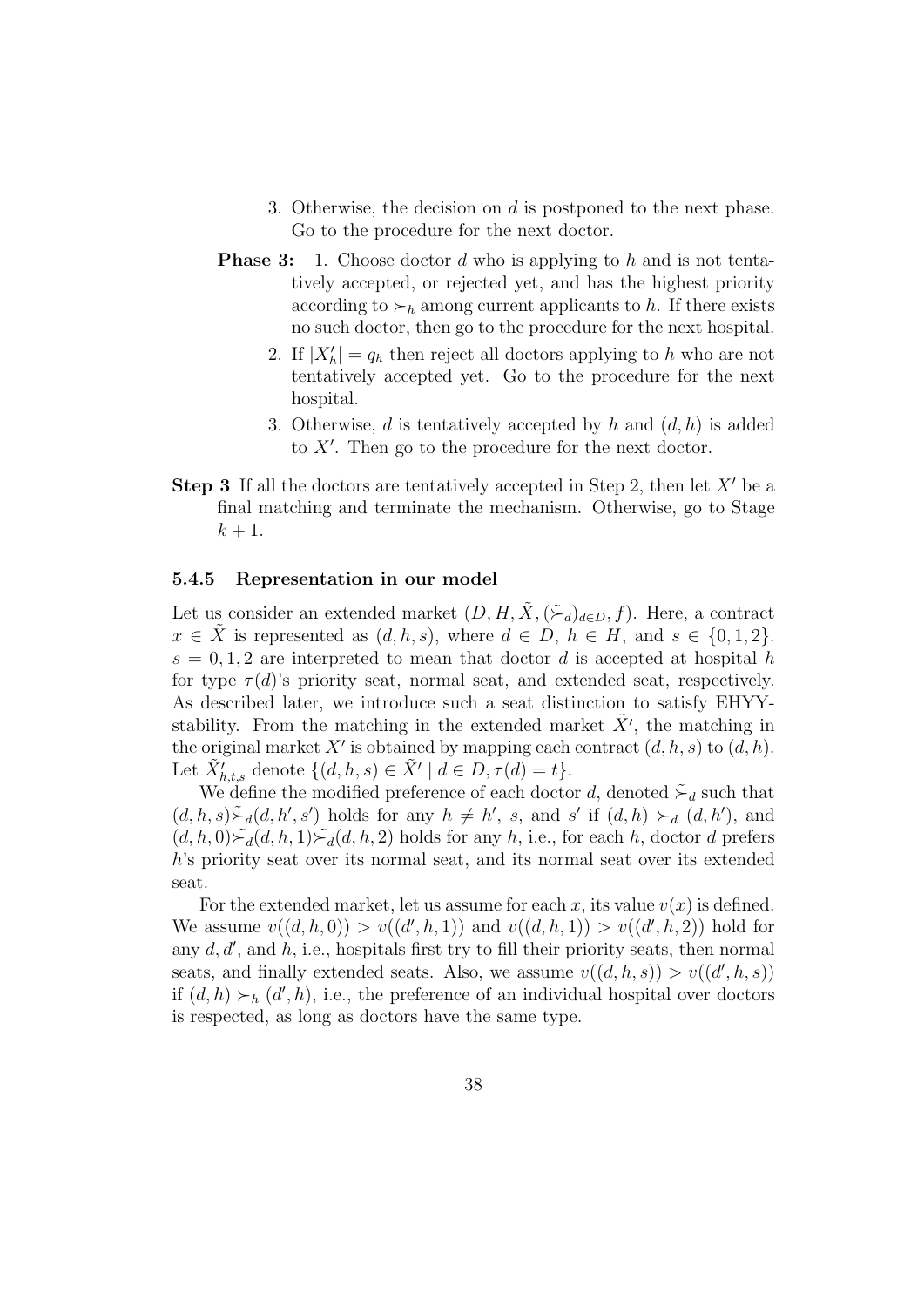Let us define  $\widehat{f}(\tilde{X}')$  as 0 when  $|\tilde{X}'_h| \le q_h$ ,  $|\tilde{X}'_{h,t,0}| \le \underline{q}_f^t$  $_{h}^{t}$ , and  $|\tilde{X}'_{h,t,1}| \leq$  $\overline{q}_h^t - \underline{q}_h^t$  hold for all  $h \in H$  and  $t \in T$ , and otherwise,  $-\infty$ . Intuitively, these  $\frac{q_h}{d}$  hold for an  $h \in \Pi$  and  $v \in \Gamma$ , and otherwise, see meanting, energy definitions mean that the number of priority seats of hospital h for type t doctors is  $q_t^t$  $\frac{t}{h}$ , and the number of normal seats is  $\overline{q}_{h}^{t} - \underline{q}_{h}^{t}$  $\frac{t}{h}$ .

Also, let us define  $\tilde{f}(\tilde{X}')$  as  $\sum_{x \in \tilde{X}'} v(x)$ .  $(\tilde{X}, \text{dom}\,\hat{f})$  is a laminar matroid, since  $\mathcal{T} = \{ \tilde{X}_{h,t,s} \mid h \in H, t \in T, s \in \{0,1,2\} \} \cup \{ \tilde{X}_h \mid h \in H \}$  is a laminar family of  $\tilde{X}$ . Thus,  $f = \hat{f} + \tilde{f}$  is M<sup> $\sharp$ </sup>-concave from Theorem 3. The matching obtained by the DAASB mechanism is identical to the matching in the original market mapped from the outcome of the generalized DA mechanism where  $Ch_H$  is defined as the maximizer of function f.

The following proposition holds.

**Proposition 7.** HM-stability of  $\tilde{X}'$  in the extended market implies EHYYstability of  $X'$  in the original market.

*Proof.* Assume  $(d, h)$  is an EHYY-blocking pair in the original market, where  $\tau(d) = t$ . If condition (i) of an EHYY-blocking pair holds, by choosing  $x =$  $(d, h, 2), x \in Ch_D(\tilde{X'} + x)$  and  $x \in Ch_H(\tilde{X'} + x)$  hold. Also, if condition (ii) holds,  $|\tilde{X}'_{h,t,0}| < \underline{q}_h^t$  holds. Thus, by choosing  $x = (d, h, 0), x \in Ch_D(\tilde{X}' + x)$ and  $x \in Ch_H(\tilde{X'} + x)$  hold. Then, in either case,  $\tilde{X}'$  is not HM-stable.

Assume condition (iii) holds, so there exists another doctor  $d'$  such that  $\tau(d') = t'$  and d' is assigned to h. If condition (a) holds,  $(d', h, s) \in \tilde{X}'$ and  $v((d,h,s)) > v((d',h,s))$  must hold. Thus,  $x \in Ch_D(\tilde{X'}+x)$  and  $x \in$  $Ch_H(\tilde{X'}+x)$  hold. If condition (b) holds,  $(d', h, 1) \in \tilde{X'}$ ,  $|\tilde{X}'_{h,t,1}| < \bar{q}_h^t - \underline{q}_f^t$  $_{h}^t,$ and  $v((d, h, 1)) > v((d', h, 1))$  must hold. Thus, by choosing  $x = (d, h, 1), x \in$  $Ch_D(\tilde{X'}+x)$  and  $x \in Ch_H(\tilde{X'}+x)$  hold. If condition (c) holds,  $(d', h, 2) \in \tilde{X'}$ ,  $|\tilde{X}'_{h,t,1}| < \overline{q}_h^t - \underline{q}_h^t$  $h_h^t$ , and  $v((d, h, 1)) > v((d', h, 2))$  must hold. Thus, by choosing  $x = (d, h, 1), x \in Ch_D(\tilde{X'} + x)$  and  $x \in Ch_H(\tilde{X'} + x)$  hold. If condition (d) holds,  $(d', h, 2) \in \tilde{X}'$  and  $v((d, h, 2)) > v((d', h, 2))$  must hold. Thus, by choosing  $x = (d, h, 2), x \in Ch_D(\tilde{X'} + x)$  and  $x \in Ch_H(\tilde{X'} + x)$  hold. Thus, in any of these cases,  $\tilde{X}'$  is not HM-stable.  $\Box$ 

For a matching in the extended market, the corresponding matching in the original market is uniquely determined, but multiple matchings in the extended market can be mapped onto an identical matching in the original market. Thus, whether EHYY-stability in the original market implies HMstability in the extended market or not depends on how to determine the mapping from the original market to the extended market. However, since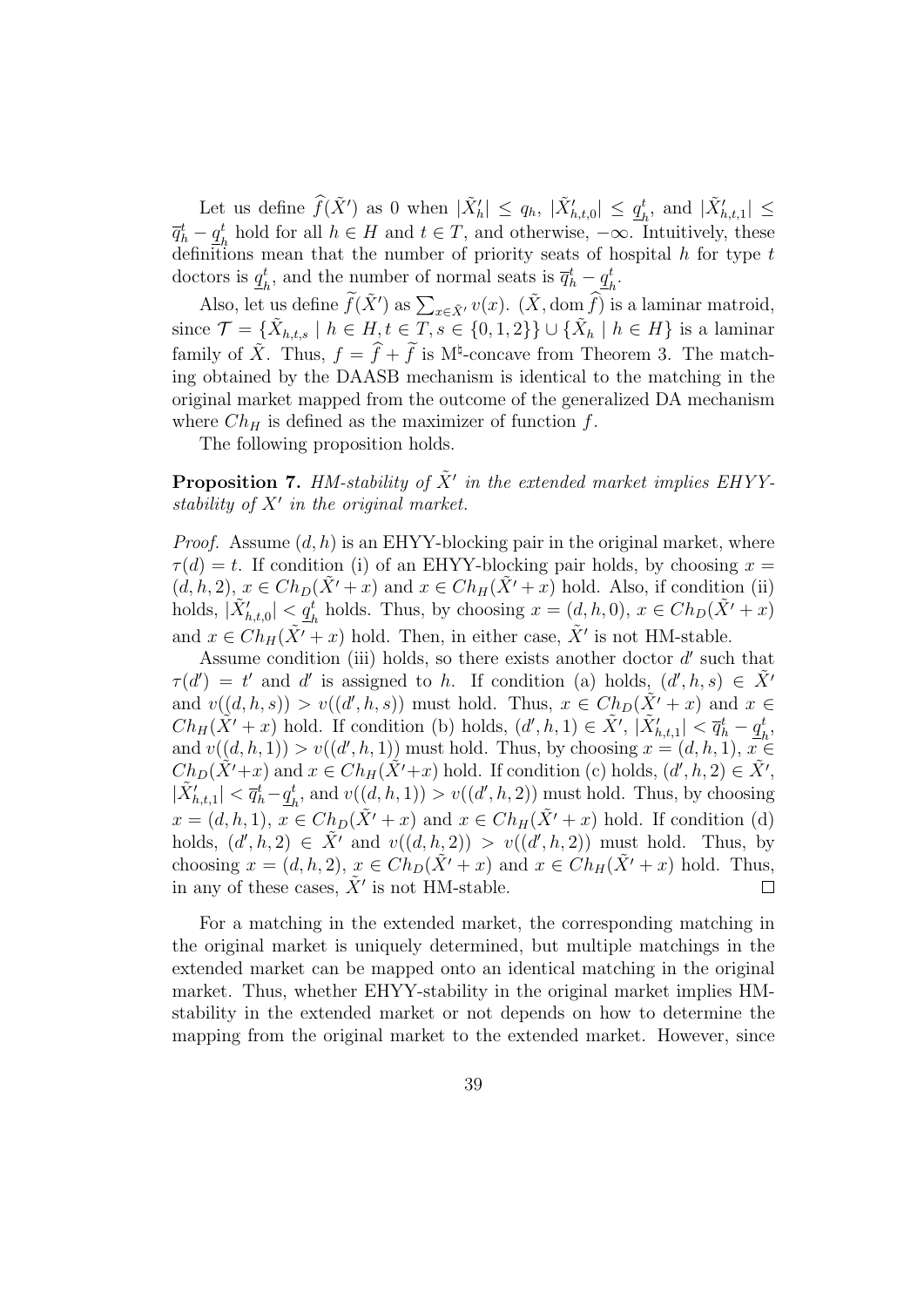the generalized DA mechanism is identical to the DAASB mechanism, it obtains the doctor-optimal EHYY-stable matching.

### 5.5 Student-project allocation (Abraham, Irving, and Manlove, 2007)

#### 5.5.1 Model

In the Student-Project Allocation (SPA) problem, a market is represented as a tuple  $(S, P, L, X, (\succ_s)_{s \in S}, (\succ_l)_{l \in L}, (q_l)_{l \in L}, (q_p)_{p \in P})$ . S is a finite set of students,  $P$  is a finite set of projects, and  $L$  is a finite set of lecturers. Each project  $p \in P$  is offered by some lecturer  $l \in L$ . Let  $P_l$  denote the set of projects offered by lecturer l. Each contract  $x \in X$  is a pair  $(s, p)$ , which represents the assignment of student s to project p. For  $X' \subseteq X$ , let  $X'_{s}$ denote  $\{(s,p)\in X' \mid p\in P\}$  and  $X'_{l}$  denote  $\{(s,p)\in X' \mid s\in S, p\in P_{l}\}.$ For each  $s \in S$ ,  $\succ_s$  represents the preference of student s over acceptable contracts in  $X_s$ . For each  $l \in L$ ,  $\succ_l$  represents the preference of lecturer l over S, and  $q_l$  represents the maximum quota of lecturer l. For each  $p \in P$ ,  $q_p$  represents the maximum quota of project p.

#### 5.5.2 Feasibility

We say  $X' \subseteq X$  is student-feasible if  $X'_{s}$  is acceptable for each  $s \in S$ . We say  $X' \subseteq X$  is lecturer-feasible if  $|X'_l| \le q_l$  holds for all  $l \in L$ , and  $|X'_p| \le q_p$  holds for all  $p \in P$ . Then, we say X' is feasible if it is student- and lecturer-feasible.

#### 5.5.3 Stability

For a matching X', a contract  $(s, p) \in X \setminus X'$ , where  $p \in P_l$ , is an **Abraham-Irving-Manlove (AIM) blocking pair** of  $X'$  if (i)  $(s, p)$  is acceptable for s, (ii)  $(s, p) \succ_s X'_s$ , and (iii) one of the following conditions holds:

- (a)  $|X'_p| < q_p$  and  $|X'_l| < q_l$ .
- (b)  $|X'_p| < q_p$  and  $|X'_l| = q_l$ , and either  $X'_s = \{(s, p')\}$  and  $p' \in P_l$ , or there exists  $(s', p'') \in X'$ , such that  $p'' \in P_l$  and  $s \succ_l s'$ .
- (c)  $|X'_p| = q_p$  and there exists  $(s', p) \in X'$ , such that  $s \succ_l s'$ .

We say a matching  $X'$  is Abraham-Irving-Manlove (AIM)-stable if it has no AIM-blocking pair.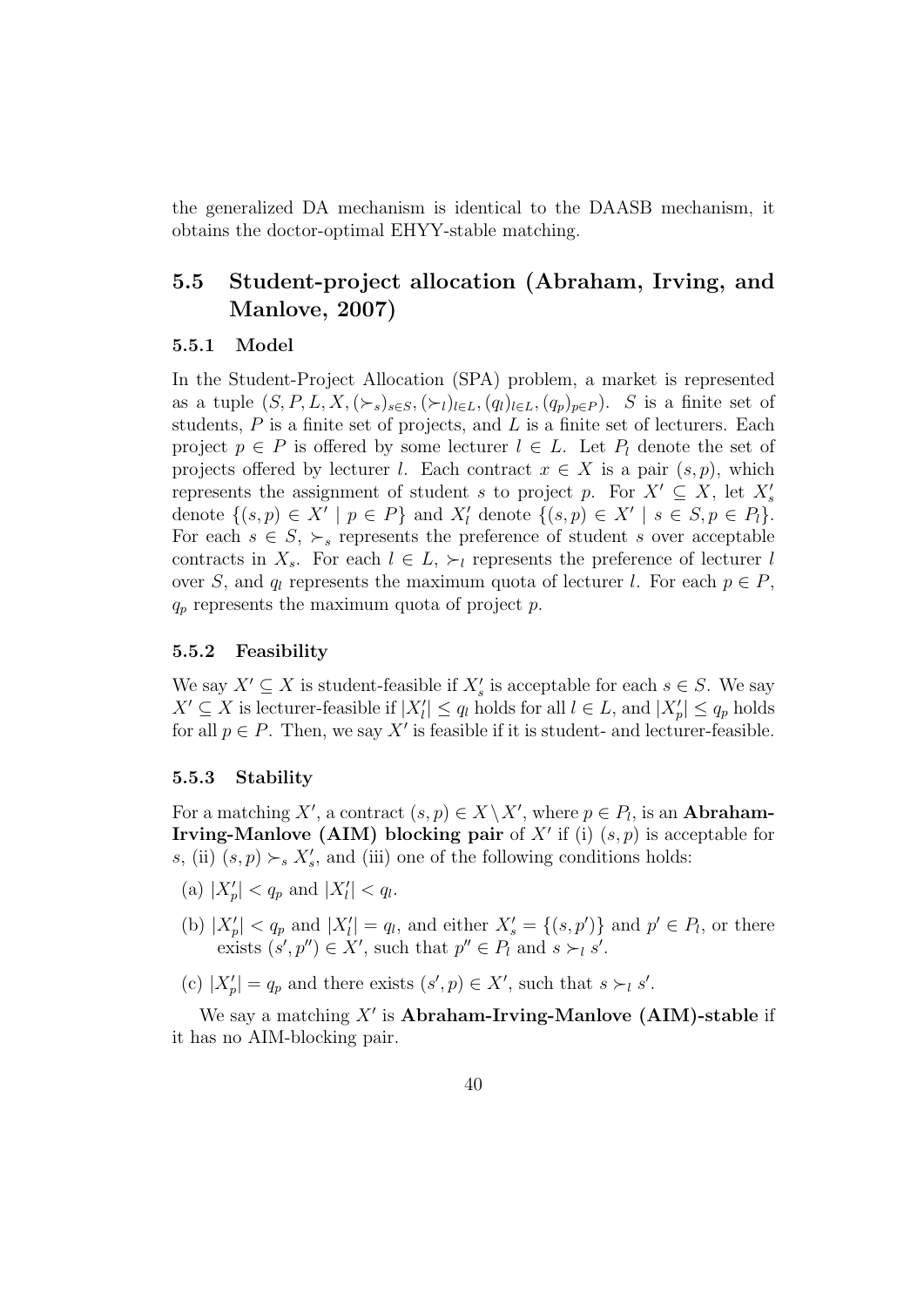#### 5.5.4 Mechanism

Abraham, Irving, and Manlove (2007) present two mechanisms based on the DA mechanism. One is called SPA-student, in which students make offers, and the other is called SPA-lecturer, in which lecturers make offers. Both mechanisms produce AIM-stable matchings. Although Abraham, Irving, and Manlove (2007) do not examine strategyproofness, the SPA-student is strategyproof for students. The SPA-student is defined as follows.

Mechanism 7 (SPA-student). Apply the following stages from  $k = 1$ .

Stage  $k \geq 1$ 

- Step 1 Each student s applies to her most preferred project by which she has not been rejected before Stage k. If no remaining project is acceptable for s, s does not apply to any project. Reset  $X'$  as  $\emptyset$ .
- **Step 2** For each lecturer  $l$ , iterate the following procedure until all students applying to projects in  $P_l$  are either tentatively accepted or rejected:
	- 1. Choose s, where s is applying to some project  $p \in P_l$ , s has not been tentatively accepted or rejected yet in any previous step of this stage, and s has the highest priority according to  $\succ_l$  among the students currently applying to some project offered by lecturer l.
	- 2. If  $|X'_p| < q_p$  and  $|X'_l| < q_l$ , s is tentatively accepted by p and  $(s, p)$ is added to  $X'$ . Then go to the procedure for the next student.
	- 3. Otherwise, s is rejected by p. Then go to the procedure for the next student.
- **Step 3** If all the students are tentatively accepted in Step 2, then let  $X'$  be a final matching and terminate the mechanism. Otherwise, go to Stage  $k+1$ .

#### 5.5.5 Representation in our model

Let us define  $\widehat{f}(X')$  as 0 if X' is lecturer-feasible, i.e.,  $|X'_p| \le q_p$  for all  $p \in P$ and  $|X'_l| \leq q_l$  for all  $l \in L$ , and otherwise,  $-\infty$ . Then,  $(X, \text{dom } f)$  is a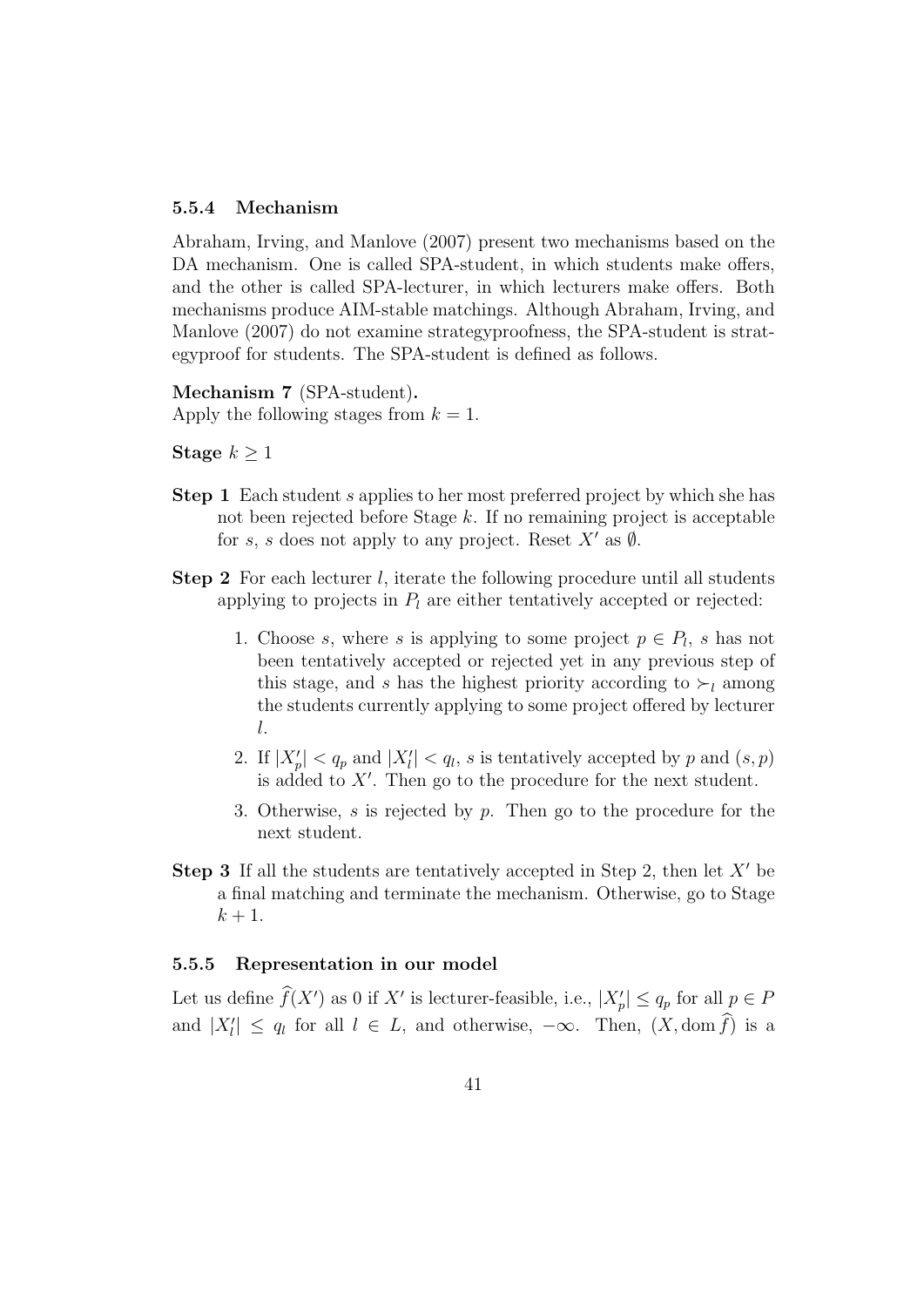laminar matroid, since  $\mathcal{T} = \{X_{l_1}, X_{l_2}, \ldots, X_{p_1}, X_{p_2}, \ldots\}$  is a laminar family of  $X$ .

Let us assume there exists an ordering  $p_1, p_2, \ldots$  among projects within P<sub>l</sub>. Then, let us define a positive value  $v(x)$  for each  $x \in X$  with the following properties: for every  $p, p' \in P_l$ ,  $v((s, p)) > v((s', p'))$  if  $s \succ_l s'$ , and  $v((s, p)) >$  $v((s, p'))$  if p appears earlier than p' in the above ordering over  $P_l$ .

Let us assume  $\widetilde{f}(X')$  is given as  $\sum_{x \in X'} v(x)$ . Then, f is M<sup> $\sharp$ </sup>-concave by Theorem 3. SPA-student is identical to the generalized DA mechanism where the choice function of the lecturers  $Ch<sub>L</sub>$  is defined as the maximizer of function  $f$ .

The following proposition establishes a connection between HM-stability and AIM-stability.

#### Proposition 8. AIM-stability implies HM-stability.

*Proof.* If  $X'$  is AIM-stable, then the first condition for HM-stability, namely  $X' = Ch_L(X') = Ch_S(X')$ , is obvious. We show that if there exists  $(s, p) \in$  $X \setminus X'$  such that  $(s, p) \in Ch_L(X' + (s, p))$  and  $(s, p) \in Ch_S(X' + (s, p))$  hold, then  $(s, p)$  is an AIM-blocking pair.

By way of contradiction, let us assume  $(s, p)$  is not an AIM-blocking pair. From the fact that  $(s, p) \in Ch_S(X' + (s, p)), (s, p)$  is acceptable for s. Also, either  $(s, p) \succ_s (s, p')$  holds where  $(s, p') \in X'$ , or  $X'_s = \emptyset$ .

Assume  $p \in P_l$ . Since  $(s, p)$  is not an AIM-blocking pair, either  $|X'_p| = q_p$ or  $|X'_l| = q_l$  holds. Since  $(s, p) \in Ch_L(X' + (s, p))$ , there exists  $(s', p') \in X'$ such that  $(s', p') \notin Ch_L(X'+(s, p))$  and  $p' \in P_l$  hold (otherwise,  $|X'_p| < q_p$  and  $|X'_l| < q_l$  hold). Since  $(s', p') \notin Ch_L(X'+(s, p))$  and  $(s, p) \in Ch_L(X'+(s, p)),$  $s \succ_l s'$  or  $s = s'$  hold. In either case,  $(s, p)$  becomes an AIM-blocking pair. This is a contradiction.  $\Box$ 

We note that there exist cases in which a matching  $X'$  is HM-stable but not AIM-stable. To see this, assume there exist one student s and two projects  $p_1$  and  $p_2$ , and both projects are provided by the same lecturer l. The order on  $P_l$  is  $p_2, p_1$ . s prefers  $p_1$  to  $p_2$ . In this example,  $X' = \{(s, p_2)\}\$ is stable, since  $Ch_L(X' + (s, p_1)) = X'$ , but it is not AIM-stable since  $(s, p_1)$ is an AIM-blocking pair under the definition of AIM-stability. However, the following proposition holds.

Proposition 9. The generalized DA mechanism obtains the doctor-optimal AIM-stable matching.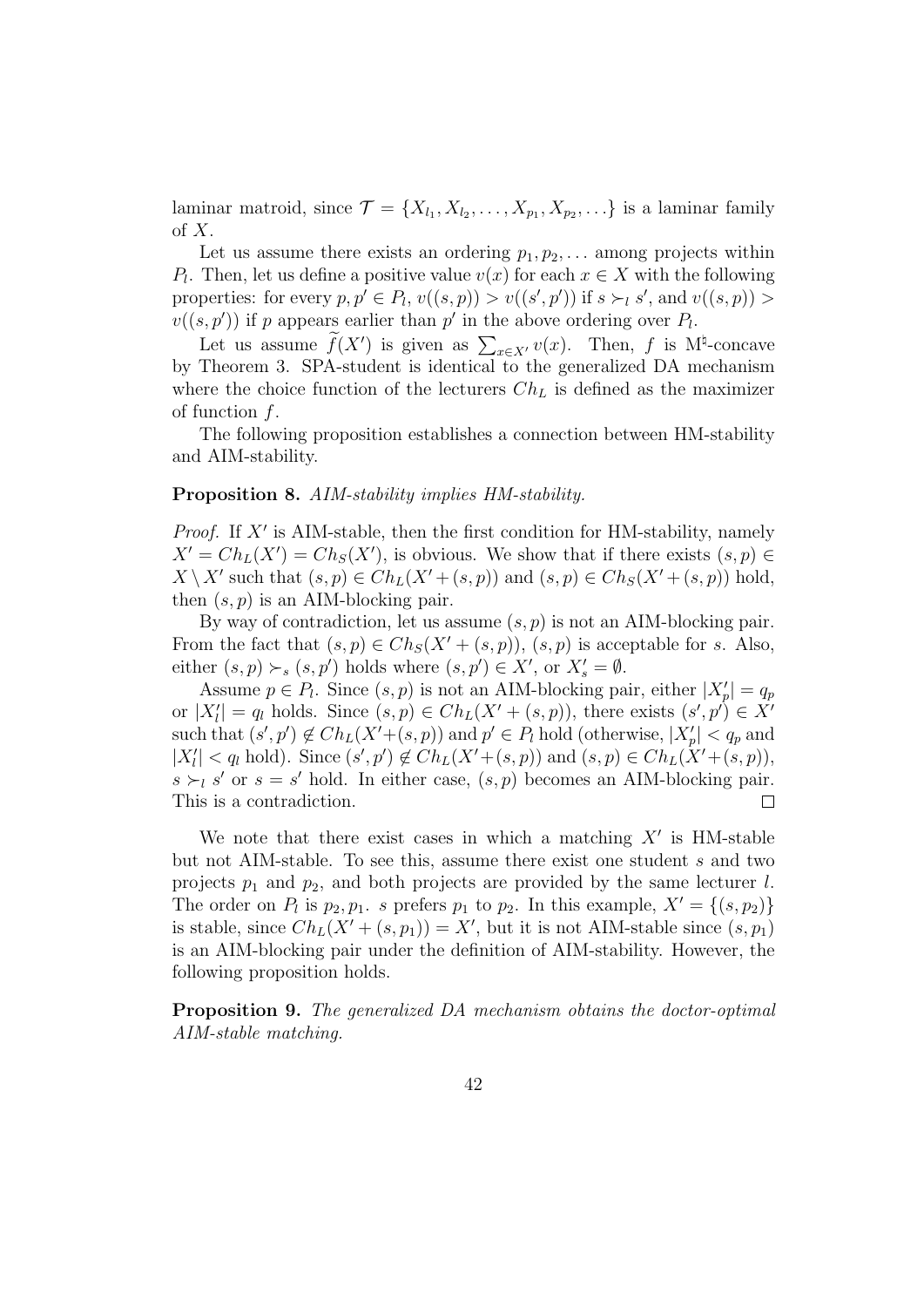Proof. Since the generalized DA mechanism obtains the student-optimal HMstable matching and AIM-stability implies HM-stability, it suffices to show that the student-optimal HM-stable matching satisfies AIM-stability. To show the latter, let us assume by way of contradiction that  $X'$  is the studentoptimal HM-stable matching but it is not AIM-stable, i.e., there is an AIMblocking pair  $(s, p) \in X \setminus X'$ . Let  $p \in P_l$ . Since X' is HM-stable, cases (a) and (b) in the definition of an AIM-blocking pair in Section 5.5.3 are not possible. Thus the only possibility is that  $|X'_p| < q_p$ ,  $|X'_l| = q_l$ ,  $X'_s = \{(s, p')\},\$ and  $p' \in P_l$  hold, i.e., s is assigned to project p', although s prefers another project p, while  $p'$  and p are held by the same lecturer l and p is not full. Let  $X'' = X' - (s, p') + (s, p)$ . It is clear that X'' is HM-stable, s prefers X'' over  $X'$ , and other students are indifferent between  $X''$  and  $X'$ . This contradicts the assumption that  $X'$  is the student-optimal HM-stable matching.  $\Box$ 

In the above example, the generalized DA mechanism returns  $\{(s,p_1)\}\,$ , which is AIM-stable.

#### 5.6 Cadet-branch matching (Sönmez and Switzer, 2013)

#### 5.6.1 Model

A market is a tuple  $(I, B, T, X, (\succ_i)_{i \in I}, \succ_B, (q_b)_{b \in B}, (p_b)_{b \in B})$ . I is a finite set of cadets and B is a finite set of branches of the military.  $T = \{t_0, t_+\}$  is a pair of terms, where  $t_0$  means that a cadet serves for a standard term, and  $t_{+}$  means that a cadet serves for an extended term, which is longer than the standard term.  $X := I \times B \times T$  is the set of contracts. A contract  $x = (i, b, t)$  means i is matched with b with term t. For  $X' \subseteq X$ , let  $X'_{i}$  denote  $\{(i, b, t) \in X' \mid t \in T, b \in B\}$  and  $X'_{b}$  denote  $\{(i, b, t) \in X' \mid i \in I, t \in T\}$ .

For each  $i \in I$ ,  $\succ_i$  represents the preference of cadet i over acceptable contracts in  $X_i$ .  $\succ_B$  is the priority ordering (master-list) over the cadets, which is common to all branches. For each  $b \in B$ ,  $q_b$  represents the maximum quota of branch b, and  $p_b < q_b$  represents the reserved quota for extendedterm contracts at branch b.

#### 5.6.2 Feasibility

We say  $X' \subseteq X$  is cadet-feasible if  $X'_i$  is acceptable for all *i*. We say  $X' \subseteq X$ is branch-feasible if  $|X'_b| \le q_b$  holds for all  $b \in B$ . Then, we say X' is feasible if it is cadet- and branch-feasible.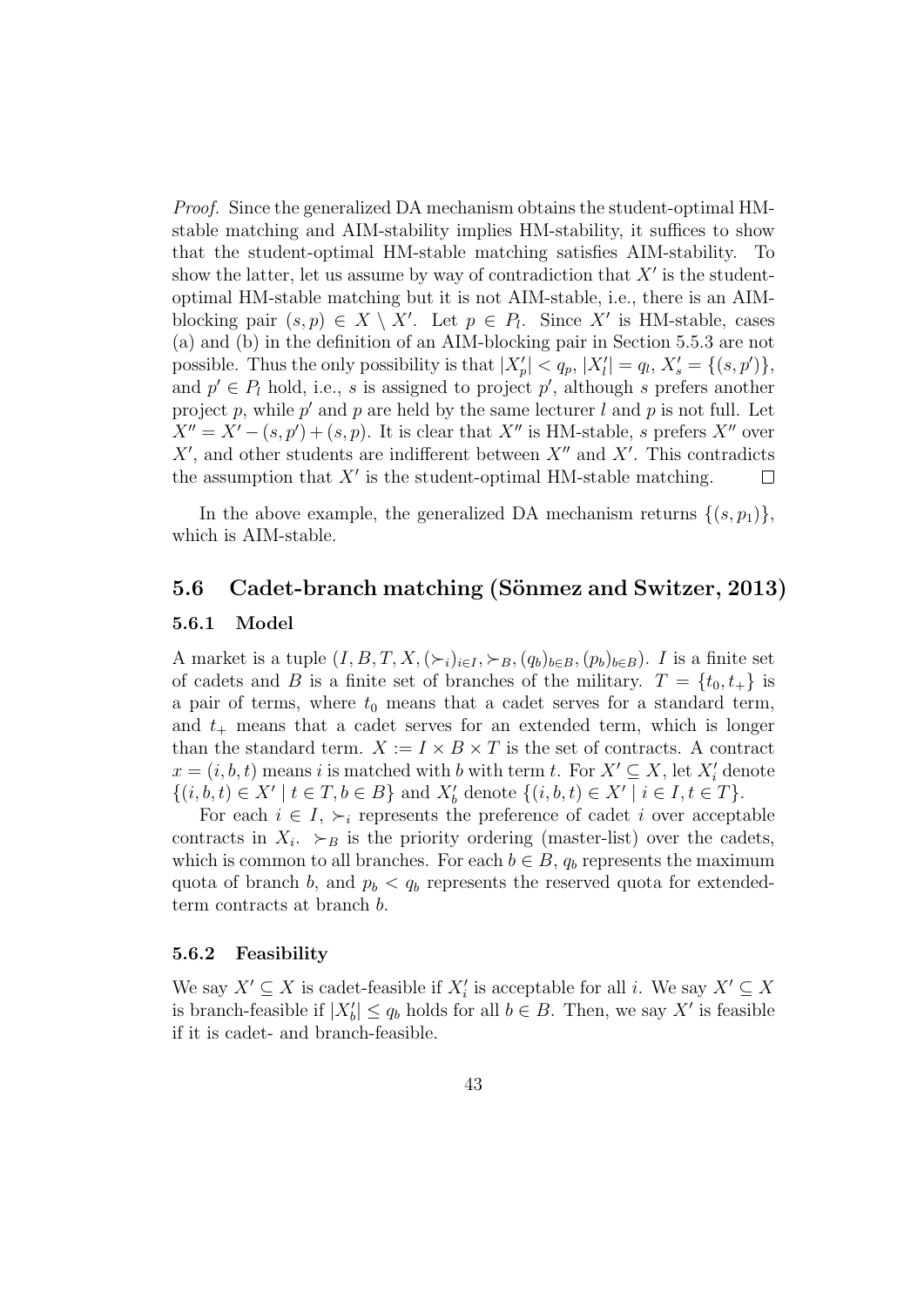#### 5.6.3 Stability

We say a matching X' is **fair** if for each pair of contracts  $(i, b, t)$ ,  $(i', b', t') \in$  $X'$ ,  $(i, b', t') \succ_i (i, b, t)$  implies  $i' \succ_B i$  (Sönmez and Switzer, 2013). In other words, fairness requires that a higher-priority cadet never envies the assignment of a lower-priority cadet.

#### 5.6.4 Mechanism

Sönmez and Switzer (2013) present a mechanism called the Cadet-Optimal Stable Mechanism (COSM), which is defined as follows.<sup>25</sup> The COSM always produces a fair matching.

Mechanism 8 (COSM).

Apply the following stages from  $k = 1$ .

Stage  $k \geq 1$ 

- **Step 1** Each cadet i chooses her most preferred contract  $(i, b, t)$  which has not been rejected before Stage  $k$  and applies to  $b$  with term  $t$ . If no remaining contract is acceptable for  $i$ ,  $i$  does not apply to any branch. Reset  $X'$  as  $\emptyset$ .
- Step 2 For each b, iterate the following procedure until all cadets applying to b are either tentatively accepted or rejected:
	- **Phase 1:** Choose cadet i such that i has the highest priority according to  $\succ_B$  among the applicants to b, who are applying to b with term t (t can be either  $t_0$  or  $t_+$ ) and are not tentatively accepted yet. If there exists no such cadet, then go to the procedure for the next branch. If  $|X'_b| < q_b - p_b$ , tentatively accept i to b and add  $(i, b, t)$ to X′ , and go to the procedure for the next cadet. Otherwise, go to the procedure for the next phase.

 $^{25}$ To be more precise, the COSM presented in Sönmez and Switzer (2013) is slightly different from the one presented here. The difference would matter when branch b handles two contracts offered by the same cadet i, i.e.,  $(i, b, t_0)$  and  $(i, b, t_+)$ . However, this difference does not matter since b handles cadet-feasible contracts only. Allowing multiple contracts between the same pair of agents, as is done in the present paper, enables the preference to satisfy substitutability. This technique has been used in Kamada and Kojima (2014a, 2015) and Goto, Iwasaki, Kawasaki, Yasuda, and Yokoo (2014) in the context of matching with constraints. See also Hatfield and Kominers (2009, 2014) who study this issue further.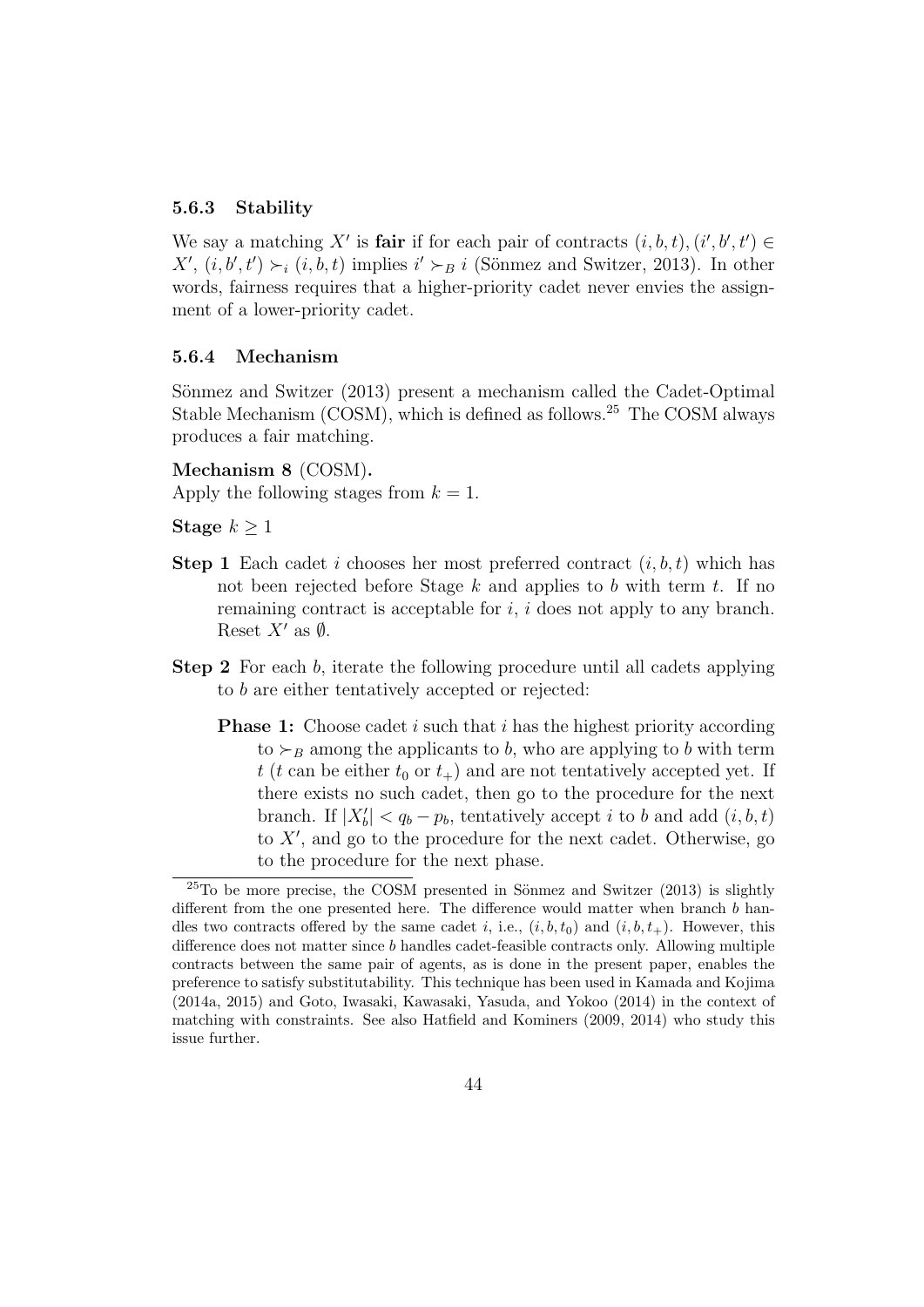- **Phase 2:** Choose cadet i such that i has the highest priority according to  $\succ_B$  among the applicants to b, who are applying to b with the extended term  $t_{+}$  and are not tentatively accepted yet. If there exists no such cadet, then go to the next phase. If  $|X'_b|$  <  $q_b$ , tentatively accept i to b, add  $(i, b, t_+)$  to X', and go to the procedure for the next cadet. Otherwise, reject all cadets applying to b who are not tentatively accepted yet. Go to the procedure for the next branch.
- **Phase 3:** Choose cadet i such that i has the highest priority according to  $\succ_B$  among the applicants to b, who are applying to b with the standard term  $t_0$  and are not tentatively accepted yet. If there exists no such cadet, then go to the procedure for the next branch. If  $|X'_b| < q_b$ , tentatively accept i to b, add  $(i, b, t_0)$  to X', and go to the procedure for the next cadet. Otherwise, reject all cadets applying to b who are not tentatively accepted yet. Go to the procedure for the next branch.
- **Step 3** If all the cadets are tentatively accepted in Step 2, then let  $X'$  be a final matching and terminate the mechanism. Otherwise, go to Stage  $k+1$ .

#### 5.6.5 Representation in our model

Let us consider an extended market  $(I, B, T, \tilde{X}, \tilde{\succ}_I, f)$ . For each contract  $(i, b, t<sub>+</sub>)$  in X, we create two contracts  $(i, b, t<sub>+</sub>, 0)$  and  $(i, b, t<sub>+</sub>, 1)$  in the extended market. Here,  $(i, b, t_+, 0)$  and  $(i, b, t_+, 1)$  are interpreted to mean i is accepted to b for its priority seat and normal seat, respectively. For each contract  $(i, b, t_0)$ , we create a single contract  $(i, b, t_0, 1)$  in the extended market.

We obtain the modified preference of each cadet i, denoted  $\tilde{\succ}_i$ , such that  $(i, b, t, s) \tilde{\succ}_i(i, b', t', s')$  holds for any  $b, b', s, s', t$ , and  $t'$ , if  $(i, b, t) \succ_i (i, b', t')$ , and  $(i, b, t_+, 1) \Sigma_i(i, b, t_+, 0)$  holds for any b (as long as  $(i, b, t_+)$ ) is acceptable for  $i$ ).

From the matching in the extended market  $\tilde{X}'$ , the matching in the original market X' is obtained by mapping each contract  $(i, b, t, s)$  to  $(i, b, t)$ . For  $\tilde{X'} \subseteq \tilde{X}$ , let  $\tilde{X}'_{b,s}$  denote  $\{(i, b, t, s) \in \tilde{X}' \mid i \in I, t \in T\}$ .

For each  $x \in \tilde{X}$ , we define its value  $v(x)$ . We assume  $v(\cdot)$  respects  $\succ_B$ in the sense that if  $i \succ_B i'$ ,  $v((i, b, t, s)) > v((i', b, t, s))$  holds for all b, t, and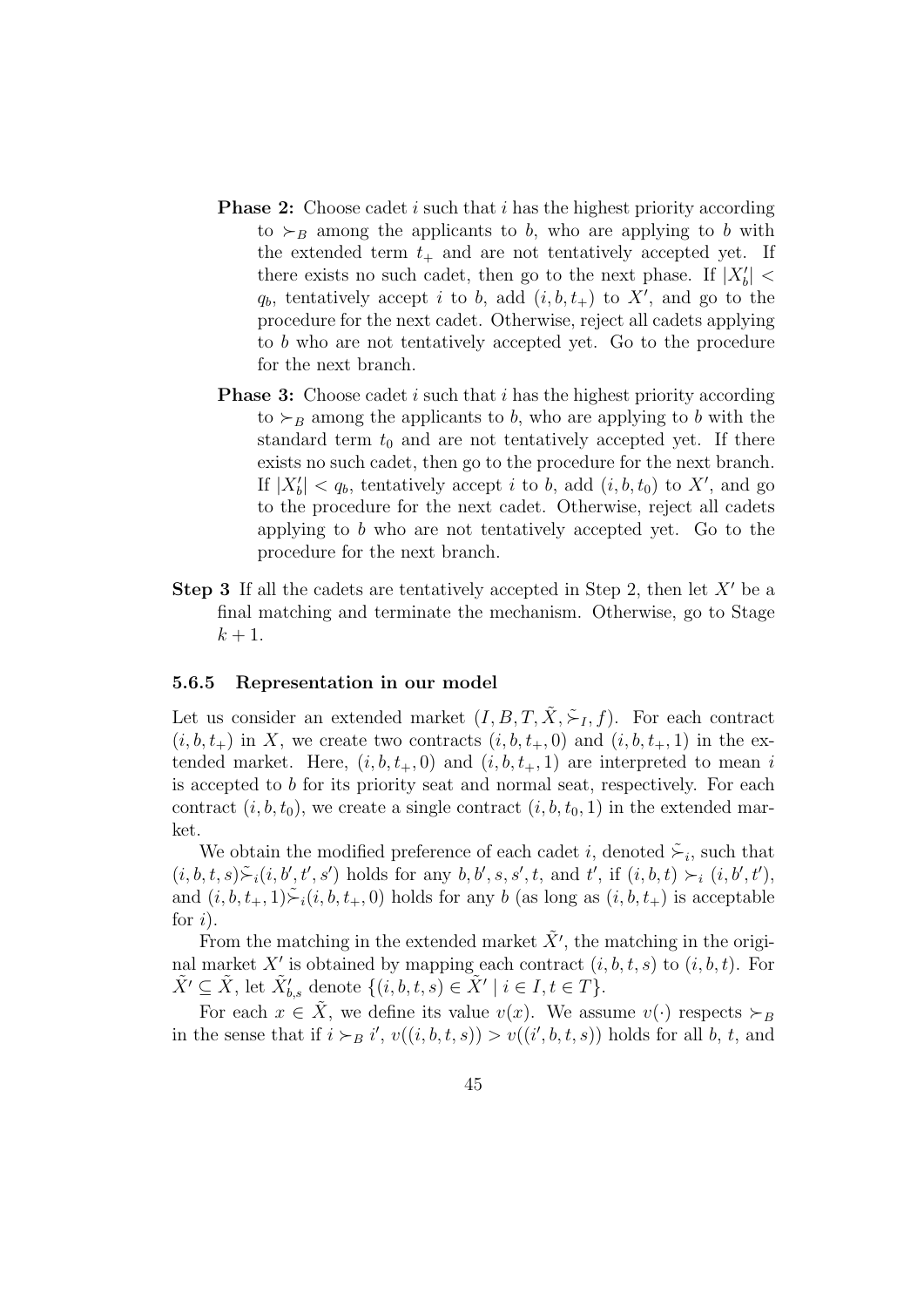s. Also assume  $v((i, b, t_+, 0)) > v((i', b', t, 1))$  for all  $i, i', b, b',$  and  $t,$  i.e., a contract for a priority seat has a larger value than any contract for a normal seat.

Let us define  $\widehat{f}(\tilde{X}')$  as 0 when  $|\tilde{X}'_b| \le q_b$  and  $|\tilde{X}'_{b,0}| \le p_b$  hold for all  $b \in B$ , and  $-\infty$  otherwise. Also, let us define  $\widetilde{f}(\widetilde{X}')$  as  $\sum_{x \in \widetilde{X}'} v(x)$ . Then,  $(\tilde{X}, \text{dom}\,\widehat{f})$  is a laminar matroid, since  $\mathcal{T} = {\{\tilde{X}_{b,s} \mid b \in B, s \in \{0,1\}\}\cup\}$  $\{\tilde{X}_b \mid b \in B\}$  is a laminar family of  $\tilde{X}$ . Thus,  $f = \hat{f} + \tilde{f}$  is M<sup>†</sup>-concave by Theorem 3. COSM is identical to the generalized DA mechanism where the choice function of branches  $Ch_B$  is defined as the maximizer of function f.

The following proposition holds.

**Proposition 10.** HM-stability of  $\tilde{X}'$  in the extended market implies fairness of X′ in the original market.

*Proof.* Assume X' is not fair, i.e., there exist  $(i, b, t), (i', b', t') \in X'$  such that  $(i, b', t') \succ_i (i, b, t)$  and  $i \succ_B i'$  hold. Consider the case where  $t' = t_+$ and  $(i',b',t_+,s) \in \tilde{X}'$ . Then, if we choose  $x = (i,b',t_+,s)$ , it is clear that  $x \in Ch_I(\tilde{X'}+x)$  and  $x \in Ch_B(\tilde{X'}+x)$  because  $v(i, b', t_+, s) > v(i', b', t_+, s)$ . Consider the case where  $t' = t_0$  and  $(i', b', t_0, 1) \in \tilde{X}'$ . Then, if we choose  $x = (i, b', t_0, 1)$ , it is clear that  $x \in Ch_I(\tilde{X}' + x)$  and  $x \in Ch_B(\tilde{X}' + x)$  because  $v(i, b', t_0, 1) > v(i', b', t_0, 1).$  $\Box$ 

On the other hand, HM-stability is not implied by fairness. To see this, let a cadet i hope to be assigned branch b with term  $t_{+}$  but she is not accepted by b in X', while  $|X'_{b,0}| < p_b$ . Then X' is not HM-stable, even if each cadet assigned to b has a higher priority than i (thus  $X'$  is fair).

Fairness as defined in Section 5.6.3 is a mild requirement, and the cadetoptimal fair matching does not always exist. Thus, neither the generalized DA mechanism nor the COSM always produce the cadet-optimal fair matching.

## 6 Discussions

#### 6.1 Relations between applications

The SPA problem in Section 5.5 can be represented using the regional maximum quota model in Section 5.2, by letting projects provided by the same lecturer  $P_l$  form a region and its regional maximum quota be set at  $q_l$ . In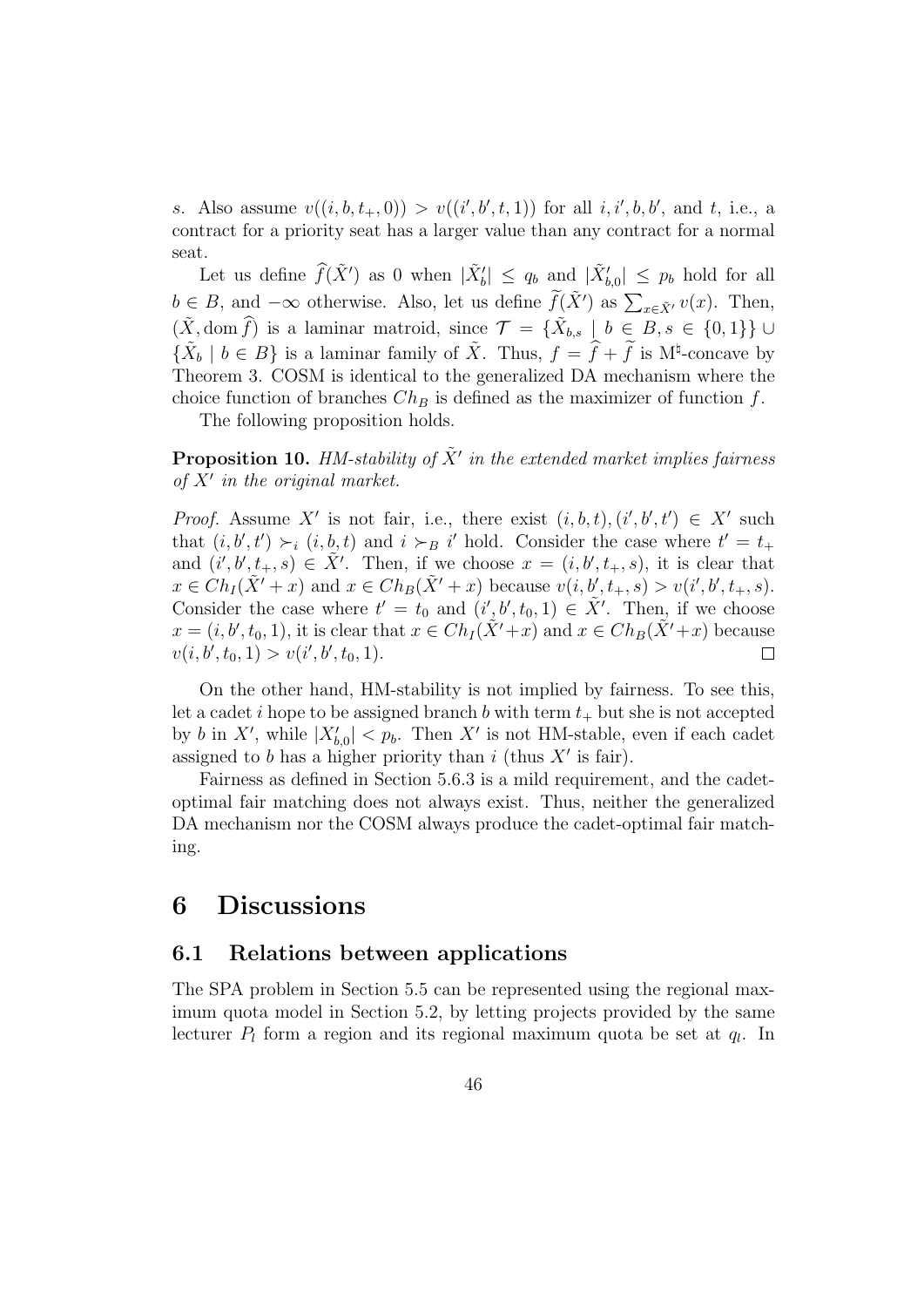the SPA problem, individual projects in  $P_l$  do not have its own preference over students; one can interpret that all projects in  $P_l$  use a common preference  $\succ_l$ . As a result, AIM-stability implies strong stability defined in Section 5.2. Thus, AIM-stability is stronger than KK-stability or the contractorder-stability.<sup>26</sup>

The model presented in Section 4 of Biro, Fleiner, Irving, and Manlove (2010) can be regarded as a generalization of the SPA problem, where the constraints have a laminar structure and maximum quotas are imposed at each element of the laminar family. Biro, Fleiner, Irving, and Manlove (2010) show that a stable matching always exists and a modification of the standard DA mechanism obtains a stable matching. Clearly, our analysis in Section 5.5 can be generalized to this environment.

### 6.2 Aggregation of individual hospital preferences

Recall the model of matching with regional maximum quotas in Section 5.2. As illustrated there, there may be several alternative methods for aggregating the preferences of individual hospitals into a single preference of the hospitals. One method is to introduce an order over hospitals to determine a preference over the numbers of accepted contracts at each hospital (as used in KKstability). Then, which contracts should be accepted at each hospital is determined by the individual preference of the hospital. Another method is to generate an ordering among contracts that respects the preferences of individual hospitals (as in contract-order stability). As seen in Section 5.2, both types of aggregated hospital preferences can be represented by  $M^{\sharp}$ concave functions.

Of course, what preference aggregation employ depends on what stability concept one adopts as the solution concept. This amounts to deciding a criterion for socially desirable outcomes. Recommending one criterion over another is not the goal of the present paper, because the decision would involve value judgment by the members of the society, and it is likely to depend on specific applied contexts. Our contribution is to provide a tool for achieving a desirable outcome given societal preferences, and we aimed at accommodating as wide a range of constraints and societal preferences as possible.

<sup>26</sup>AIM-stability does not coincide with strong stability or KK-stability or contract-order stability in general. Thus our analysis of the SPA problem is not subsumed by our analysis of regional maximum quotas.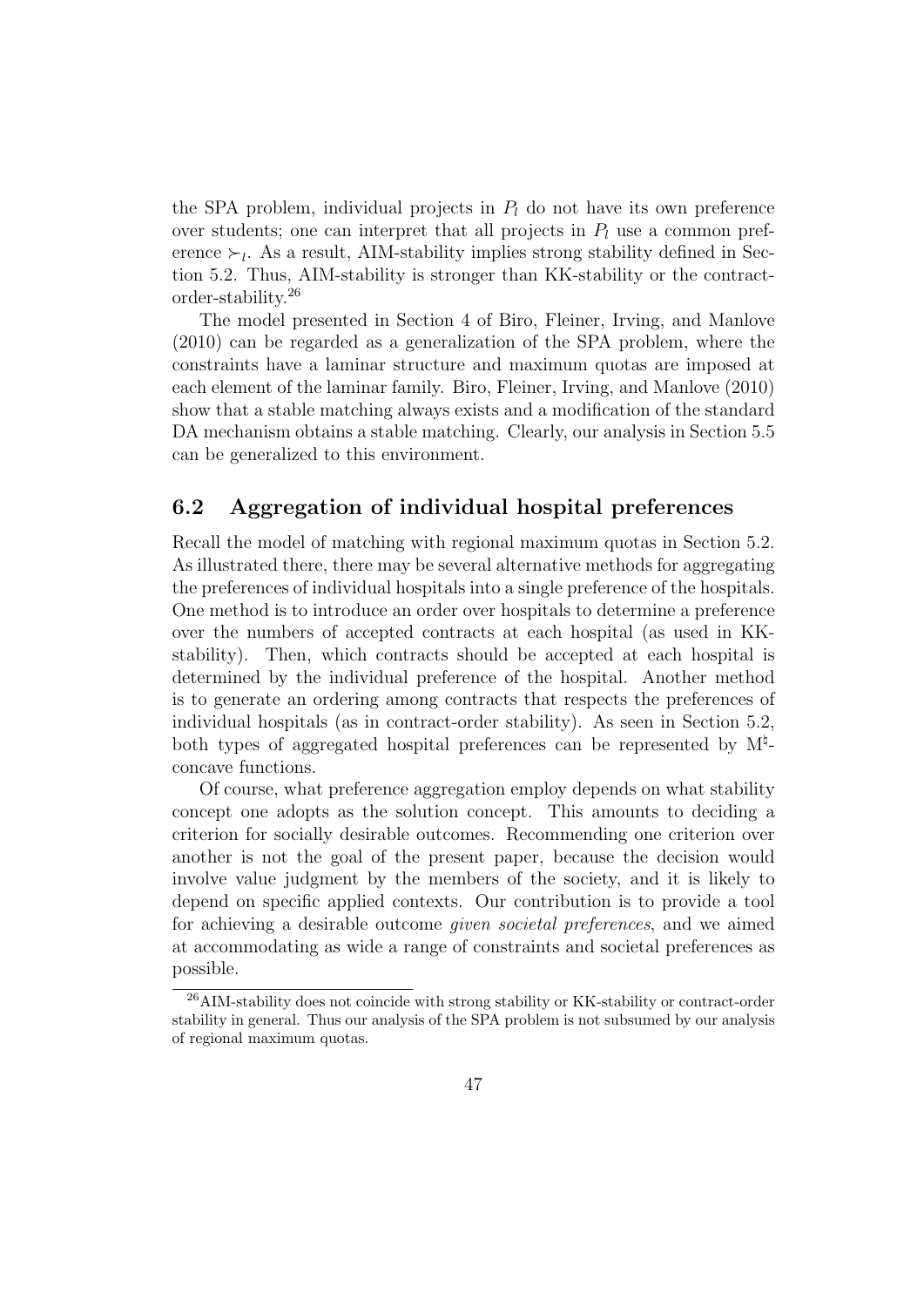In this regard, one advantage of our methodology is that it is general and flexible enough to subsume a wide class of aggregated preferences including both those corresponding to KK-stability and contract-order stability. Recall the function  $f$  representing the hospitals' soft preferences as in KK-stability,

$$
\widetilde{f}(X') = \sum_{h \in H} V_h(|X'_h|) + \sum_{x \in X'} v(x),\tag{3}
$$

where  $V_h(k) = \sum_{j=1}^k v_h(j)$  and  $v_{h_i}(j) = C(C - |H| \cdot j - i)$  with a constant  $C > 0$ . Contrary to the case in KK-stability, however, let us relax the assumption  $C \gg v(x)$ , and allow for arbitrary relations between  $v_{h_i}(j)$  and  $v(x)$ . Even under this relaxation, by inspecting the proof of Theorem 4 it follows that function  $f = \hat{f} + \hat{f}$  as defined in Section 5.2.5 is M<sup> $\sharp$ </sup>-concave, and thus all our results hold with respect to this function  $f$ , including the existence of an HM-stable matching and strategyproofness for doctors of the generalized DA mechanism.

As mentioned above, function  $\tilde{f}$  in equation (3) generalizes the function corresponding to KK-stability. Moreover, contract-order stability corresponds to HM-stability with respect to equation (3) for the case in which  $v(x) - v(x') \gg C$  for all  $x \neq x'$ : with this assumption, f primarily values accepting a contract with a high value. Thus, this paper's methodology enables us to generalize and unify Kamada and Kojima (2015) and Goto, Iwasaki, Kawasaki, Yasuda, and Yokoo (2014) in a straightforward manner.

The additional generality of our methodology also enables us to accommodate other possible societal preferences. For instance, consider a situation in which the hospitals mostly try to equalize the numbers of assigned doctors across hospitals as in KK-stability, but some special matchings are given priority; Suppose, for example, a particular hospital h has urgent needs for pediatricians, so matching pediatricians to h takes priority. Such a case can be accommodated by equation (3) if  $v(x)$  is very small for most contracts,<sup>27</sup> but  $v(x)$  is sufficiently large for any x which represents a matching of a pediatrician to the hospital h.

Another example is a situation in which there is a target capacity for each hospital that needs to be achieved first, but beyond the target capacities, applications are accepted according to a common preference ordering  $\succ_H$ . This criterion can be expressed by equation (3) by setting  $v_h(j) \gg v(x)$ 

<sup>&</sup>lt;sup>27</sup>More formally,  $v_{h_i}(j) = C(C - |H| \cdot j - i), C \gg v(x)$  as in the case of KK-stability.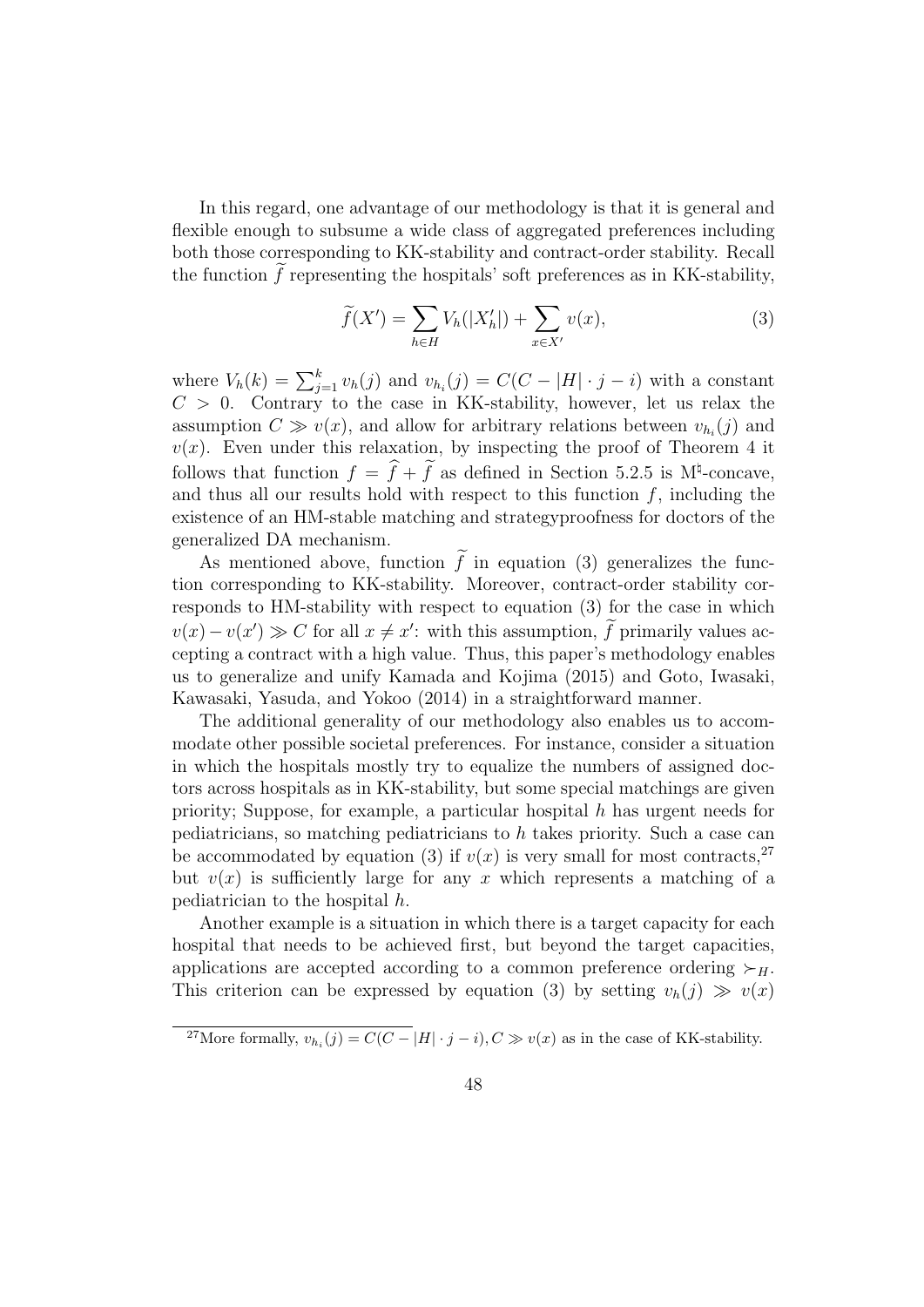for any  $h, x$ , and j as long as j is at most the target capacity for h, while  $v_h(i) \ll v(x)$  for any j that is strictly larger than the target capacity.

Both of these cases can be expressed by equation (3), and the function  $f = \hat{f} + \hat{f}$  is  $M^{\natural}$ -concave by the preceding argument. Therefore the generalized DA mechanism is strategyproof for doctors and produces the doctor-optimal HM-stable matching. Beyond these specific examples, the major advantage of our methodology is to provide the policy maker with a general and flexible method to set a policy goal and immediately verify if such a goal is achievable and, if achievable, provide an off-the-shelf mechanism that produces a desired outcome.

### 6.3 Combination of distributional constraints

As emphasized earlier, the main contribution of this paper is to provide a unified framework for handling various distributional constraints. One of the advantages of such a unified framework is that it is easy to combine several kinds of distributional constraints. To demonstrate this advantage, let us investigate the case where regional maximum quotas (Section 5.2) and minimum quotas for a type (Section 5.4) coexist.

In this model, a market is a tuple

 $(D_M, D_m, H, X, R, (\succ_d)_{d \in D_M \cup D_m}, \succ_H, (p_h)_{h \in H}, (q_h)_{h \in H}, (q_r)_{r \in R}).$ 

The definitions of  $H, X, R, \succ_d, q_h$ , and  $q_r$  are identical to the model presented in Section 5.2.

For simplicity, we assume there are two types of doctors:  $D_M$  is the set of majority doctors and  $D_m$  is the set of minority doctors. Each hospital h has a minimum quota  $p_h$  for minority doctors. As in Section 5.4, these minimum quotas are soft bounds and do not affect feasibility. We assume  $\sum_{h \in r} p_h \leq q_r$ holds for all  $r \in R$ , i.e., the regional maximum quota of r is large enough to satisfy the minimum quotas of minority doctors for all  $h \in r$ . For  $X' \subseteq X$ , let  $X'_{h,m}$  denote  $\{(d,h) \in X' \mid d \in D_m\}$ . As in the case of contract-order stability, we assume there exists a total order  $\succ_H$  over X.

We say X' is doctor-feasible if  $X'_d$  is acceptable for all d. We say X' is hospital-feasible if  $|X'_h| \le q_h$  and  $|X'_r| \le q_r$  hold for all  $h \in H$  and  $r \in R$ . Then, we say  $X'$  is feasible if it is doctor- and hospital-feasible.

For a matching X', we say  $(d, h) \in X \backslash X'$  (where  $h \in r$ ) is a blocking pair, if  $(d, h)$  is acceptable for d and  $(d, h) \succ_d X'_d$ , and any one of the following conditions holds: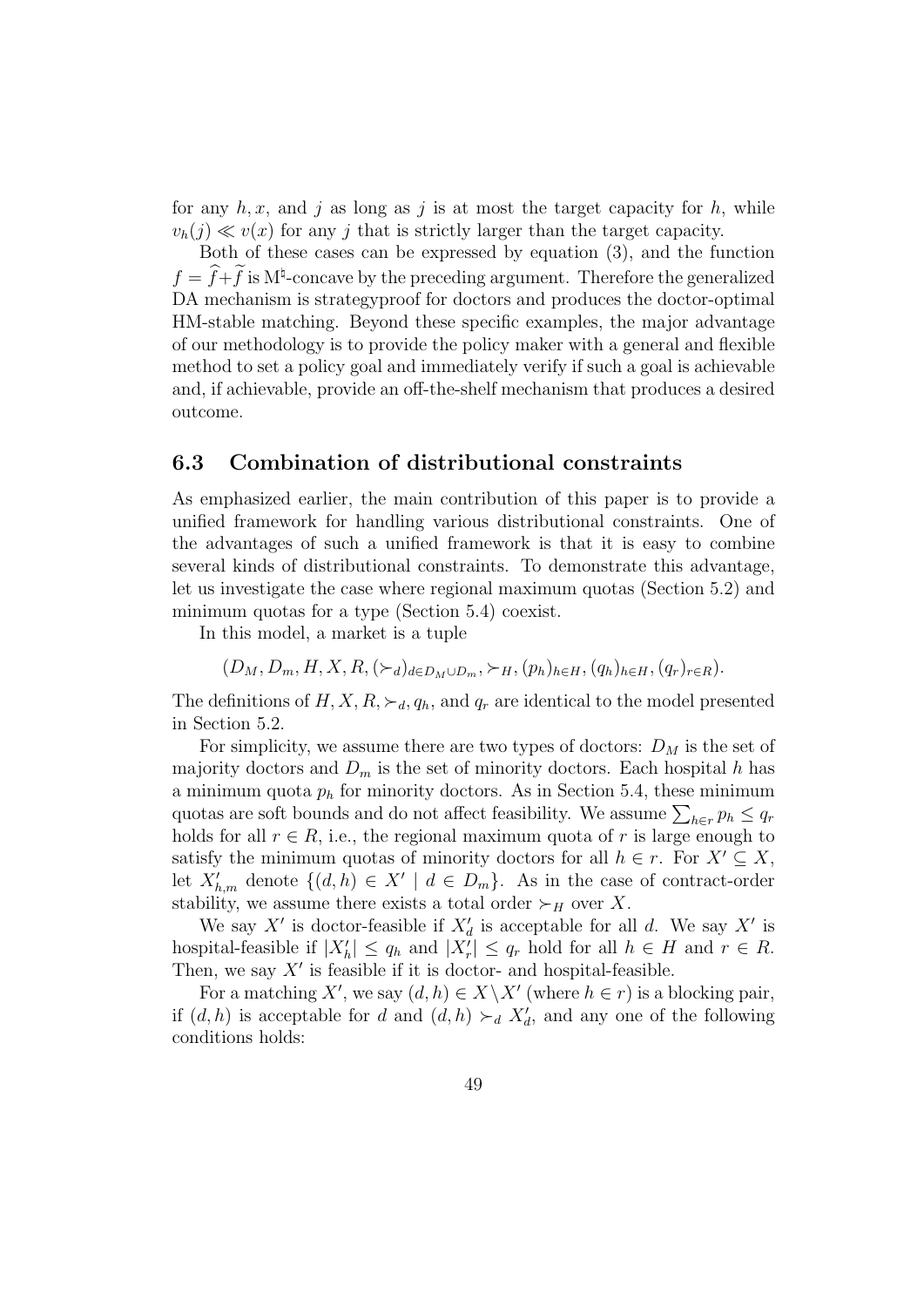- (i)  $d \in D_m$  and  $|X_{h,m}| < p_h$ ,
- (ii)  $|X'_h| < q_h$  and  $|X'_r| < q_r$ ,
- (iii)  $|X'_h| \le q_h$ ,  $|X'_r| = q_r$ , there exists  $h' \in r$  such that  $(d, h') \in X'$ ,  $(d, h) \succ_H (d, h')$ , and either (iii-a)  $d \in D_m$  and  $|X'_{h',m}| > p_{h'}$ , or (iii-b)  $d \in D_M$  holds, or
- (iv) there exists  $(d', h) \in X'$ , such that  $(d, h) \succ_H (d', h)$ , and any one of the following conditions holds:

(iv-a) 
$$
d' \in D_M
$$
,  
(iv-b)  $d, d' \in D_m$ , or  
(iv-c)  $d \in D_M$ ,  $d' \in D_m$ , and  $|X_{h,m}| > p_h$ .

We say a matching  $X'$  is stable if there exists no blocking pair according to the above definition.

In this definition, conditions  $(i)-(iv)$  list the cases in which the formation of a matching between doctor  $d$  and hospital  $h$  is regarded as a "legitimate" blocking in the presence of constraints. More specifically, (i) is a case in which d is a minority doctor and there is an available seat reserved for minority doctors in  $h$ ; (ii) is a case in which h has an empty seat and its region r has room for another doctor; (iii) is a case in which the region  $r$  is full, but  $d$  is currently matched with another hospital  $h'$  in r, H prefers  $(d, h)$  over  $(d, h')$ , and moving  $d$  away from  $h'$  will not cause the minimum quota for minority at  $h'$  to be violated; (iv) is a case in which h is currently matched with a less preferred doctor  $d'$ , and moving  $d'$  away from h will not cause the minimum quota for minority at h to be violated.

To represent this problem using our framework, let us consider an extended market given by tuple

$$
(D_M, D_m, H, \tilde{X}, R, (\tilde{\succ}_d)_{d \in D_M \cup D_m}, \tilde{\succ}_H, (p_h)_{h \in H}, (q_h)_{h \in H}, (q_r)_{r \in R}).
$$

Each contract  $x \in \tilde{X}$  is represented as a triple  $(d, h, s)$  where  $d \in D_M \cup D_m$ ,  $h \in H$ , and  $s \in \{0,1\}$ . We assume that contracts of the form  $(d, h, 0)$ are available only to minority doctors,  $d \in D_m$ , i.e., the triple  $(d, h, 0)$ is interpreted as a contract in which  $d \in D_m$  is assigned to a priority seat of hospital h, and  $(d, h, 1)$  is interpreted as a contract in which  $d \in$  $D_M \cup D_m$  is assigned to a normal seat of hospital h. For  $d \in D_M$ ,  $\zeta_d$  is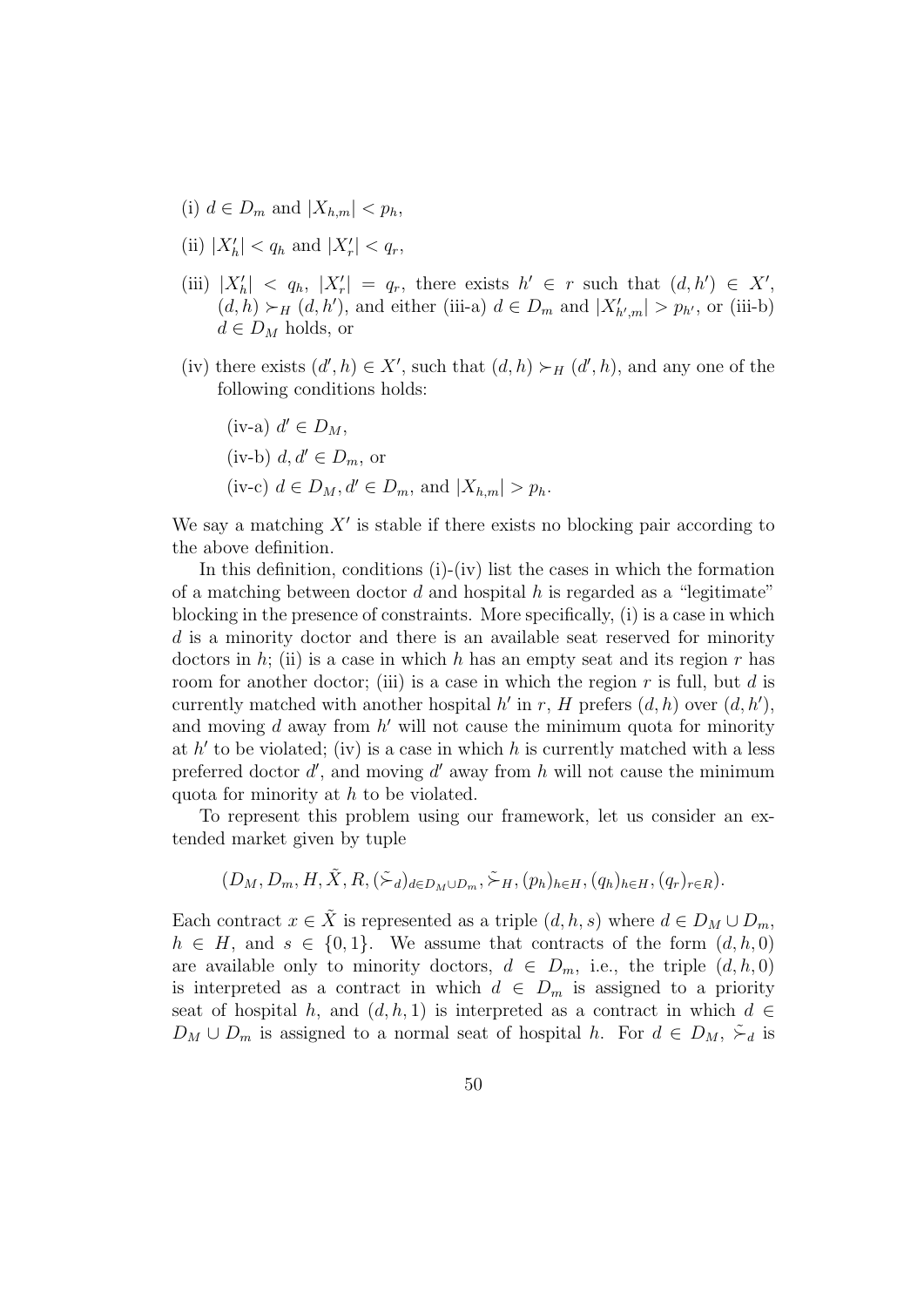obtained from  $\succ_d$  such that for any  $h \neq h'$ ,  $(d, h, 1) \xrightarrow{\sim} d(d, h', 1)$  if and only if  $(d, h) \succ_d (d, h')$ . For  $d \in D_m$ ,  $\tilde{\succ}_d$  is obtained from  $\succ_d$  such that for any  $h \neq h'$ , s and s',  $(d, h, s) \rightarrow d(d, h', s')$  holds if and only if  $(d, h) \rightarrow d(d, h')$ , and  $(d, h, 0) \rightharpoonup_d (d, h, 1)$  holds for any h.  $\rightharpoonup_H$  is obtained from  $\succ_H$  such that for any  $h, h', d, d'$ , and  $s, (d, h, s) \stackrel{\sim}{\succ} _H(d', h', s)$  if and only if  $(d, h) \succ_H(d', h')$ holds, and  $(d, h, 0) \rightarrow H(d', h', 1)$  holds for any  $h, h', d$  and  $d'$ . Let  $v(x)$  denote the value of contract x which respects  $\tilde{\succ}_H$ , i.e.,  $v(x) > v(x')$  holds if and only if  $x \sim_H x'$ . Let  $\tilde{X'}_{h,s}$  denote  $\{(d, h, s) \in X' \mid d \in D_m \cup D_M\}.$ 

Let us define  $\widehat{f}(\tilde{X}')$  as 0 when  $|\tilde{X}'_h| \le q_h$ ,  $|\tilde{X}'_r| \le q_r$ , and  $|\tilde{X}'_{h,0}| \le p_h$  hold for all  $h \in H$  and  $r \in R$ , and  $-\infty$  otherwise. Also, let us define  $\widetilde{f}(\tilde{X}')$  as  $\sum_{x \in \tilde{X}'} v(x)$ .

Then,  $(\tilde{X}, \text{dom}\,\hat{f})$  is a laminar matroid since  $\mathcal{T} = {\{\tilde{X}_{h,s}\mid h \in H, s \in \mathcal{F}\}}$  $\{0,1\}\}\cup\{\tilde{X}_h\mid h\in H\}\cup\{\tilde{X}_r\mid r\in R\}$  is a laminar family of  $\tilde{X}$ . Therefore,  $f = \hat{f} + \hat{f}$  is M<sup>†</sup>-concave by Theorem 3.

From the matching in the extended market  $\tilde{X}'$ , the matching in the original market X' is obtained by mapping each contract  $(d, h, s)$  to  $(d, h)$ . The following proposition holds.

**Proposition 11.** HM-stability of  $\tilde{X}'$  in the extended market implies that there exists no blocking pair in the original market.

*Proof.* Assume  $(d, h)$  is a blocking pair and condition (i) holds. Then, by choosing  $x = (d, h, 0), x \in Ch_H(\tilde{X}' + x)$  and  $x \in Ch_D(\tilde{X}' + x)$  hold. If condition (ii) holds, by choosing  $x = (d, h, 1), x \in Ch_H(\tilde{X}' + x)$  and  $x \in$  $Ch_D(\tilde{X}' + x)$  hold since  $\tilde{X}' + x$  is feasible.

Assume condition (iii) holds. If (iii-a) holds, then there exists at least one doctor  $d' \in D_m$  who is assigned to a normal seat of h', i.e.,  $(d', h', 1)$ is included in  $\tilde{X}'$ , and  $(d, h, 1) \tilde{F}_H(d', h', 1)$  hold. By choosing  $x = (d, h, 1)$ ,  $x \in Ch_H(\tilde{X}' + x)$  and  $x \in Ch_D(\tilde{X}' + x)$  hold since  $(d, h, 1) \r F_H(d', h', 1)$ holds. If (iii-b) holds,  $(d, h', 1)$  is included in  $\tilde{X}'$ . By choosing  $x = (d, h, 1)$ ,  $x \in Ch_H(\tilde{X}' + x)$  and  $x \in Ch_D(\tilde{X}' + x)$  hold since  $(d, h, 1) \r F_H(d, h', 1)$  holds.

Next, assume condition (iv) holds, i.e., there exists  $(d', h) \in X'$  such that  $(d, h) \succ_H (d', h)$  holds. If condition (iv-a) holds, then  $(d', h, 1) \in \tilde{X}'$  and  $(d, h, 1) \rightarrow H(d', h, 1)$  hold. Thus, if we choose  $x = (d, h, 1), x \in Ch_H(\tilde{X}' + x)$ and  $x \in Ch_D(\tilde{X}'+x)$  hold. If condition (iv-b) holds, then  $(d', h, s) \in \tilde{X}'$  and  $(d, h, s) \stackrel{\sim}{\succ} _H(d', h, s)$  hold. Thus, if we choose  $x = (d, h, s), x \in Ch_H(\tilde{X}' + x)$ and  $x \in Ch_D(\tilde{X}' + x)$  hold. If condition (iv-c) holds, then there exists at least one doctor  $d'' \in D_m$  (d'' can be equal to d'), who is assigned to a normal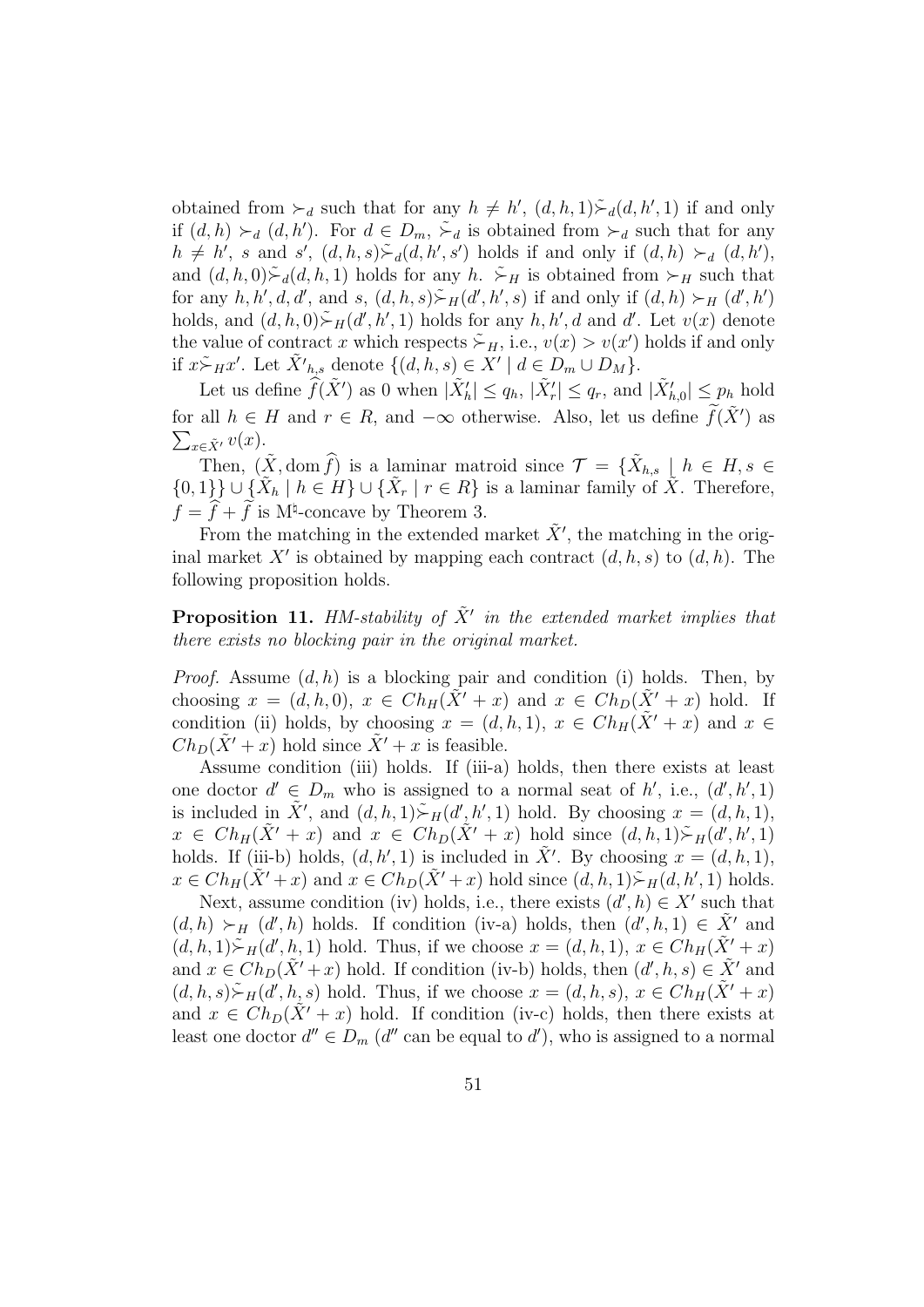seat of h in  $\tilde{X}'$  and  $(d, h, 1) \overset{\sim}{\succ} _H(d'', h, 1)$  hold. Thus, if we choose  $x = (d, h, 1)$ ,  $x \in Ch_H(\tilde{X}' + x)$  and  $x \in Ch_D(\tilde{X}' + x)$  hold.  $\Box$ 

Thus, if there exists a blocking pair,  $\tilde{X}'$  is not HM-stable.

Proposition 11 implies that our method enables us to guarantee the existence of a matching with desirable properties–stability in an appropriately defined sense– even in a model where two kinds of distributional constraints coexist. Also, by the analysis of this paper, such a matching can be found by the off-the-shelf mechanism, i.e., the generalized DA mechanism. As illustrated by these findings, our methodology can easily be applied to cope with combinations of multiple distributional constraints.

## 7 Conclusion

This paper studied two-sided matching problems in which certain distributional constraints are imposed. We demonstrated that if the preference of the hospitals can be represented by an  $M^{\natural}$ -concave function, then the generalized DA mechanism is strategyproof for doctors and finds the doctor-optimal stable matching. Then we derived sufficient conditions under which the preference can be represented by an M<sup>‡</sup>-concave function, and established that those sufficient conditions are satisfied in various applied settings. Using these results, we obtained various results in the existing literature as well as new ones as corollaries of our general theorem. Because our sufficient conditions for  $M^{\natural}$ -concavity are easy to verify in many cases, they provide a recipe for non-experts in matching theory or discrete convex analysis to develop desirable mechanisms that handle distributional constraints.

Much of our effort in this paper was devoted to showing that existing results in the literature can be derived with our methodology. However, merely providing alternative proofs of existing results was not our main motivation. On the contrary, our aim was to demonstrate that this paper's methodology is flexible enough to address various types of constraints. In fact, we exploited our methodology to establish new results in Sections 6.2 and 6.3. We envision that our approach may prove useful when the match organizer is challenged by new kinds of constraints. Investigating whether this conjecture is true and, if so, in what applications, is left for future research.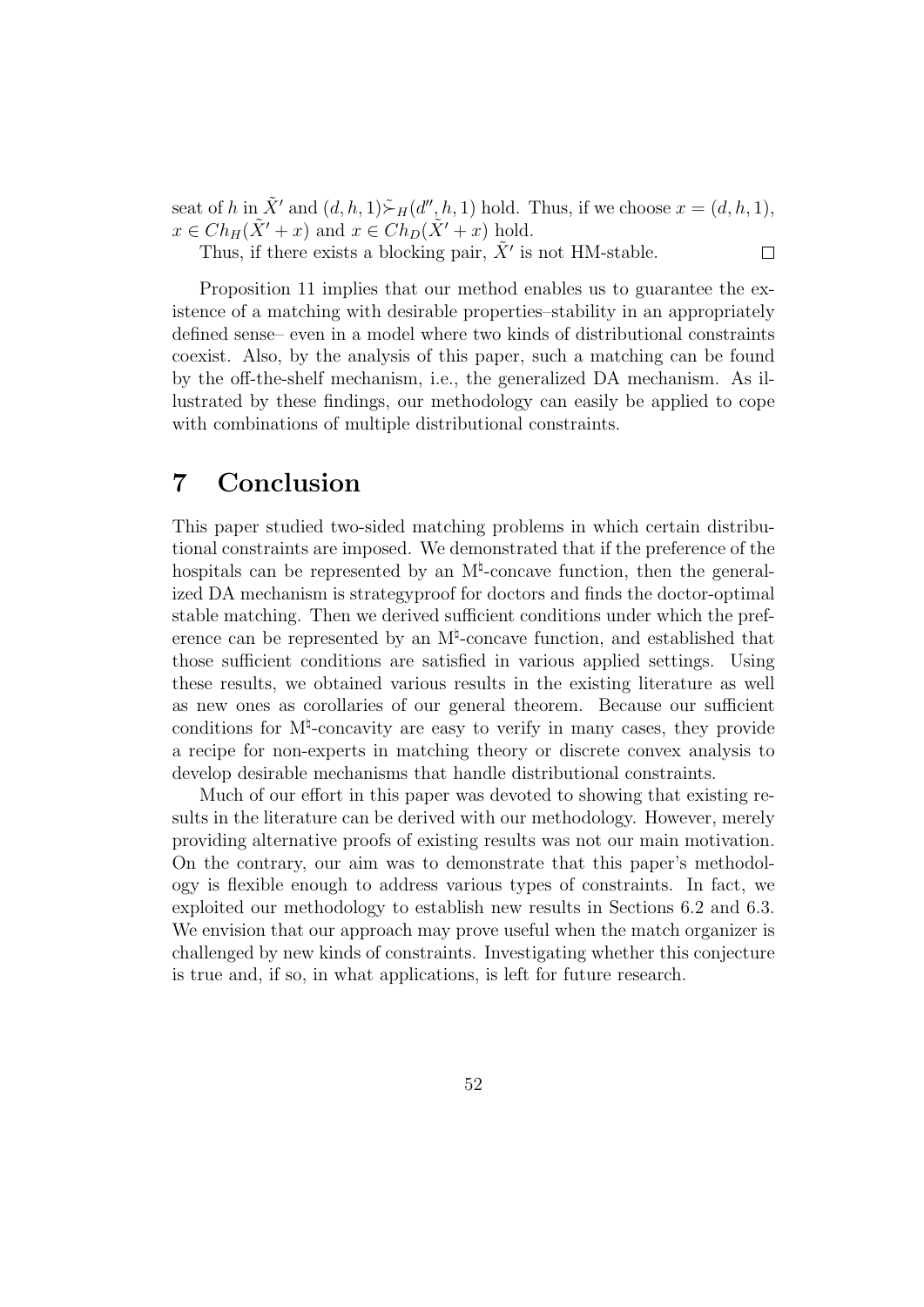## References

- ABDULKADIROĞLU, A. (2005): "College Admissions with Affirmative Action," International Journal of Game Theory, 33(4), 535–549.
- ABDULKADIROĞLU, A., AND T. SÖNMEZ (2003): "School Choice: A Mechanism Design Approach," American Economic Review, 93(3), 729–747.
	- (2013): "Matching Markets: Theory and Practice," in Advances in Economics and Econometrics, ed. by D. Acemoglu, M. Arello, and E. Dekel, vol. 1, pp. 3–47. Cambridge.
- ABDULKADIROĞLU, A., P. A. PATHAK, AND A. E. ROTH (2005): "The New York City High School Match," American Economic Review P&P, 95, 364–367.

(2009): "Strategy-proofness versus Efficiency in Matching with Indifferences: Redesigning the NYC High School Match," American Economic Review, 99, 1954–1978.

ABDULKADIROĞLU, A., P. A. PATHAK, A. E. ROTH, AND T. SÖNMEZ (2005): "The Boston Public School Match," American Economic Review P&P, 95, 368–371.

(2006): "Changing the Boston School Choice Mechanism: Strategyproofness as Equal Access," Harvard University and Boston College, unpublished mimeo.

- Abraham, D. J., R. W. Irving, and D. F. Manlove (2007): "Two Algorithms for the Student-Project Allocation Problem," Journal of Discrete Algorithms, 5(1), 73–90.
- AYGÜN, O., AND T. SÖNMEZ  $(2013)$ : "Matching with Contracts: Comment," American Economic Review, 103, 2050–2051.
- Biro, P., T. Fleiner, R. Irving, and D. Manlove (2010): "The College Admissions Problem with Lower and Common Quotas," Theoretical Computer Science, 411(34-36), 3136–3153.
- Budish, E., Y.-K. Che, F. Kojima, and P. R. Milgrom (2013): "Designing Random Allocation Mechanisms: Theory and Applications," American Economic Review, 103(2), 585–623.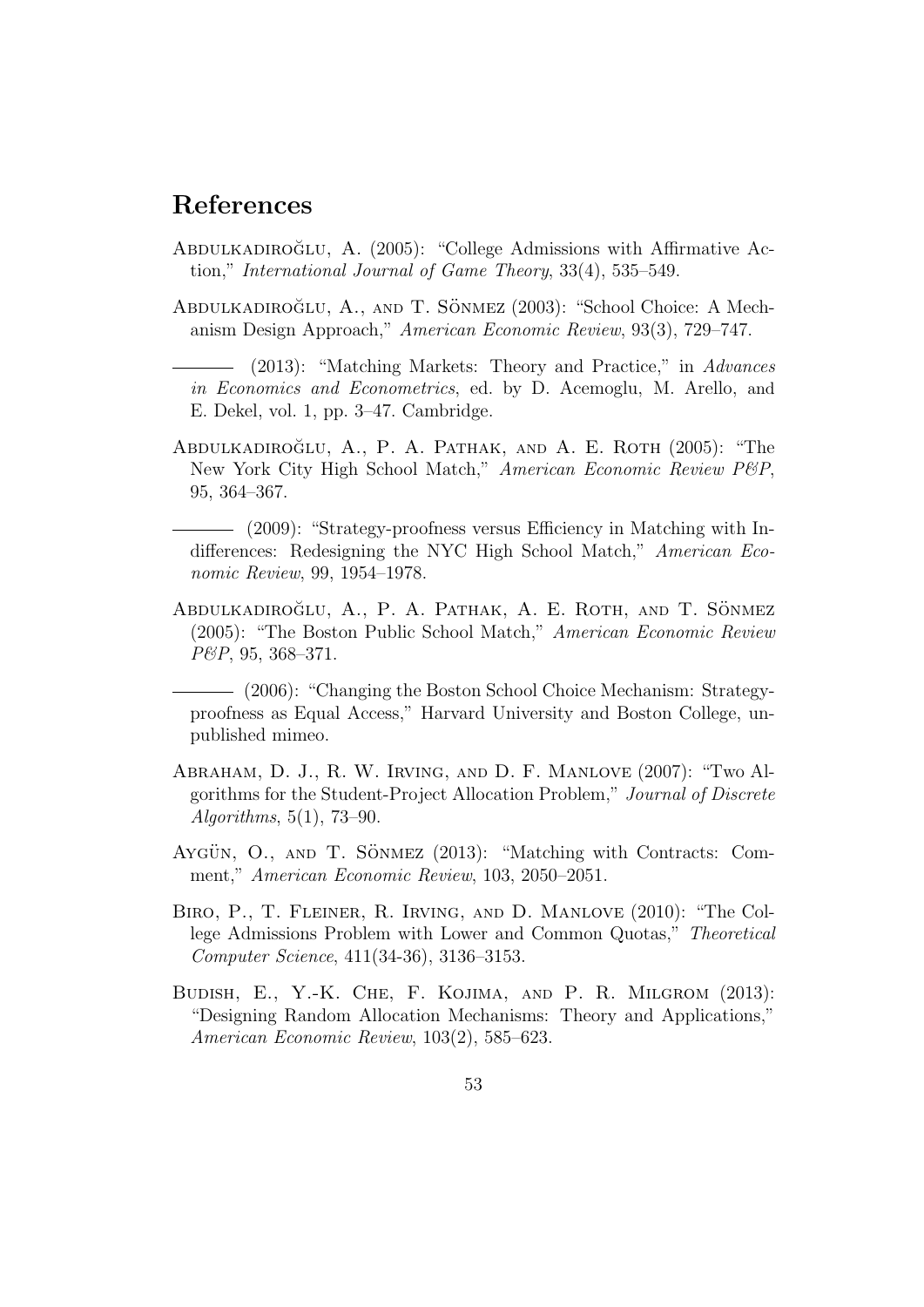- Cormen, T. H., C. E. Leiserson, R. L. Rivest, and C. Stein (2009): Introduction to Algorithms, Third Edition. The MIT Press.
- DUBINS, L. E., AND D. A. FREEDMAN (1981): "Machiavelli and the Gale-Shapley Algorithm," The American Mathematical Monthly, 88(7), 485– 494.
- ECHENIQUE, F. (2012): "Contracts vs. Salaries in Matching," American Economic Review, 102(1), 594–601.
- Ehlers, L., I. E. Hafalir, M. B. Yenmez, and M. A. Yildirim (2014): "School Choice with Controlled Choice Constraints: Hard Bounds versus Soft Bounds," Journal of Economic Theory, 153, 648—683.
- FAROOQ, R., AND A. SHIOURA (2005): "A Note on the Equivalence between Substitutability and  $M^{\natural}$ -convexity," Pacific Journal of Optimization, 1, 243–252.
- FAROOQ, R., AND A. TAMURA (2004): "A New Characterization of M<sup><sup>1</sup>-</sup> convex Set Functions by Substitutability," Journal of the Operations Research Society of Japan, 47, 18–24.
- Fleiner, T. (2001): "A Matroid Generalization of the Stable Matching Polytope," in Integer Programming and Combinatorial Optimization: 8th International IPCO Conference, LNCS 2081, ed. by B. Gerards, and K. Aardal, pp. 105–114. Springer-Verlag.

(2003): "A Fixed-Point Approach to Stable Matchings and Some Applications," Mathematics of Operations Research, 28, 103–126.

- Fragiadakis, D., A. Iwasaki, P. Troyan, S. Ueda, and M. Yokoo (2015): "Strategyproof Matching with Minimum Quotas," ACM Transactions on Economics and Computation, forthcoming (an extended abstract in AAMAS, pages 1327–1328, 2012).
- Fragiadakis, D., and P. Troyan (2014): "Market Design under Distributional Constraints: Diversity in School Choice and Other Applications," mimeo.
- Fujishige, S., and A. Tamura (2006): "A general two-sided matching market with discrete concave utility functions," Discrete Applied Mathematics, 154(6), 950–970.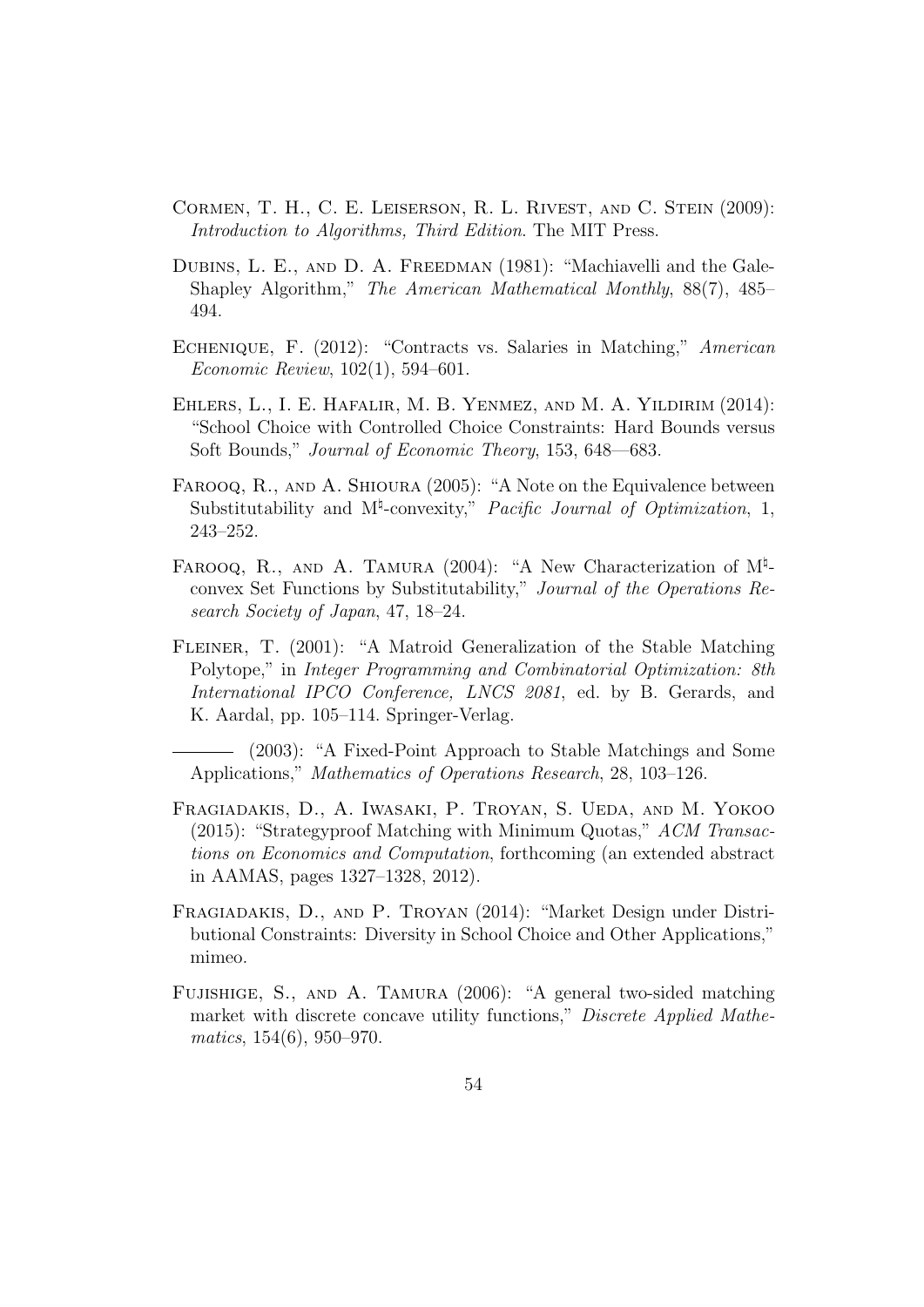(2007): "A Two-sided Discrete-concave Market with Possibly Bounded Side Payments: An Approach by Discrete Convex Analysis," Mathematics of Operations Research, 32(1), 136–155.

- Fujishige, S., and Z. Yang (2003): "A note on Kelso and Crawford's gross substitutes condition," Mathematics of Operations Research, 28, 463–469.
- Gale, D., and L. S. Shapley (1962): "College Admissions and the Stability of Marriage," The American Mathematical Monthly, 69(1), 9–15.
- Goto, M., N. Hashimoto, A. Iwasaki, Y. Kawasaki, S. Ueda, Y. YASUDA, AND M. YOKOO (2014): "Strategy-proof matching with regional minimum quotas," in Thirteenth International Conference on Autonomous Agents and Multiagent Systems (AAMAS-2014), pp. 1225–1232.
- Goto, M., A. Iwasaki, Y. Kawasaki, Y. Yasuda, and M. Yokoo (2014): "Improving Fairness and Efficiency in Matching Markets with Regional Caps: Priority-list based Deferred Acceptance Mechanism," mimeo (the latest version is available at http://mpra.ub.unimuenchen.de/53409/).
- GUL, F., AND E. STACCHETTI (1999): "Walrasian equilibrium with gross substitutes," Journal of Economic Theory, 87(1), 95–124.
- Hafalir, I. E., M. B. Yenmez, and M. A. Yildirim (2013): "Effective affirmative action in school choice," Theoretical Economics, 8(2), 325–363.
- HATFIELD, J. W., AND F. KOJIMA (2008): "Matching with Contracts: Comment," American Economic Review, 98, 1189–1194.
- (2009): "Group Incentive Compatibility for Matching with Contracts," Games and Economic Behavior, 67, 745–749.

(2010): "Substitutes and Stability for Matching with Contracts," Journal of Economic Theory, 145, 1704–1723.

HATFIELD, J. W., AND S. D. KOMINERS (2009): "Contract Design and Stability in Matching Markets," mimeo.

(2012): "Matching in Networks with Bilateral Contracts," American Economic Journal: Microeconomics, pp. 176–208.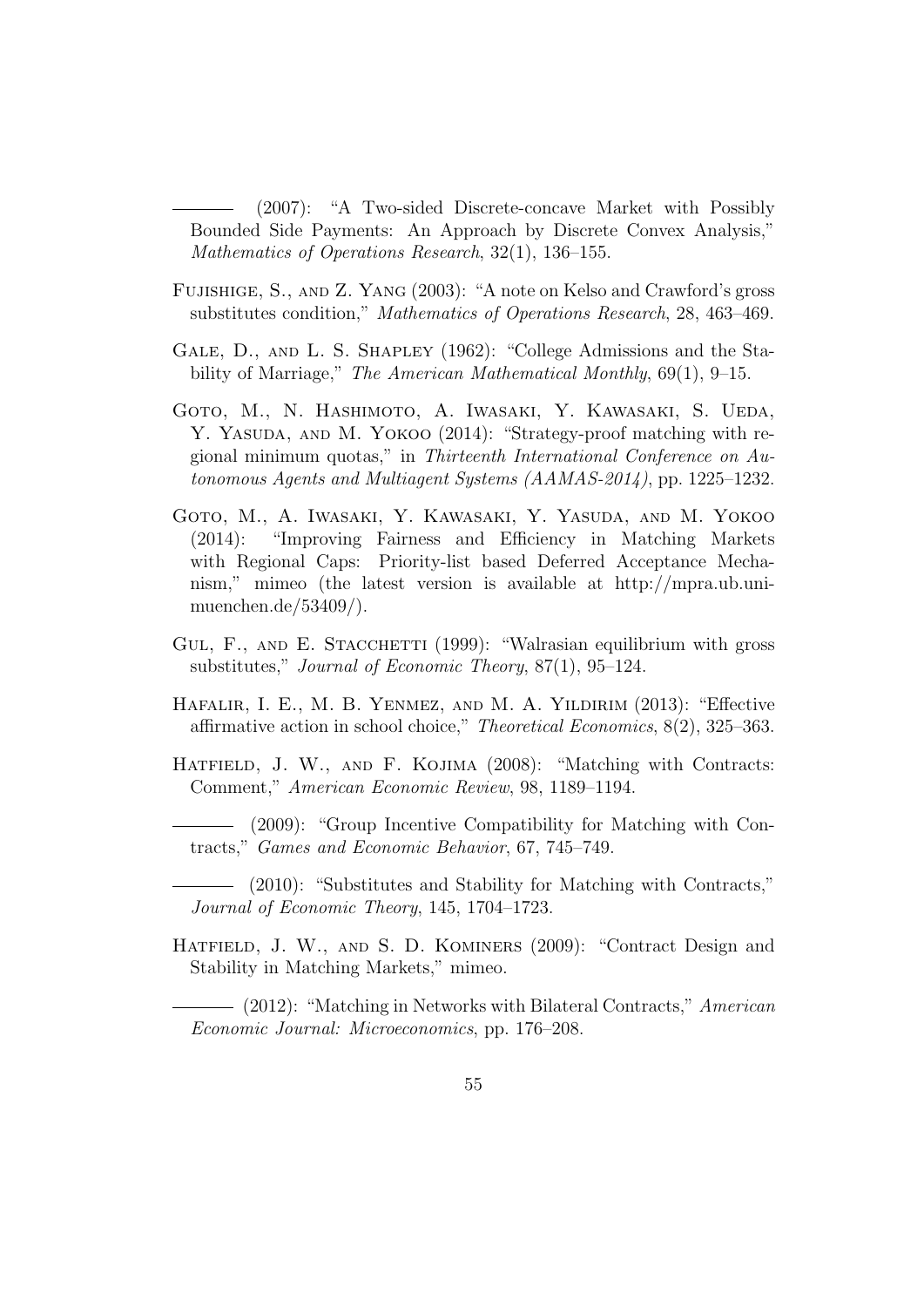(2014): "Hidden Substitutes," mimeo.

- Hatfield, J. W., S. D. Kominers, A. Nichifor, M. Ostrovsky, and A. WESTKAMP (2013): "Stability and competitive equilibrium in trading networks," Journal of Political Economy, 121(5), 966–1005.
- HATFIELD, J. W., AND P. R. MILGROM (2005): "Matching with Contracts," American Economic Review, 95(4), 913–935.
- Huh, W. T., and G. Janakiraman (2010): "On the Optimal Policy Structure in Serial Inventory Systems with Lost Sales," Operational Research, 58, 486–491.
- Kamada, Y., and F. Kojima (2012): "Stability and Strategy-Proofness for Matching with Constraints: A Problem in the Japanese Medical Match and Its Solution," American Economic Review P&P, 102(3), 366–370.
- (2014a): "General Theory of Matching under Distributional Constraints," mimeo.
- (2014b): "Stability Concepts in Matching with Distributional Constraints," mimeo.
- (2015): "Efficient Matching under Distributional Constraints: Theory and Applications," American Economic Review, 105(1), 67–99.
- Kelso, J. A. S., and V. P. Crawford (1982): "Job matching, coalition formation, and gross substitutes," Econometrica, 50(6), 1483–1504.
- Kojima, F. (2012): "School choice: Impossibilities for affirmative action," Games and Economic Behavior, 75(2), 685–693.
- KOMINERS, S. D., AND T. SÖNMEZ (2014): "Matching with Slot-Specific Priorities: Theory," mimeo.
- KORTE, B., AND J. VYGEN (2012): *Combinatorial Optimization*, *Theory* and Algorithms, Fifth Edition. Springer.
- Milgrom, P. (2000): "Putting Auction Theory to Work: The Simulteneous Ascending Auction," Journal of Political Economy, 108(2), 245–272.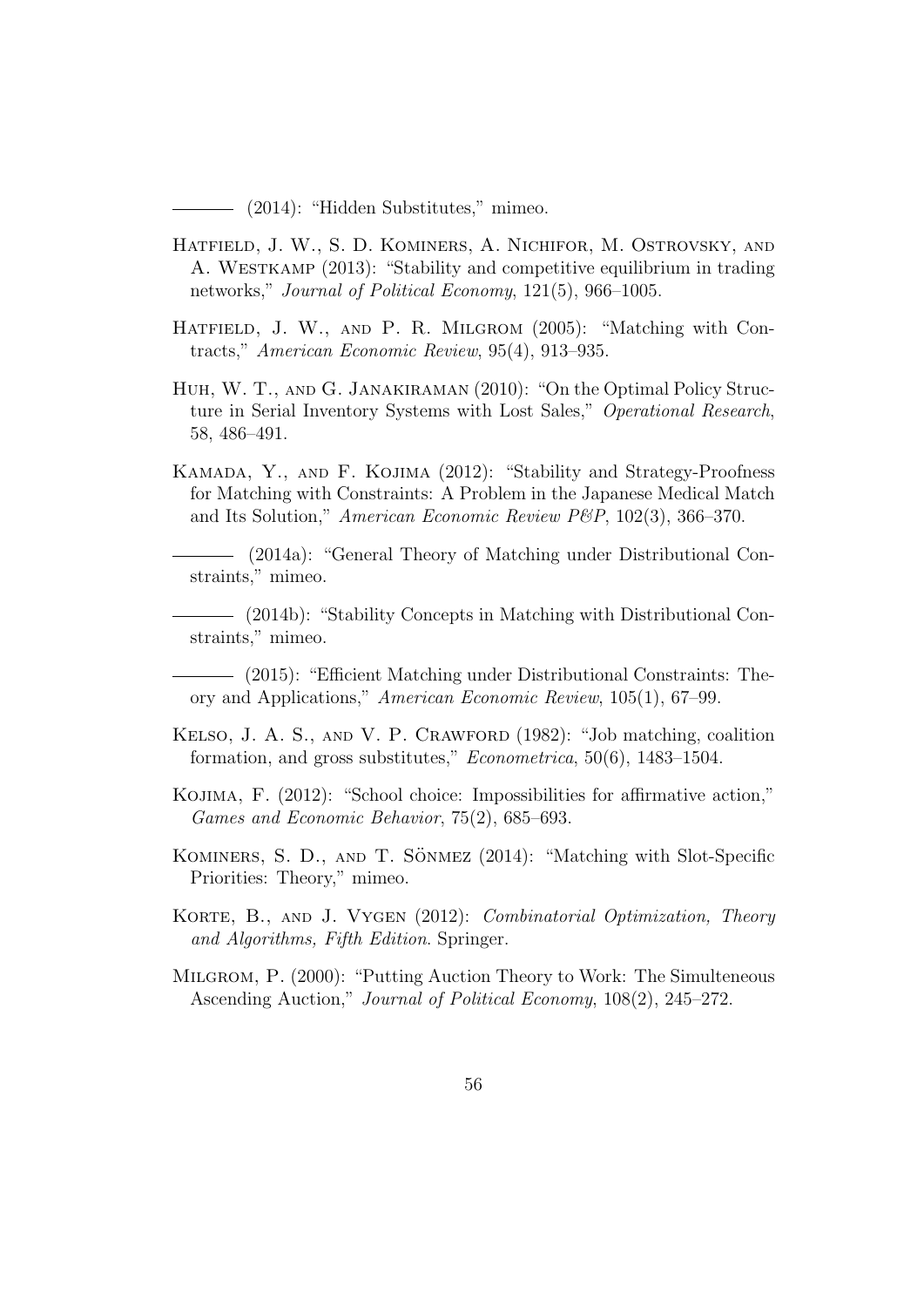(2004): Putting Auction Theory to Work. Cambridge University Press, Cambridge.

(2009): "Assignment messages and exchanges," American Economic Journal: Microeconomics, 1(2), 95–113.

MUROTA, K. (1991): *Matrices and Matroids for Systems Analysis*. Springer.

(2003): Discrete convex analysis. Society for Industrial and Applied Mathematics.

- Murota, K., and A. Shioura (1999): "M-convex function on generalized polymatroid," Mathematics of Operations Research, 24, 95–105.
- Murota, K., A. Shioura, and Z. Yang (2013): "Computing a Walrasian Equilibrium in Iterative Auctions with Multiple Differentiated Items," in The 24th International Symposium on Algorithms and Computation, LNCS 8283, pp. 468–478.
- MUROTA, K., AND A. TAMURA (2003): "Application of M-convex submodular flow problem to mathematical economics," Japan Journal of Industrial and Applied Mathematics, 20, 257–277.
- MUROTA, K., AND Y. YOKOI (2013): "On the Lattice Structure of Stable Allocations in Two-Sided Discrete-Concave Market," Mathematical Engineering Technical Reports, 2013-30, 1–27.
- Ostrovsky, M., and R. P. Leme (2014): "Gross Substitutes and Endowed Assignment Valuations," Theoretical Economics.

Oxley, J. (2011): Matroid Theory. Oxford University Press.

ROTH, A. E. (1982): "The economics of matching: Stability and incentives," Mathematics of Operations Research, 7(4), 617–628.

(1991): "A natural experiment in the organization of entry-level labor markets: regional markets for new physicians and surgeons in the United Kingdom," American Economic Review, 81, 415–440.

(2002): "The economist as engineer: Game theory, experimentation, and computation as tools for design economics,"  $Econometrica$ , 70(4), 1341–1378.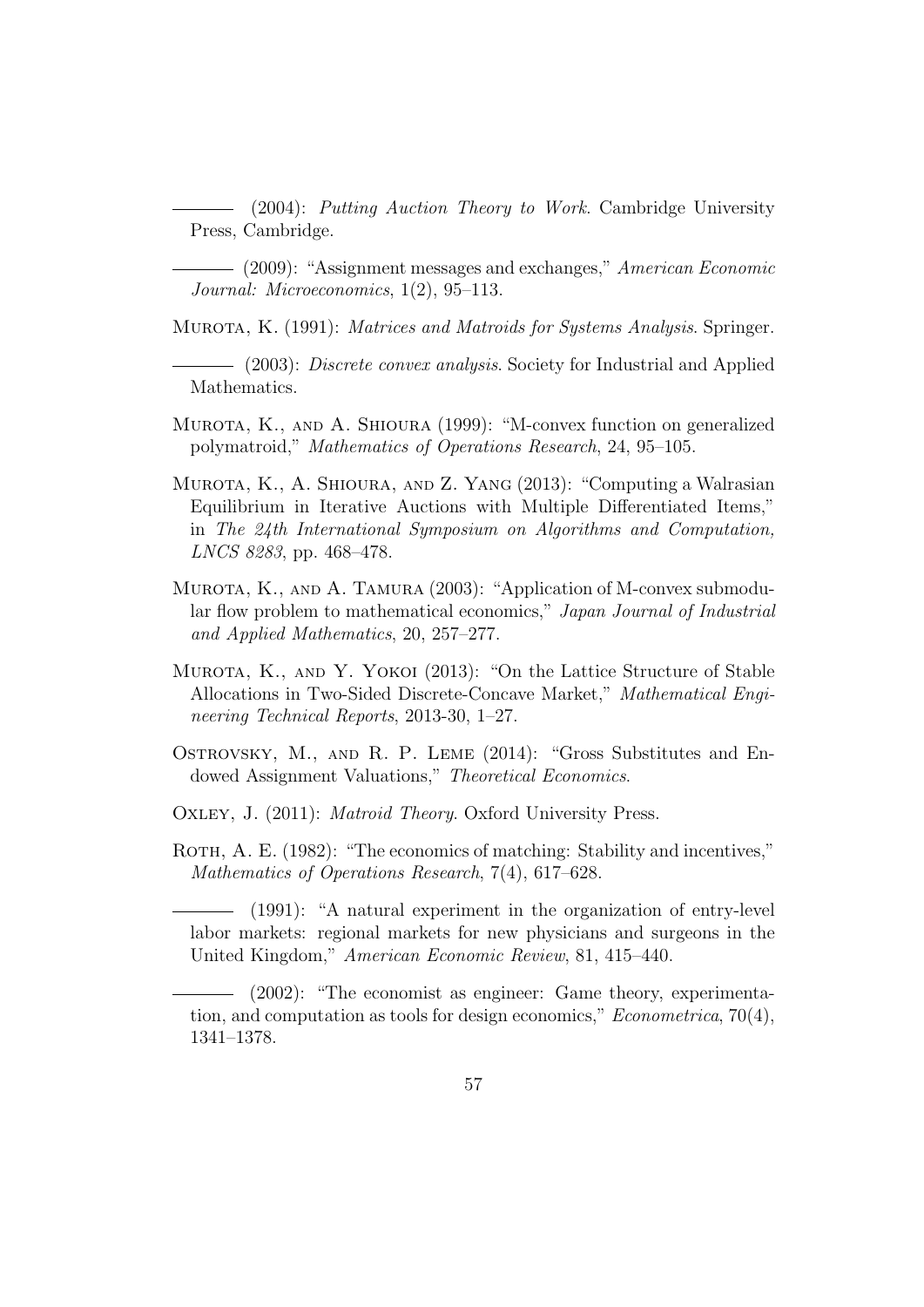(2008): "Deferred Acceptance Algorithms: History, Theory, Practice and Open Questions," International Journal of Game Theory, 36, 537–569.

- ROTH, A. E., T. SÖNMEZ, AND M. U. ÜNVER (2005): "Pairwise kidney exchange," Journal of Economic Theory, 125(2), 151–188.
- ROTH, A. E., AND M. A. O. SOTOMAYOR (1990): Two-sided Matching: a Study in Game-theoretic Modeling and Analysis. Econometric Society Monographs, Cambridge.
- SCHRIJVER, A. (2003): Combinatorial Optimization Polyhedra and Efficiency. Springer.
- SÖNMEZ, T. (2013): "Bidding for Army Career Specialties: Improving the ROTC Branching Mechanism," Journal of Political Economy, 121(1), 186– 219.
- SÖNMEZ, T., AND T. B. SWITZER (2013): "Matching With (Branch-of-Choice) Contracts at the United States Military Academy," Econometrica, 81(2), 451–488.
- SÖNMEZ, T., AND M. ÜNVER  $(2011)$ : "Matching, Allocation, and Exchange of Discrete Resources," in Handbook of Social Economics, ed. by A. Bisin, J. Benhabib, and M. Jackson, pp. 781–852. North-Holland.
- Sun, N., and Z. Yang (2006): "Equilibria and Indivisibilities: Gross Substitutes and Complements," Econometrica, 74, 1385–1402.
- Zipkin, P. (2008): "On the Structure of Lost-Sales INventory Models," Operational Research, 56, 937–944.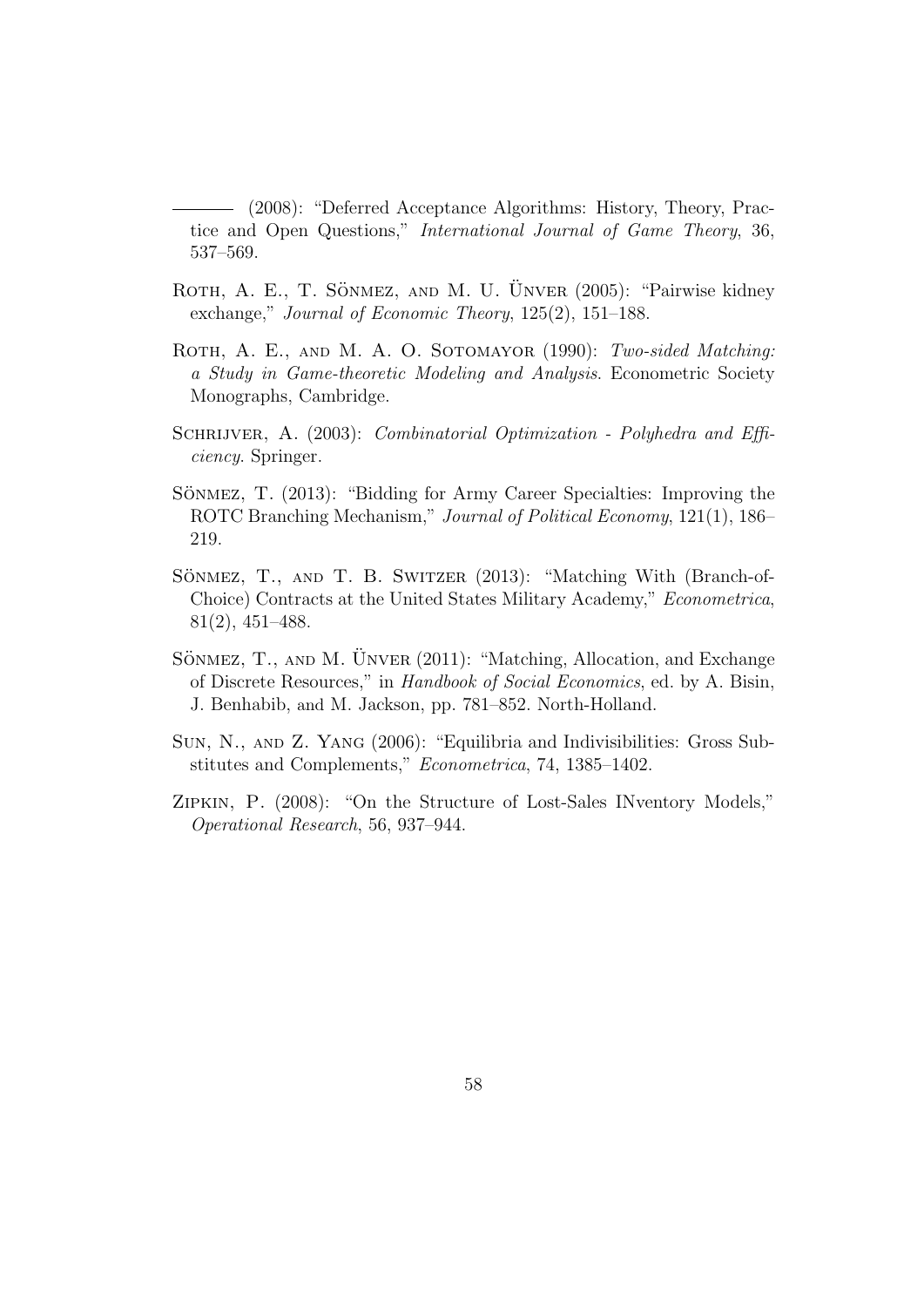## A Properties of matroids

We introduce several properties related to matroids that are used in our proofs.

**Property 1** (simultaneous exchange property). Let  $(X, \mathcal{F})$  be a matroid. Then for all  $Y, Z \in \mathcal{F}$  and  $y \in Y \setminus Z$ , there exists  $z \in (Z \setminus Y) \cup \{\emptyset\}$  such that  $Y - y + z \in \mathcal{F}$  and  $Z - z + y \in \mathcal{F}$  hold.

*Proof.* Let  $\beta$  be the set of maximal elements in  $\mathcal F$  with respect to set inclusion.  $\beta$  is called the family of **bases**. For  $\beta$ , the following property holds: For all  $\hat{Y}, \hat{Z} \in \mathcal{B}$  and  $y \in \hat{Y} \setminus \hat{Z}$ , there exists  $z \in \hat{Z} \setminus \hat{Y}$  such that  $\hat{Y} - y + z \in \mathcal{B}$ and  $\hat{Z} - z + y \in \mathcal{B}$  hold. This property is known as the simultaneous exchange property for bases of matroids (see Theorem 39.12 of Schrijver (2003) or Condition (B) on page 69 of Murota (2003) for its proof). For Y and Z in F, let us choose  $\hat{Y}, \hat{Z} \in \mathcal{B}$  such that  $\hat{Y} \supseteq Y$  and  $\hat{Z} \supseteq Z$  hold. For any  $y \in Y \setminus Z$ , either  $y \in Y \setminus \hat{Z}$  or  $y \in \hat{Z}$  holds.

- 1. If  $y \in Y \setminus \hat{Z}$ , y is also included in  $\hat{Y} \setminus \hat{Z}$ . Thus, from the simultaneous exchange property for bases, there exists  $z \in \hat{Z}\backslash \hat{Y}$  such that  $\hat{Y}-y+z \in \hat{Z}$ B and  $\hat{Z} - z + y \in \mathcal{B}$  holds. If  $z \in Z$ , both  $Y - y + z$  (which is a subset of  $\hat{Y} - y + z$ ) and  $Z - z + y$  (which is a subset of  $\hat{Z} - z + y$ ) are elements in F. If  $z \in \hat{Z} \setminus Z$ , both  $Y - y$  (which is a subset of  $\hat{Y} - y + z$ ) and  $Z + y$  (which is a subset of  $Z - z + y$ ) are elements in F. In either case, we have established that there exists  $z \in (Z \setminus Y) \cup \{\emptyset\}$  such that  $Y - y + z \in \mathcal{F}$  and  $Z - z + y \in \mathcal{F}$ , as desired.
- 2. If  $y \in \hat{Z}$ , both  $Y y$  (which is a subset of  $\hat{Y}$ ) and  $Z + y$  (which is a subset of  $\hat{Z}$ ) are elements in  $\mathcal{F}$ . Thus the desired property holds with respect to  $z = \emptyset$ .

 $\Box$ 

**Property 2** (laminar concave function). Assume  $\mathcal{T}$  is a laminar family of subsets of X, and  $f(X')$  is given by a laminar concave function  $\sum_{T \in \mathcal{T}} f_T(|X'| \cap$ T|). Then,  $f(X')$  is  $M^{\sharp}$ -concave.

This property is the  $M^{\natural}$ -concave version of Note 6.11 of Murota (2003).

Finally, let us introduce a matroid based on a network flow problem. Let  $(V, E, c, S, t)$  be a directed graph, where V is a set of vertexes and E is a set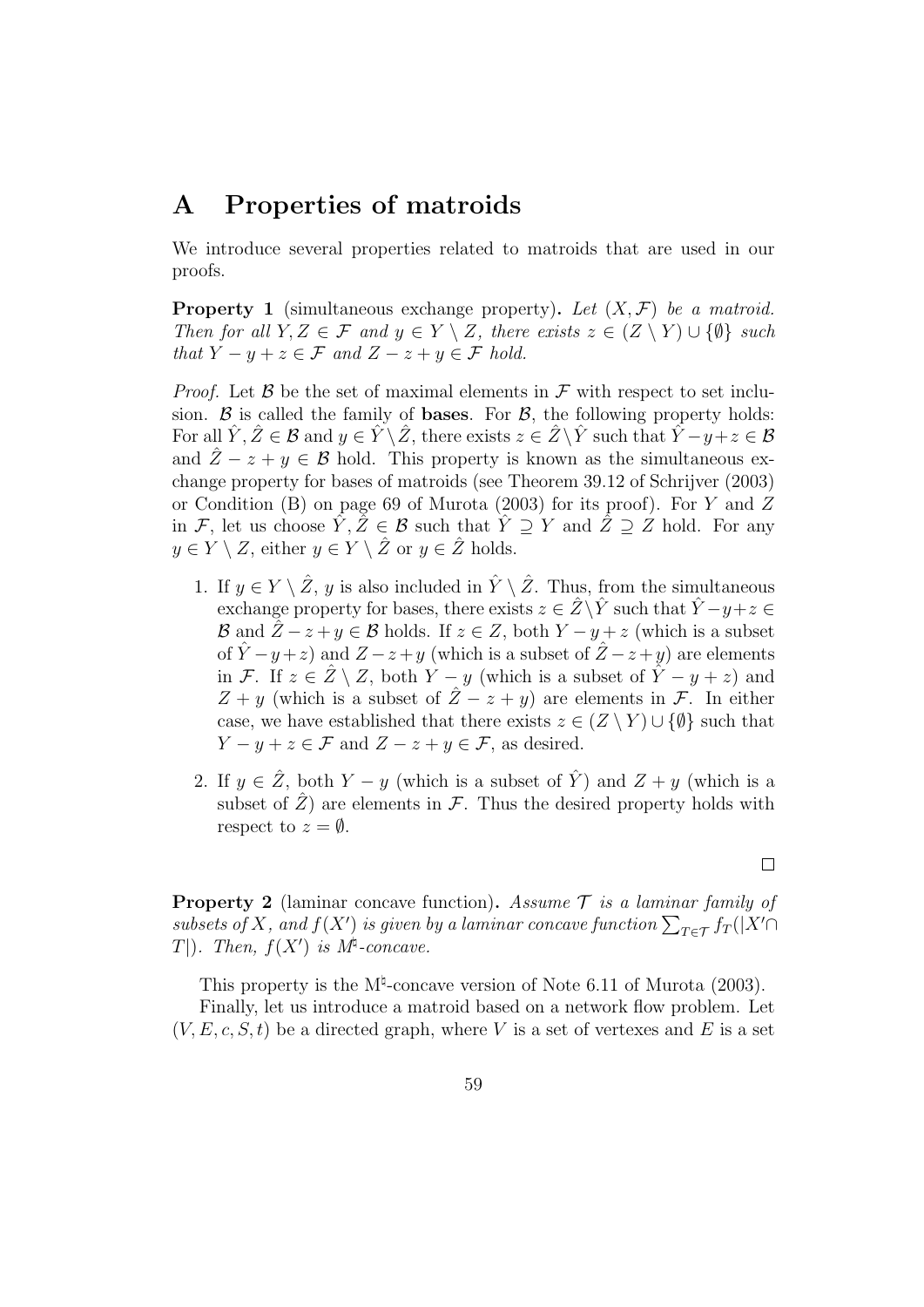of directed edges. Here,  $S \subset V$  is a set of start vertexes and  $t \in V \setminus S$  is a unique terminal vertex. Let  $c \in \mathbb{Z}^E$  represent the capacities of each edge, i.e.,  $c((u, v))$  is the capacity of the directed edge from u to v, where  $u, v \in V$ and  $\mathbb Z$  is the set of all integers.

A network flow is represented by  $\rho \in \mathbb{Z}^E$ .  $\rho((u, v))$  is the flow for edge  $(u, v) \in E$ , i.e., the flow from u to v. For flow  $\rho$ ,  $\delta \rho(v)$  represents the boundary at vertex v, which is defined as  $\sum_{(u,v)\in E} \rho((u,v)) - \sum_{(v,u)\in E} \rho((v,u)),$ i.e., the difference between the inflow to  $v$  and the outflow from it.

We say a flow  $\rho$  is valid if for all  $e \in E$ ,  $\rho(e) \leq c(e)$  holds, and there exists  $S' \subseteq S$  such that for all  $v \in S', \delta \rho(v) = -1, \delta \rho(t) = |S'|$ , and for all  $v' \in V \setminus (S' \cup \{t\}), \delta \rho(v') = 0$  hold. We say S' is the sources of  $\rho$ .

The following property holds.

**Property 3.** Let  $(V, E, c, S, t)$  be a directed graph. Then  $(S, \mathcal{F})$ , where  $\mathcal{F} =$  $\{S' \mid S' \subseteq S, \exists \rho \in \mathbb{Z}^E, \text{ such that } \rho \text{ is a valid flow where } S' \text{ is its sources}\},\$ is a matroid.

Proof. This matroid is a variant of gammoids; see Oxley (2011) on gammoids. This is also a special case with zero costs of the network flow problem defined in Section 9.6 in Murota (2003). Theorem 9.26 in Murota (2003) shows that a function  $f(S')$ , which is defined as 0 if  $S' \in \mathcal{F}$ , and  $-\infty$  otherwise, is  $M^{\natural}$ -concave. Since  $\emptyset \in \mathcal{F}$ , from Theorem 2,  $(S, \mathcal{F})$  is a matroid.

Here, we provide a more elementary proof. It suffices to show the last condition of matroids (the other conditions are obvious). Let  $S_1, S_2 \in \mathcal{F}$  with  $|S_1| < |S_2|$ . Let us add an artificial source s and edges  $(s, v)$  of capacity 1 for each vertex v in  $S_1 \cup S_2$  to a given directed graph. We denote the new directed graph by  $\hat{N} = (V \cup \{s\}, \hat{E}, \hat{c}, s, t)$ , where  $\hat{E} = E \cup \{(s, v) \mid v \in S_1 \cup S_2\}$  and  $\tilde{c}(u, v)$  is 1 if  $u = s$  and  $c(u, v)$  otherwise. For  $i = 1, 2$ , we can construct a valid flow  $\rho_i$  in  $\hat{N}$  such that  $\rho_i(s, v) = 1$  for all  $v \in S_i$ ,  $\delta \rho_i(t) = |S_i| = -\delta \rho_i(s)$ and  $\delta \rho_i(u) = 0$  for  $u \neq s, t$ . By an optimality criterion of maximum flows in networks (e.g., see Corollary 10.2a of Schrijver (2003)), a valid flow  $\rho \in \mathbb{Z}^{\hat{E}}$ from s to t in  $\hat{N}$  is maximum (i.e., maximizes  $\delta \rho(t)$  among valid flows from s to t in  $\hat{N}$ ) if there is no directed path from s to t in the auxiliary directed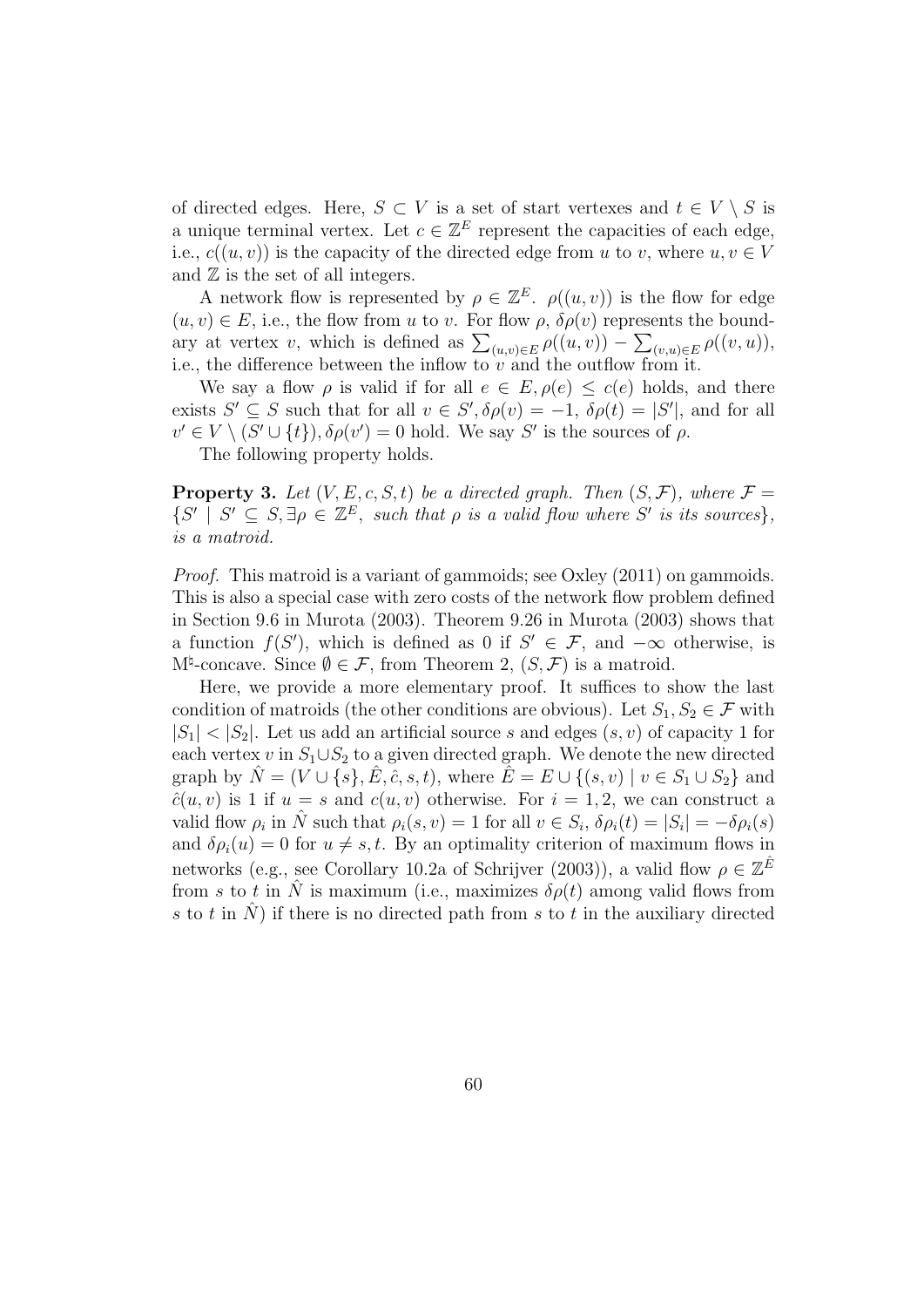graph  $\tilde{N}_{\rho} = (V \cup \{s\}, \tilde{E}, \tilde{c}, s, t)$ , where

$$
E_f = \{(u, v) \mid (u, v) \in \hat{E}, c(u, v) > \rho(u, v)\},
$$
  
\n
$$
E_b = \{(v, u) \mid (u, v) \in \hat{E}, \rho(u, v) > 0\},
$$
  
\n
$$
\tilde{E} = E_f \cup E_b,
$$
  
\n
$$
\tilde{c}(u, v) = c(u, v) - \rho(u, v) \quad ((u, v) \in E_f),
$$
  
\n
$$
\tilde{c}(v, u) = \rho(u, v) \quad ((v, u) \in E_b).
$$

Since  $\rho_1$  is not maximum by  $\delta \rho_1(t) < \delta \rho_2(t)$ , there is a directed path P from s to t in  $\tilde{N}_{\rho_1}$ . By modifying  $\rho_1$  into  $\rho'_1$  by

$$
\rho'_1(u, v) = \begin{cases} \rho_1(u, v) + 1 & ((u, v) \in P \cap E_f) \\ \rho_1(u, v) - 1 & ((v, u) \in P \cap E_b) \\ \rho_1(u, v) & (\text{otherwise}), \end{cases}
$$

we have  $\delta \rho'_1(t) = \delta \rho(t) + 1$ . Furthermore, since there is no edge from s to  $S_1$ in  $\tilde{N}_{\rho_1}$ , P must pass through a vertex v in  $S_2 \setminus S_1$ . We can construct a valid flow in the original directed graph from  $\rho'_1$  where  $S_1 + v$  is its source, that is,  $S_1 + v$  is a member of  $\mathcal{F}$ .

 $\Box$ 

## B Proof of Theorem 1

First, we prove Item (1). By Lemma 1 below, if f is  $M^{\natural}$ -concave and uniqueselecting, then  $Ch_H$  satisfies the irrelevance of rejected contracts, the substitutes condition, and the law of aggregate demand. Hatfield and Milgrom  $(2005)$  show that if  $Ch_H$  satisfies these three conditions, then the generalized DA mechanism is strategyproof for doctors, and it obtains the doctor-optimal stable matching.

**Lemma 1.**  $Ch_H$  satisfies the following three properties.

Irrelevance of rejected contracts: for any  $X' \subseteq X$  and any  $x \in X \setminus X'$ ,  $Ch_H(X') = Ch_H(X'+x)$  holds whenever  $x \notin Ch_H(X'+x)$ .

Substitutes condition: for any  $X', X'' \subseteq X$  with  $X' \subseteq X''$ ,  $Re_H(X') \subseteq$  $Re_H(X'')$  holds, where  $Re_H(X') = (X' \setminus Ch_H(X'))$ .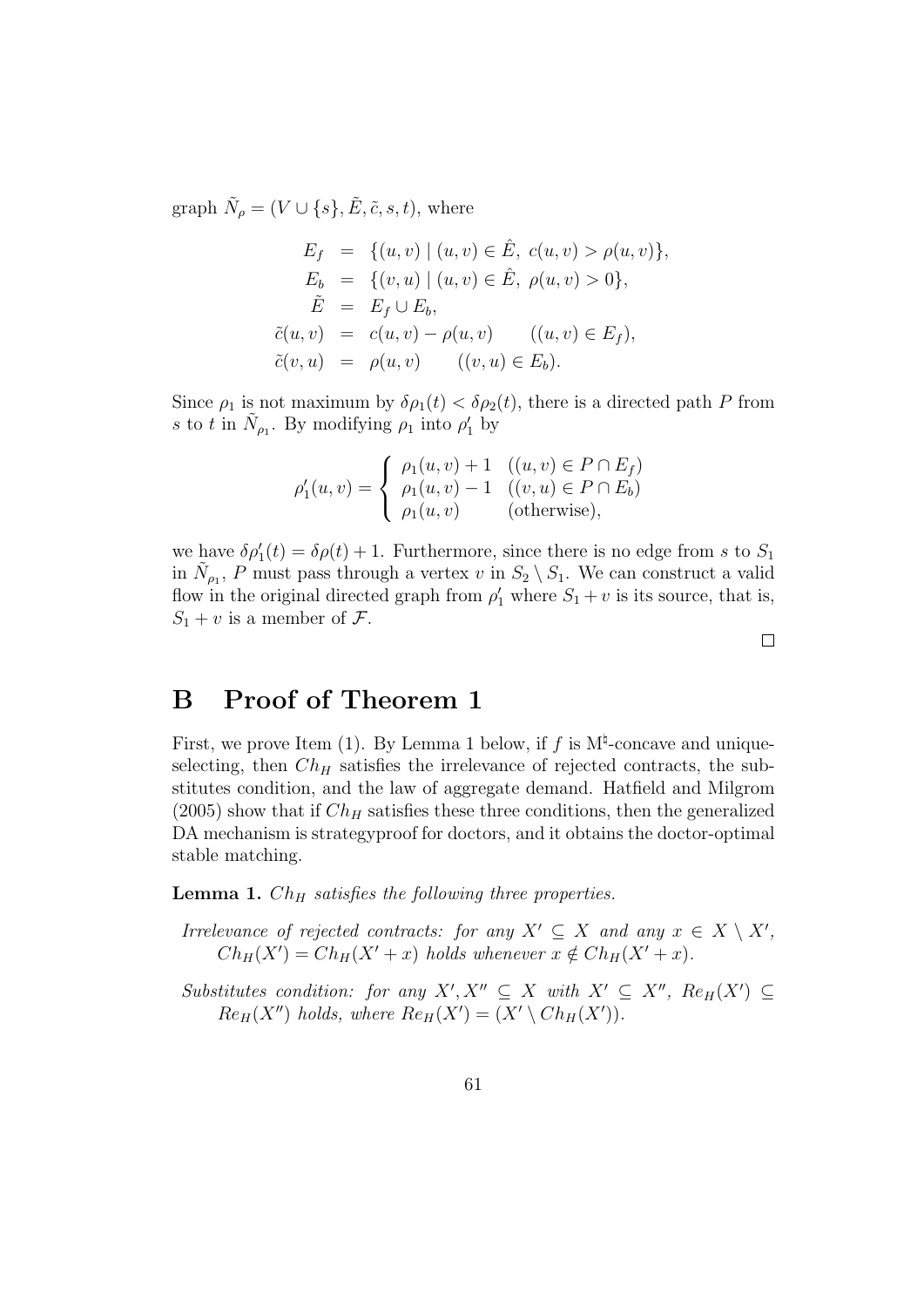Law of aggregate demand: for any  $X', X'' \subseteq X$  with  $X' \subseteq X''$ ,  $|Ch_H(X')| \leq$  $|Ch_H(X'')|$ .

Proof. Fujishige and Tamura (2006) show that the substitutes condition holds if  $f$  is  $M^{\sharp}$ -concave and unique-selecting. Furthermore, Murota and Yokoi (2013) show that the law of aggregate demand holds if  $f$  is  $M^{\natural}$ -concave and unique-selecting.

Here, we provide a more elementary proof. From Proposition 1, by adding contract x to X',  $Ch_H(X'+x) = Ch_H(X')$  or  $Ch_H(X'+x) = Ch_H(X') + x$ or  $Ch_H(X'+x) = Ch_H(X') - x' + x$  for some  $x' \in Ch_H(X')$ . Thus, it is clear that irrelevance of rejected contracts holds. To prove the substitutes condition and the law of aggregate demand, it is sufficient to consider the case where  $X'' = X' + x$ . It is clear that  $|Ch_H(X')| \leq |Ch_H(X' + x)|$  and  $Re_H(X') \subseteq Re_H(X'+x)$  hold.  $\Box$ 

Next, we prove Item (2). At Step 1 in Mechanism 1, the calculation of  $Ch_D$  is  $O(|X|)$  in total, because each (rejected) doctor selects her most preferred contract which has not been rejected. Hence the time complexity of the generalized DA mechanism depends on calculations of  $Ch_H$ . At Step 2 in Mechanism 1, we calculate  $Ch_H(X')$  by adding newly offered contracts one by one. More precisely, we use the next relation which is guaranteed by the substitutes condition and irrelevance of rejected contracts,

$$
Ch_H(X') = Ch_H(Ch_H(\cdots Ch_H(Ch_H(X''+y_1)+y_2)+\cdots)+y_k)
$$

where  $X''$  and  $\{y_1, y_2, \ldots, y_k\}$  are the tentatively accepted contracts at the previous stage (or initially  $X'' = \emptyset$ ) and the newly offered contracts in  $X'$ at Step 1, respectively. By Proposition 1 and the fact  $X'' = Ch_H(X'')$ ,  $Ch_H(X'' + y_1)$  is determined by calculating f exactly  $|X''| + 1$  times, and hence, at most  $|X|$  times.<sup>28</sup> In the same way as above, we can determine  $Ch_H(X')$  by calculating f at most  $k\cdot |X|$  times. Since each contract is selected as a newly offered contract at most once in the generalized DA mechanism, the calculation of  $Ch_H$  is  $O(T(f) \cdot |X|^2)$  in total. Thus, the time complexity of the generalized DA mechanism is  $O(T(f) \cdot |X|^2)$ .

<sup>&</sup>lt;sup>28</sup>To be more precise,  $Ch_H(X'' + y_1)$  is either  $X''$ ,  $X'' + y_1$ , or  $X'' - x + y_1$ , where  $x \in X''$ . Thus, to obtain  $Ch_H(X'' + y_1)$ , it is sufficient to apply f to these  $|X''| + 1$ candidates and to choose the one that maximizes f, because  $f(X'')$  has been calculated at the previous stage.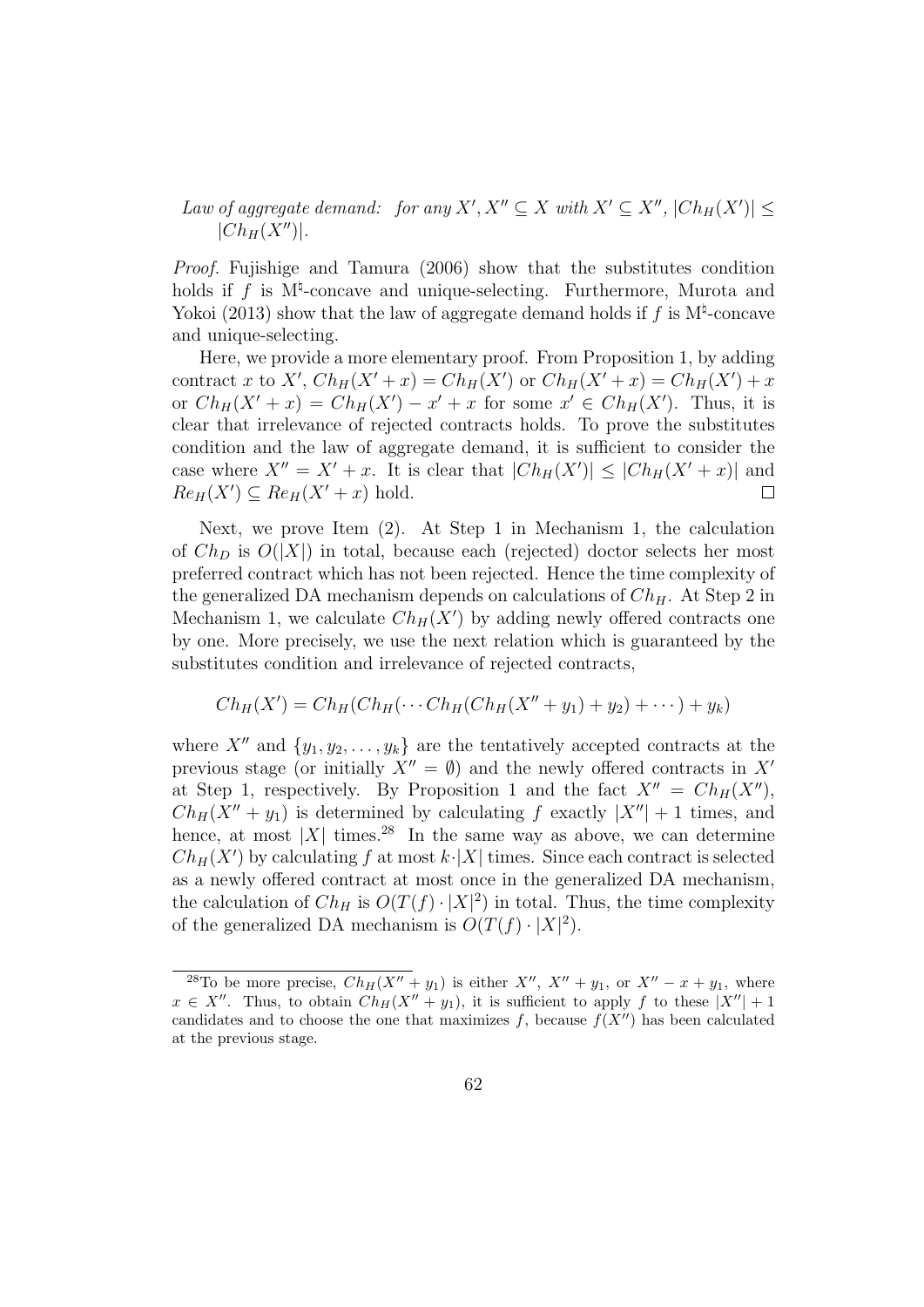## C Proof of Theorem 2

The "if" part is obtained immediately from Property 1. The proof of the "only if" part is given as follows. Let  $N = \{1, 2, ..., n\}$ . A function  $\eta$ :  $\mathbb{Z}^N \to \mathbb{R} \cup \{-\infty\}$  is said to be M<sup> $\sharp$ </sup>-concave if dom  $\eta = \{z \in \mathbb{Z}^N \mid \eta(z) \neq 0\}$  $-\infty$ } is not Ø and for all  $z, z' \in \text{dom } \eta$  and  $i \in N$  with  $z_i > z'_i$ , either (a)  $\eta(z)+\eta(z') \leq \eta(z-\chi_i)+\eta(z'+\chi_i)$  or (b) there exists  $j \in N$  such that  $z'_j > z_j$ and  $\eta(z) + \eta(z') \leq \eta(z - \chi_i + \chi_j) + \eta(z' + \chi_i - \chi_j)$ , holds, where  $\chi_i$  is a unit vector such that its *i*-th element is 1 and other elements are 0. We consider the case where dom  $\eta$  is bounded and has 0 as the minimum point. For each  $i \in N$ , let  $c_i = \max\{z_i \mid z \in \text{dom } \eta\}$ . Let us consider a finite set X and a partition  $G = \{g_1, g_2, \ldots, g_n\}$  of X with  $|g_i| \ge c_i$  for all  $i \in N$ . Let us define  $\zeta(X')$  as  $(|X' \cap g_1|, \ldots, |X' \cap g_n|)$ . Each element  $\zeta_i(X')$ , where  $1 \leq i \leq n$ , is a non-negative integer. We define the family  $\mathcal F$  of subsets of  $X$  defined by

$$
\mathcal{F} = \{ X' \subseteq X \mid \zeta(X') \in \text{dom}\,\eta \}.
$$

Then, the following lemma holds (recall that the definition of symmetry is given in Definition 11).

**Lemma 2.**  $(X, \mathcal{F})$  is a matroid and G is symmetric in  $(X, \mathcal{F})$ .

*Proof.* The fact that G is symmetric in  $(X, \mathcal{F})$  is obvious by the definition of F. Since  $0 \in \text{dom } \eta$ , we have  $\emptyset \in \mathcal{F}$ .

Let  $X', X'' \in \mathcal{F}$  with  $|X'| > |X''|$ . We denote  $\zeta(X')$  and  $\zeta(X'')$  by z' and z'', respectively. It follows from  $|X'| > |X''|$  that there exists  $i \in N$  with  $z_i' > z_i''$ . The M<sup>†</sup>-concavity of  $\eta$  guarantees that (a)  $z' - \chi_i$ ,  $z'' + \chi_i \in \text{dom } \eta$  or i (b) there exists  $j \in N$  such that  $z_j'' > z_j'$  and  $z' - \chi_i + \chi_j, z'' + \chi_i - \chi_j \in \text{dom } \eta$ .

In case (a), we have  $X'' + x \in \mathcal{F}$  for some  $x \in g_i \cap (X' \setminus X'')$ . In case (b), there exist  $x \in g_i \cap (X' \setminus X'')$  and  $y \in g_j \cap (X'' \setminus X')$  with  $\hat{X}' := X' - x + y \in \mathcal{F}$ . We note that  $|\hat{X}'| = |X'|$  and  $X' \cap X''$  is a proper subset of  $\hat{X}' \cap X''$ . We replace  $X'$  by  $\hat{X}'$ , and continue the above discussion. After a finite number of iterations, the above (a) must occur by  $|X'| > |X''|$ . Hence the third condition in Definition 4 holds.

It can be immediately seen that case (a) in the above discussion happens if  $X'' = \emptyset$  and  $x \in X'$ . Thus, we have  $X' - x \in \mathcal{F}$  which implies the second condition in Definition 4.  $\Box$ 

We finally prove Theorem 2. Suppose that  $X = \{x_1, x_2, \ldots, x_m\}$ . Since f is an  $M^{\natural}$ -concave function on X and  $f(\emptyset) = 0$ , from Lemma 2 for the partition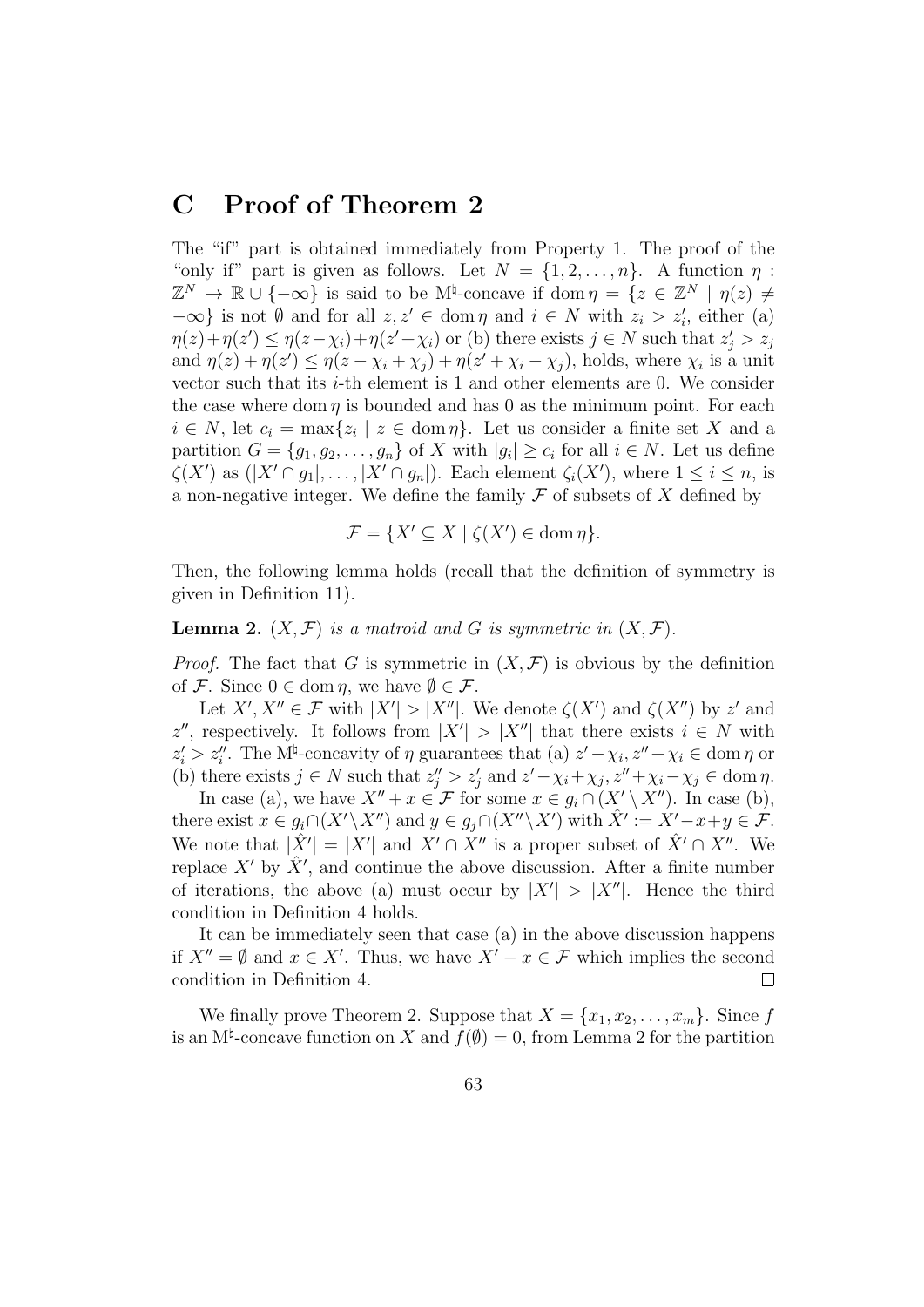$G = \{\{x_1\}, \{x_2\}, \ldots, \{x_m\}\}\$ and X, we have  $\mathcal{F} = \{X' \mid X' \subseteq X, f(X') \neq \emptyset\}$  $-\infty$ } is a matroid.

## D Proof of Theorem 4

Let  $\mathcal{F} = \text{dom }\widehat{f}$ . Since  $G = \{g_1, \ldots, g_n\}$  is symmetric in a matroid  $(X, \mathcal{F})$ , when we check whether  $X' \in \mathcal{F}$ , only the number of members for each group matters. Then, we can assume  $f(X')$  is equal to  $\hat{\eta}(\zeta(X'))$ , where  $\zeta(X') = (|X' \cap g_1|, \ldots, |X' \cap g_n|)$  as defined in Appendix C, and  $\hat{\eta}(z)$  is 0 if  $\exists X' \in \mathcal{F}$  such that  $z = \zeta(X')$ , and otherwise,  $-\infty$ .

We first show that the function  $\hat{\eta}: \mathbb{Z}^N \to \mathbb{R} \cup \{-\infty\}$  defined by  $\hat{\eta}(z) =$  $\widehat{\eta}(z) + \sum_{1 \leq i \leq n} V_{g_i}(z_i)$  is  $M^{\natural}$ -concave (see Appendix C for the definition of  $M^{\natural}$ -concavity of functions on  $\mathbb{Z}^N$ ).

### **Lemma 3.**  $\eta$  is  $M^{\sharp}$ -concave, and dom  $\eta$  has 0 as the minimum point.

*Proof.* Since  $\hat{f}$  gives a matroid, dom  $\hat{\eta}$  has 0 as the minimum point. It is known that the sum of an M<sup>\dert</sup>-concave function and a separable concave function is also  $M^{\natural}$ -concave (see (4) in Theorem 6.13 and Theorem 6.15 of Murota (2003)). Since  $\hat{\eta}$  is the sum of  $\hat{\eta}$  and the separable concave function  $\sum_{1 \leq i \leq n} V_{g_i}(z_i)$ , it is enough to show that  $\hat{\eta}$  is  $M^{\natural}$ -concave. Furthermore, since the value of  $\hat{\eta}$  in its effective domain is always 0, to show the M<sup>t</sup>-concavity of  $\hat{\eta}$ , it is sufficient to show that dom  $\hat{\eta}$  is an M<sup>‡</sup>-convex set, i.e., for all  $z, z' \in \text{dom } \widehat{\eta} \text{ and } i \in N \text{ with } z_i > z'_i \text{, either (a) } z - \chi_i, z' + \chi_i \in \text{dom } \widehat{\eta} \text{ or (b)}$ there exists  $j \in N$  such that  $z'_j > z_j$  and  $z - \chi_i + \chi_j, z' + \chi_i - \chi_j \in \text{dom} \widehat{\eta}$ , holds. Let  $X_1, X_2$  be elements of matroid  $(X, \mathcal{F})$  such that  $z = \zeta(X_1)$  and  $z' = \zeta(X_2)$ , where  $\mathcal{F} = \text{dom } \widehat{f}$ . By the symmetry of G in  $(X, \mathcal{F})$ , we can assume that either  $X_1 \cap g_k \subseteq X_2 \cap g_k$  or  $X_2 \cap g_k \subseteq X_1 \cap g_k$  for each  $k \in N$ . By  $z_i > z'_i$ , there exists  $x \in g_i \cap (X_1 \setminus X_2)$ . The simultaneous exchange property (Property 1) for  $X_1, X_2$  and x guarantees that (a')  $X_1 - x, X_2 + x \in \mathcal{F}$  or (b') there exists  $y \in (X_2 \setminus X_1)$  with  $X_1 - x + y$ ,  $X_2 + x - y \in \mathcal{F}$ . In the case (a'), we have  $z - \chi_i = \zeta(X_1 - x)$  and  $z' + \chi_i = \zeta(X_2 + x)$ , that is, (a) holds. In the case (b'),  $y \notin g_i$  must hold, and therefore, there exists  $j \in N$  with  $y \in g_j$ . By our assumption,  $|X_1 \cap g_j|$  <  $|X_2 \cap g_j|$  must be satisfied. Thus, in this case, (b) holds. П

It suffices to show that the function  $\hat{f}$  defined by  $\hat{f}(X') = \hat{\eta}(\zeta(X'))$  is  $M^{\natural}$ -concave (as a function of X'), because f is equal to the sum of f and a linear function  $\sum_{x \in X'} v(x)$ .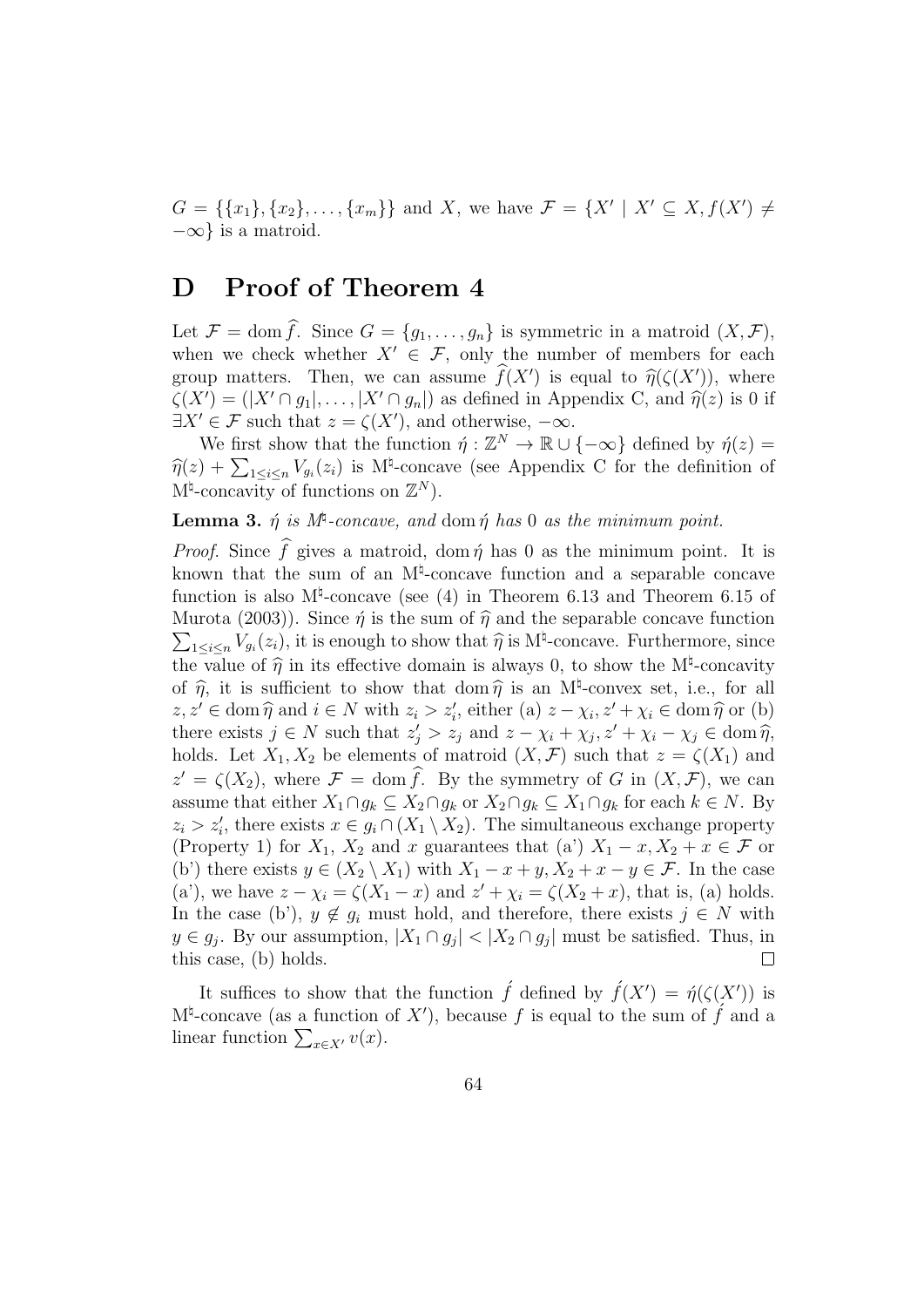### Lemma 4.  $\acute{f}$  is  $M^{\natural}$ -concave.

*Proof.* Let  $X', X'' \in \text{dom } f$  and  $x \in X' \setminus X''$ . We assume that  $x \in g_i$ . We denote  $\zeta(X')$  and  $\zeta(X'')$  by z' and z'', respectively. If  $|X' \cap g_i| \leq |X'' \cap g_i|$ then there exists  $y \in g_i \cap (X'' \setminus X')$ . By the symmetry of G in  $(X, \text{dom } f)$ ,  $f(X') = f(X' - x + y)$  and  $f(X'') = f(X'' + x - y)$ .

In the sequel, we suppose that  $|X' \cap g_i| > |X'' \cap g_i|$ , i.e.,  $z'_i > z''_i$ . The  $M^{\sharp}$ -concavity of  $\eta$  guarantees that:

(i) 
$$
\acute{\eta}(z') + \acute{\eta}(z'') \leq \acute{\eta}(z' - \chi_i) + \acute{\eta}(z'' + \chi_i)
$$

or

(ii) there exists  $j \in N$  such that  $z''_j > z'_j$  and

$$
\acute{\eta}(z') + \acute{\eta}(z'') \leq \acute{\eta}(z' - \chi_i + \chi_j) + \acute{\eta}(z'' + \chi_i - \chi_j).
$$

 $\Box$ 

In case (i), we have  $\hat{f}(X') + \hat{f}(X'') \leq \hat{f}(X' - x) + \hat{f}(X'' + x)$ . In case (ii), there exist  $y \in g_j \cap (X'' \setminus X')$  such that

$$
f(X') + f(X'') \le f(X' - x + y) + f(X'' + x - y).
$$

Hence  $\hat{f}$  is M<sup>t</sup>-concave.

## E Proof of Theorem 5

Assume  $\widetilde{f}(X')$  is given as  $\sum_{T \in \mathcal{T}} \widetilde{f}_T(|X' \cap T|)$ . Then,  $f = \widehat{f} + \widetilde{f}$  can be written as  $\sum_{T \in \mathcal{T}} f_T(|X' \cap T|)$ , where  $f_T(k) = \hat{f}_T(k)$  if  $k \le q_T$ , and otherwise,  $-\infty$ . This is also a laminar concave function, since each  $f<sub>T</sub>$  is a univariate concave function. Thus,  $f$  is  $M^{\natural}$ -concave from Property 2.

## F Proof of Proposition 5

First, we show that X' is feasible if and only if  $\hat{f}(X') = 0$  and  $|X'| = |D|$ . Assume X' is feasible. From the fact X' is hospital-feasible,  $|X'| = |D|$ holds. Let us define a flow in which  $X'$  is the source as follows. For each edge from  $(d, h) \in X'$  to v-h, we set its flow as 1. Since X' is hospital feasible,  $p_h \leq |X'_h| \leq q_h$  holds. Thus, the total input flow to v-h is at least  $p_h$  and